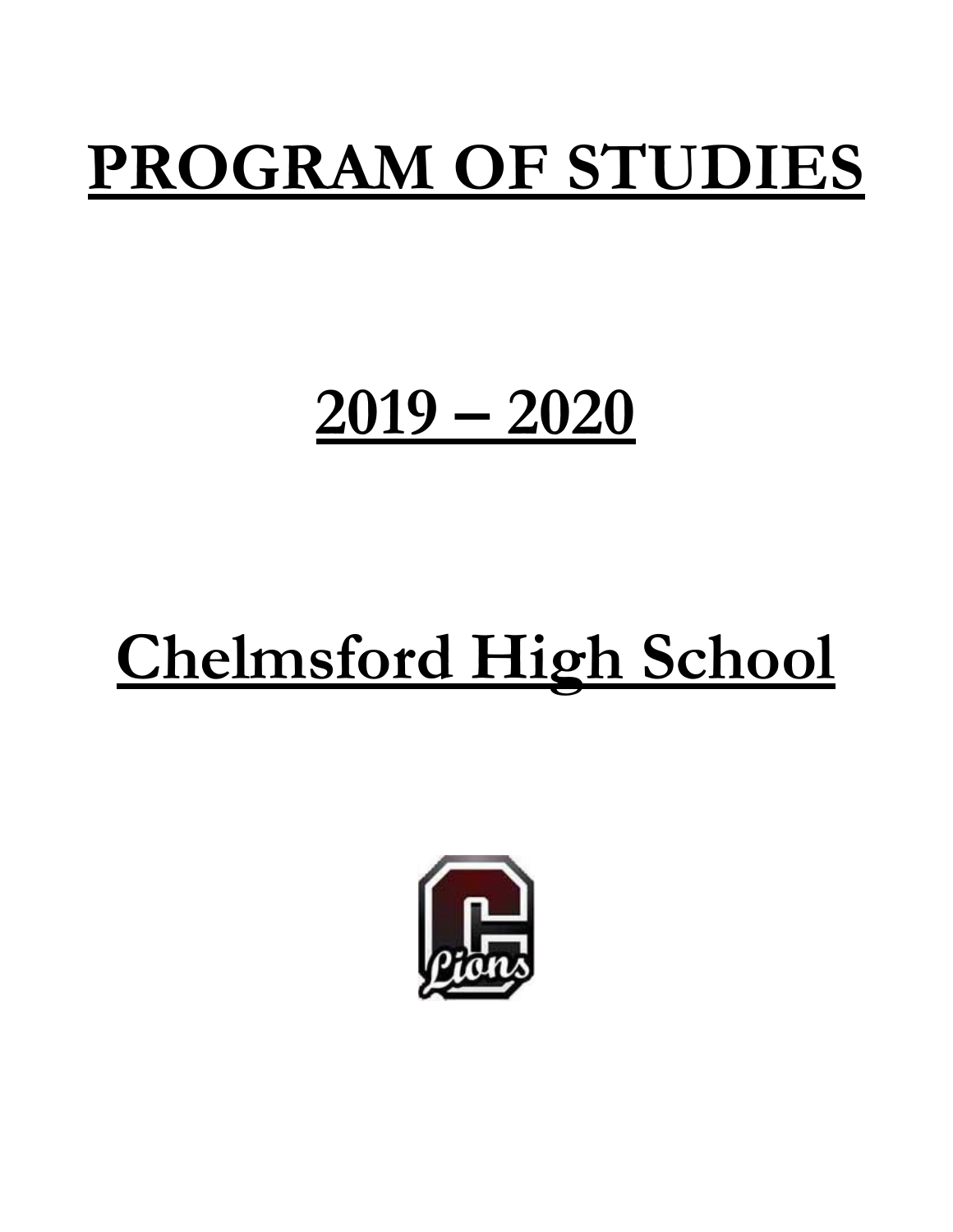## **Principal's Message**

In early February, you will begin the process of scheduling your course of study for the 2019-2020 school year. This process will culminate in June. The Program of Studies is published annually as a catalogue of courses offered at Chelmsford High School. It also contains detailed information and guidance to support you in choosing a course program that interests, challenges, and inspires you. Please take the time to read through the program of studies provided and consult with your teachers, your counselor, and your parents to making informed decisions as you progress toward meeting the graduation requirements of Chelmsford High School.

Chelmsford High School offers a wide variety of courses at a number of different academic levels to stimulate your curiosity, challenge your thinking, and promote your development as a 21<sup>st</sup> century learner. The course offerings that follow are designed and articulated to provide you with the depth and breadth of a comprehensive academic program while supporting your growth and progress toward our 21<sup>st</sup> Century Learning Expectations. Choose courses that carefully balance the rigor of a challenging academic course load with opportunities to broaden your horizons through our many extracurricular clubs, activities, and athletics.

In the Winter, students in grades 8, 9, 10, and 11 will be selecting courses for the 2019-2020 school year. Course offerings and staffing for the courses will be developed based upon student requests. Since the scheduling process only occurs once per year, it is critical for you to choose your classes and level of difficulty wisely. After this period of selecting classes, changes to student schedules cannot be made except in rare circumstances. Since the scheduling process occurs concurrently with the school budgeting process, **please note that some of the courses in this program may be modified or may not be offered as a result of student requests and/or budgetary constraints**. In situations like these, you will be able to enroll in classes required to meet graduation requirements. Choosing up to four (4) meaningful alternative courses will be an effective way to expedite this process.

We look forward to working together with you as you plan for your future at Chelmsford High School and beyond. The best part about being in a large school are the opportunities you have to explore a variety of different academic, co-curricular, and extracurricular offerings. I encourage you to take advantage of this opportunity, and choose an array of courses that challenges you academically, broadens your horizons, and stimulates your own curiosity, maturity, and growth.

Sincerely,

Daysman

Stephen D. Murray CHS Principal

**"We foster PRIDE in the pursuit of excellence."**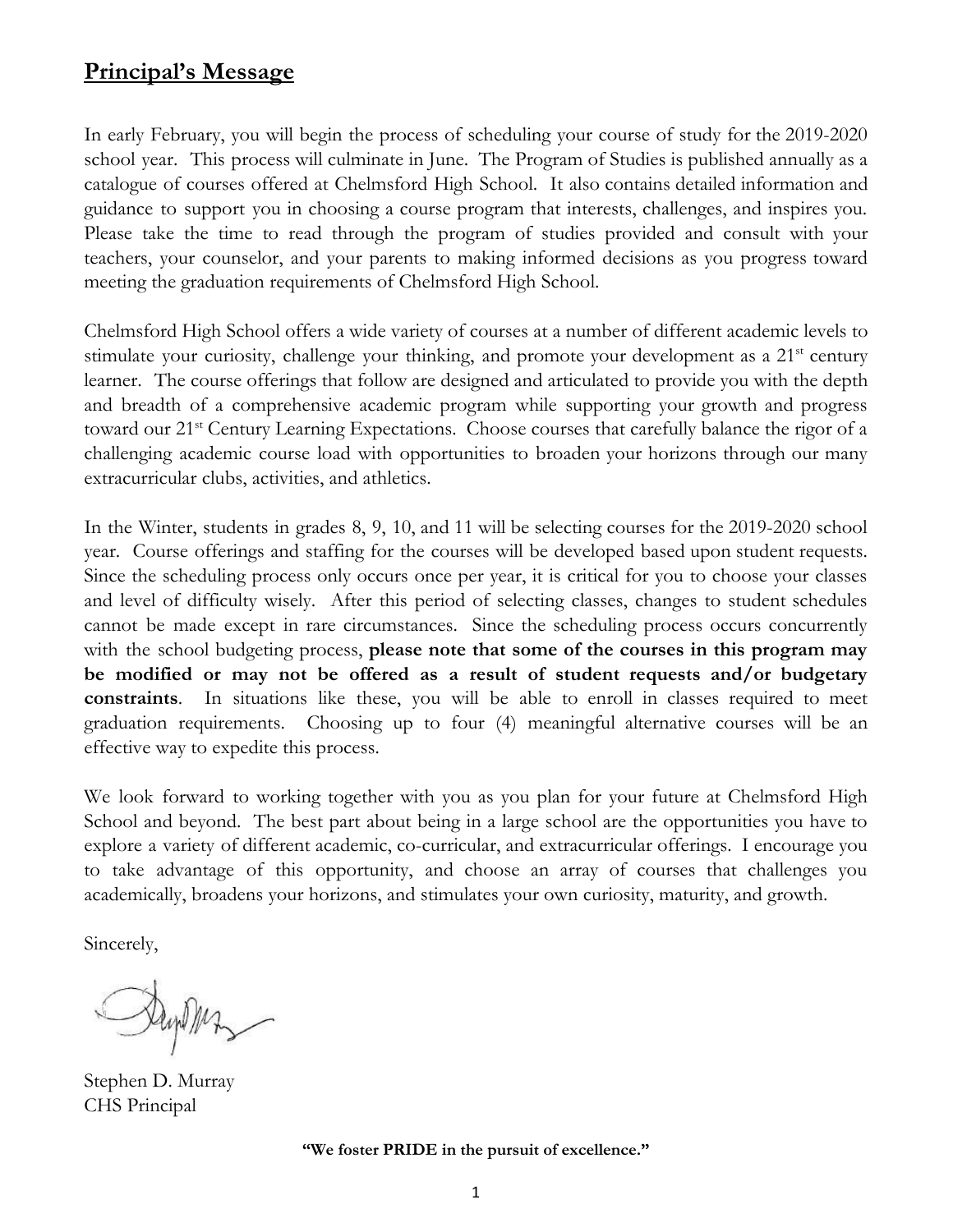## **TABLE OF CONTENTS**

| 21st Century Learning Expectations                                    | $\overline{2}$ |
|-----------------------------------------------------------------------|----------------|
| <b>Overview of Course Selection Process</b>                           | $\overline{2}$ |
| <b>Graduation Requirements</b>                                        | 4              |
| <b>Course Levels</b>                                                  | 5              |
| <b>Policy for Program Change Consideration</b>                        | 6              |
| Policies on Anti-Discrimination                                       | 8              |
| <b>NCAA Initial Eligibility Standards</b>                             | 9              |
| <b>Dual Enrollment with Middlesex Community College</b>               | 9              |
| <b>AP Capstone Program</b>                                            | 10             |
| <b>English and Reading</b>                                            | 11             |
| <b>Fine and Performing Arts</b>                                       | 19             |
| <b>Mathematics</b>                                                    | 27             |
| Wellness: Physical Education, Family and Consumer Science, and Health | 33             |
| <b>Business Education and Media</b>                                   | 38             |
| <b>Science</b>                                                        | 43             |
| <b>Technology/Engineering &amp; Computer Science</b>                  | 47             |
| <b>Social Studies</b>                                                 | 52             |
| <b>World Language</b>                                                 | 58             |
| <b>Guidance Department Contact Information</b>                        | 64             |
| <b>Department Coordinators' Contact Information</b>                   | 64             |
| <b>Practical Arts Courses</b>                                         | 65             |

## <span id="page-2-0"></span>**21st CENTURY LEARNING EXPECTATIONS**: **Academic, Social, and Civic**

- 1. Demonstrate trans-literacy by communicating across a range of platforms, tools, and media.
- 2. Utilize real-world tools and other resources to access, evaluate, and share information in an authentic task.
- 3. Demonstrate information, flexibility, and adaptability in thinking patterns, work habits, and working/learning conditions.
- 4. Work independently and collaboratively to solve problems and accomplish goals.
- 5. Value and demonstrate personal responsibility, ethical behavior, and global awareness in both academic and social communities.

## <span id="page-2-1"></span>**OVERVIEW OF COURSE SELECTION PROCESS**

The processes of selecting courses and building students' schedules are complex and time-consuming. Please take the time to read through the course descriptions, and confer with your parents, teachers, and guidance counselor to choose courses carefully and request a course schedule that is appropriately challenging for you. Once student requests are compiled, course tallies are taken. Courses without sufficient enrollment are cancelled and a master schedule is built. Individual student schedules are then programmed and finalized. Students are notified of any scheduling issues and are given opportunities to amend their schedules and/or selections with their counselors. Courses needed to meet graduation requirements will be available.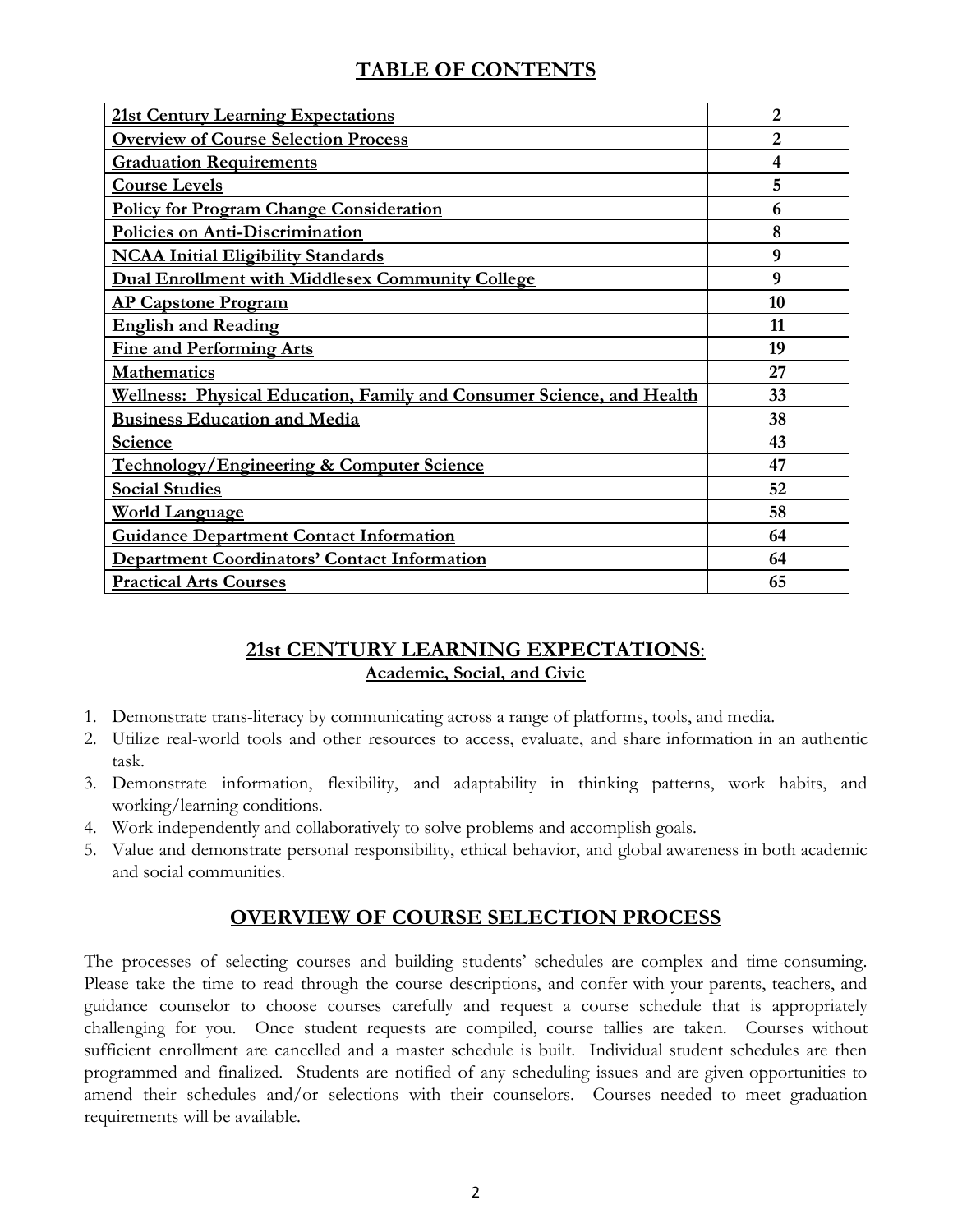The Program of Studies is a valuable resource for planning an appropriate educational program. Read through it the first time to get a general overview of the graduation requirements, course sequence, and overall expectations. Think about the courses in which you have an interest, and begin to read through these descriptions more closely to identify the ones you will elect for your next year of schooling. Talk to your parents about your interests and aspirations, and continue to narrow your selections. If you have questions or need more information, the most valuable sources of information will be your current teachers and your guidance counselors. Your current teachers have strong insight into the course curriculum, course expectations, and your current performance, while your counselor has a strong sense of graduation requirements and skills you will need to be successful as you plan for life after high school.

For any course that represents continued study within a department, the current teacher will confer with the student and then record the placement on the computer's Course Request File. When making a recommendation, the teacher will consider current and previous academic performance in the subject area and related subject area(s), current and previous performance on standardized tests (if applicable), performance on departmental placement tests (if necessary), and other classroom behaviors and habits that may be indicative of future success. This student-teacher conferencing will begin in January. Parents should speak directly to the teacher to answer questions about course or level placement. If the issue is still unresolved after conferring with the teacher, the parent may request an override. An override form can be obtained from the teacher, counselor or counseling office, and must be submitted to the Department Coordinator - for current 8th,  $9^{\text{th}}$ ,  $10^{\text{th}}$ , and  $11^{\text{th}}$  graders the deadline is **February 5, 2019.** \*\*\*Please understand that a recommendation for an elective course does not equate enrollment in the course as some courses have class size and section number limits.

We strongly encourage students to maintain a reasonable balance among academic course load, extracurricular activities, and personal time to contribute to their social and emotional well-being. It is extremely important for students and parents to make informed decisions regarding which course and level are most appropriate for the student. Due to a variety of factors, the selection of a course should be considered a yearlong commitment. To maintain class sizes that are equitable for all students, it is very difficult to switch levels and/or courses once the schedule has been completed. As a result there can be no guarantee that space will be available in another course or level during a preferred block.

Students will enter their elective course choices online using the X2 Aspen Student Portal. Information about this process will be distributed through PLUS Blocks prior to the beginning of the course selection process. Please review the grid provided below to help focus your choices for the next school year.

|                   | Students Entering  | <b>Students Entering</b> | <b>Students Entering</b> | <b>Students Entering</b>  |
|-------------------|--------------------|--------------------------|--------------------------|---------------------------|
|                   | Grade 9            | Grade 10                 | Grade 11**               | Grade 12**                |
| Typical           | English            | English                  | English                  | English                   |
| <b>Courses</b> or | Social Studies     | Social Studies           | Social Studies           | Math                      |
| Departments       | Science            | Science                  | Science                  | Health & Wellness         |
| where they may    | Math               | Math                     | Math                     |                           |
| be offered        | World Language     | World Language           | Physical Education       |                           |
|                   | Health & Wellness  | Physical                 |                          |                           |
|                   |                    | Education                |                          |                           |
| Number of         | 1 full year course | 1 full year course       | 2 full year course and 1 | 4 full year courses and a |
| Electives/other   | and 1 semester     | and 1 semester           | semester course or 5     | semester course or 9      |
| courses you may   | course or 3        | course or 3              | semester courses from    | semester courses from     |
| add               | semester courses   | semester courses         | any department           | any department            |
|                   | from any           | from any                 |                          |                           |
|                   | department         | department               |                          |                           |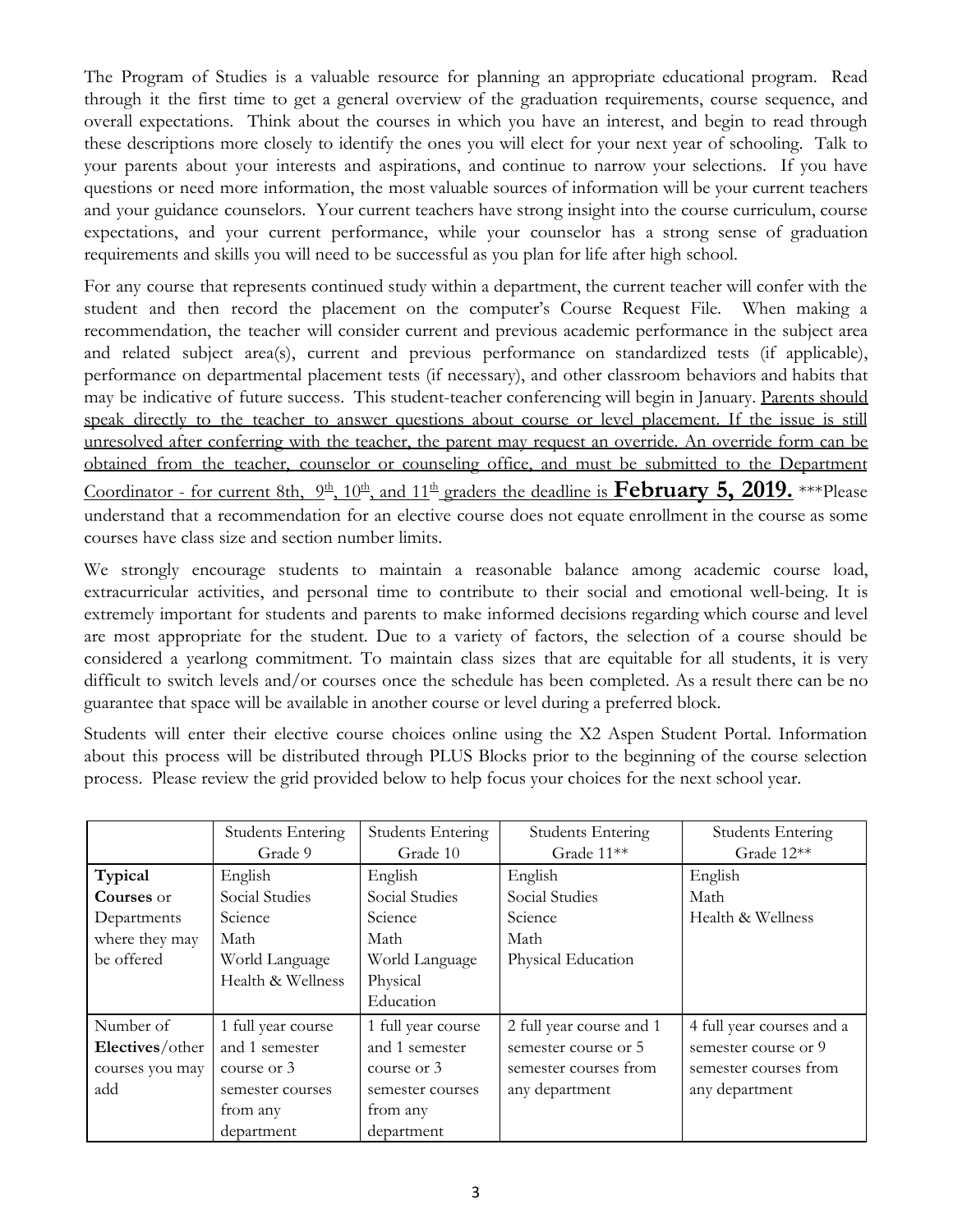\*\*Please note, students interested in pursuing post-secondary educational opportunities should consider enrolling in 3 years of a World Language. Students contemplating post-secondary opportunities in the sciences should consider completing a full year physics course in high school.

Students are encouraged to select their academic program carefully. We believe that decisions about courses can be made within a reasonable period of time to best capitalize on the educational process.

Our intention is to complete the scheduling process by early June so that any schedule conflicts can be resolved before the end of the school year. **Opportunities for schedule changes during the summer and fall are very limited.** Do not hesitate to call for further information. Contact information is provided on **page 69.**

## <span id="page-4-0"></span>**GRADUATION REQUIREMENTS**

In compliance with the requirements set forth by the Commonwealth of Massachusetts and those affiliated with the recognition of Chelmsford Public Schools as a Federal Race to the Top school district, CHS will be shifting graduation requirements over the next few years to align with [MassCore.](http://www.doe.mass.edu/ccr/masscore/qanda.pdf) In accordance with the change, [MassCore](http://www.doe.mass.edu/ccr/masscore/qanda.pdf) provides a course of studies to better prepare students to meet the career/college readiness standards. Given the rigorous standards CHS already employs, the shift impacts students in mathematics and in the fine and performing arts. After review of the graduating class of 2013, we found 93% of our graduates met the new standards in math for [MassCore,](http://www.doe.mass.edu/ccr/masscore/qanda.pdf) while 100% of our graduates met the new standards for the arts.

In addition to meeting the CHS course requirements below, all students in the Commonwealth are required to meet certain performance criteria on the Massachusetts Comprehensive Assessment System (MCAS). To receive a high school diploma, students must earn scaled scores of at least 240 on the grade 10 ELA and Mathematics tests, or earn a scaled score between 220 and 238 on these tests and fulfill the requirements of an Educational Proficiency Plan (EPP). Students must also earn a scaled score of at least 220 on one of the Science, Technology, Engineering MCAS (i.e., Biology, Chemistry, Introductory Physics, or Technology-Engineering).

| Department/Academic Area     | Classes of 2020, 2021, 2022, 2023 |
|------------------------------|-----------------------------------|
| English                      | 40 credits $*$                    |
| Mathematics                  | 40 credits                        |
| Science                      | 30 credits                        |
| Social Studies               | 30 credits **                     |
| World Language               | 20 credits ***                    |
| Fine & Performing Arts       | 10 credits                        |
| Practical Arts               | 5 credits                         |
| Physical Education           | 10 credits (Required Grade 10)    |
| Health and Wellness          | 10 credits (Required Grade 9)     |
| Other Courses/Electives      | 45 credits                        |
| Total Credits for Graduation | 240 credits                       |

- \* Writing for High School and Reading for High School are required for 9<sup>th</sup> graders who are in English 9.
- \*\* Requirements: World History 2, US History 1 & 2.
- \*\*\* Two years of the same World Language.

For a student to make successful progress toward graduation requirements and remain on par with her/his grade level, she/he must earn a minimum of 60 credits per school year. **Seniors, in addition to meeting all other requirements, you must earn at least 60 credits in your senior year.**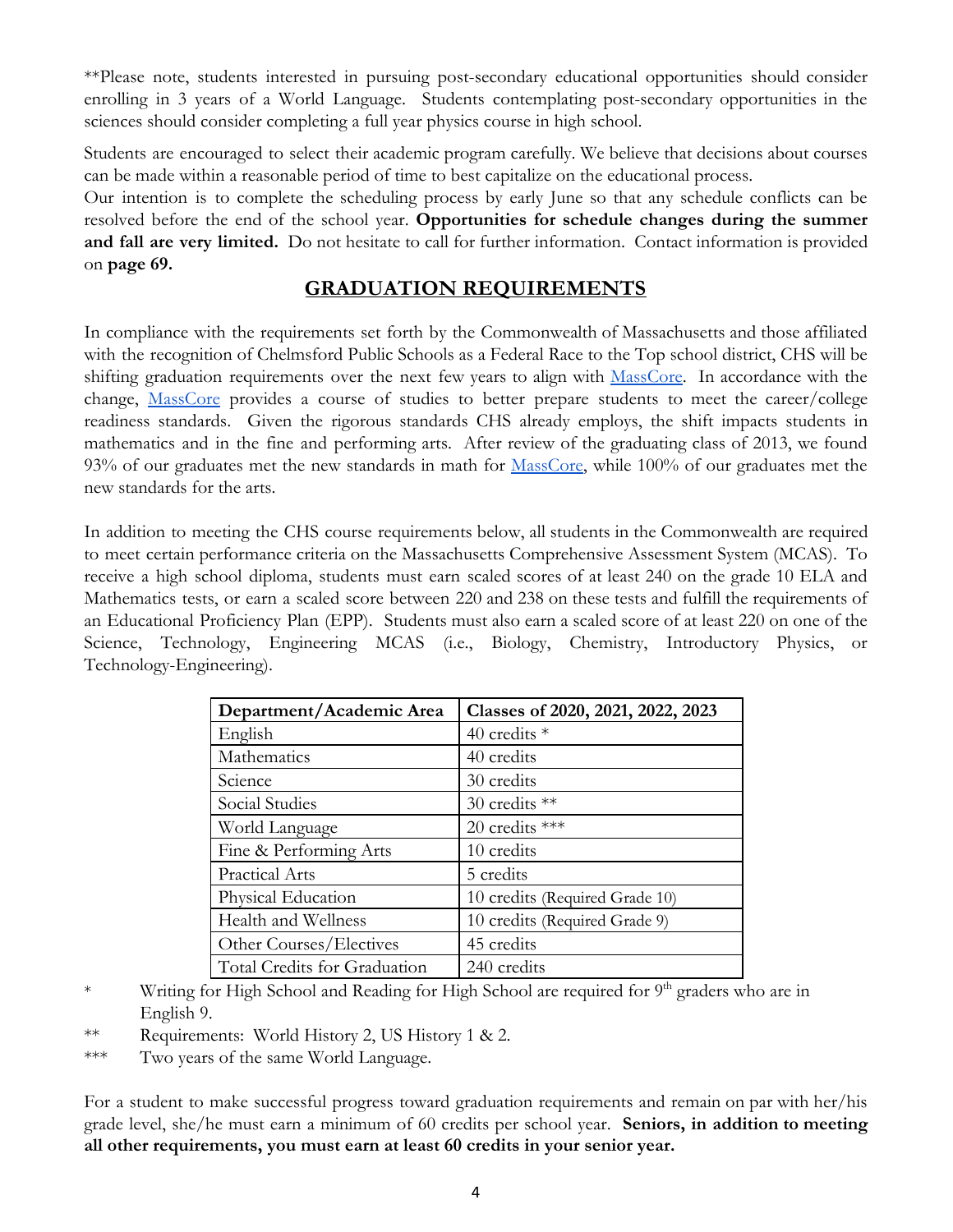## <span id="page-5-0"></span>**COURSE LEVELS**

All of our courses are designed to prepare our students for the rigors of college and other post-secondary paths. Students will receive teacher recommendations regarding the course level in sequential subjects within departments. Although current grades are not the only indicator to be considered in placement decisions, your current performance in a course can serve as a reasonable indicator of future success. A student who has been earning grades in the B range or better should consider continuing in the same course level or advancing to the next level. A student who has been earning grades of D or an F may not be able to continue in the current level or sequence unless recommended or approved by the teacher. A student earning grades in the C range should consider continuing in the same course level or dropping a level. In each of these instances regarding level placement, it is recommended that students engage in a conversation with their teacher to determine the most appropriately challenging level for the student. The following course level descriptions are provided as a general guideline to students and parents to help determine the most appropriately challenging course level for students to participate. More detailed descriptions can be found within the specific course descriptions on the pages that follow.

All offered courses (except those considered not predictive of future academic achievement in college) are assigned a level according to the following criteria:

#### LEVEL AP Advanced Placement Courses

Advanced Placement (AP) courses are designed to move at a faster pace, cover a broader and potentially deeper curriculum than the Massachusetts Curriculum Frameworks articulates, and require significant independent work both inside and outside of the classroom. Successful students in these courses have a strong track record of high academic achievement as evidenced by academic grades in previous courses, standardized test scores, and motivation in the classroom. Students can typically grasp concepts from initial presentation. As a result, little class time will be spent practicing and/or reviewing concepts, but rather will be dedicated to extensive analysis, synthesis, and problem-solving. Students are expected to independently seek help and to organize and to budget their time for long-term assignments. The AP program is offered in the specific interest of three groups: secondary school students who wish to pursue college level studies while still in high school, schools that desire to offer these students the opportunity to do so, and colleges that wish to encourage and recognize such achievement.

AP Courses are offered in Art Portfolio, English, Calculus, Computer Science, Music Theory, Biology, Chemistry, Physics, US History, World History, American Government, Statistics, Psychology, French, and Spanish. In order to complete the AP curriculum and earn AP credits, a student must remain in the course for the full year. No partial credit will be awarded. Students are expected to take the AP Exam.

For more detailed information, follow the course description as described in the AP Course Description booklet - apcentral.collegeboard.com/highered

#### LEVEL 1 Honors 1 College Preparatory Courses (H)

These courses are more intensive than other courses experienced by the majority of our students. Classroom activities require a great deal of independent learning. Course content demands critical, creative, and analytical thinking. Courses will require that students demonstrate a comprehensive understanding of the structure of the discipline. Assignments of original design are required. These courses require: extensive reading, intensive application, analytical & creative thinking, and study to a greater depth of understanding.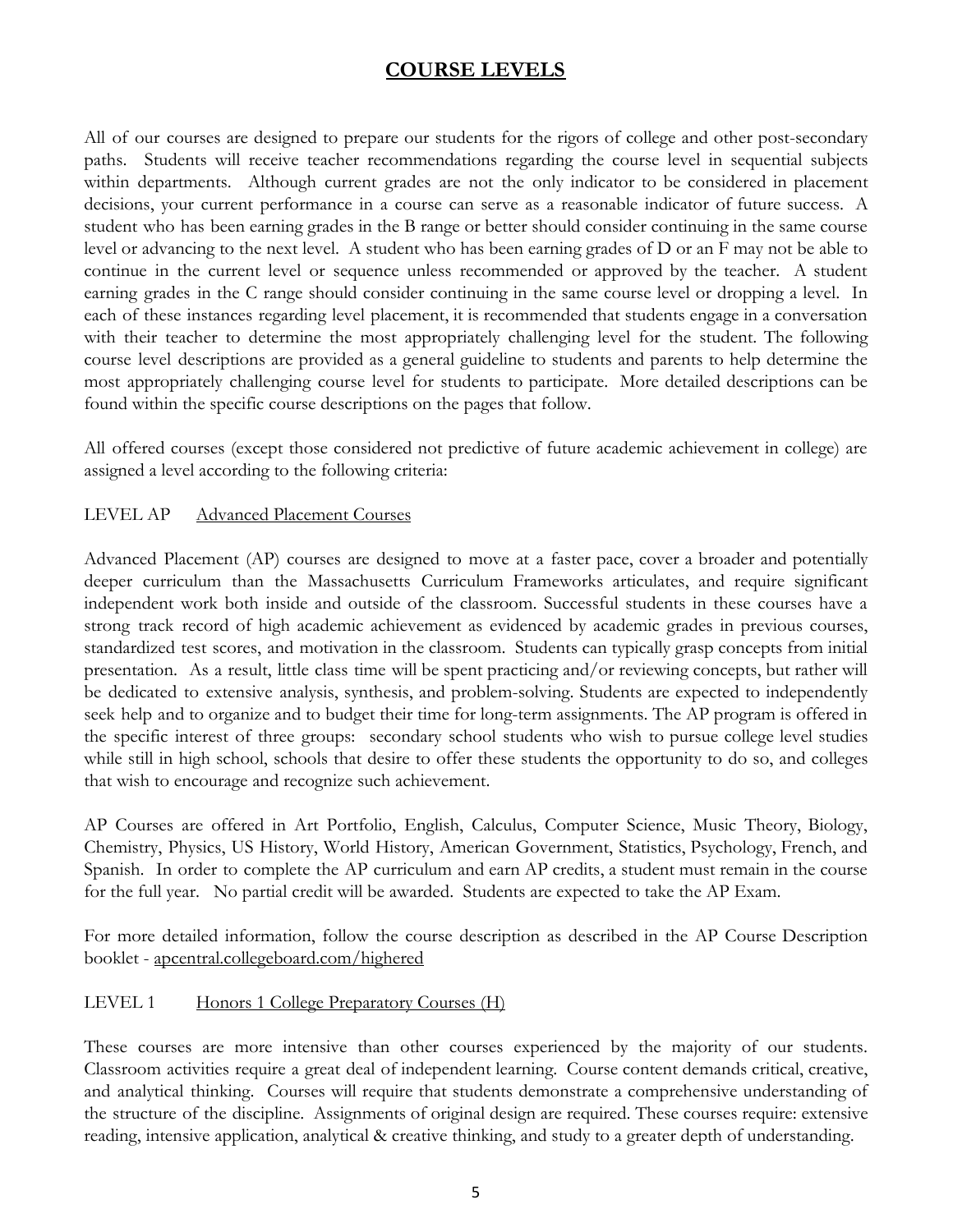#### LEVEL 2 Honors 2 College Preparatory Courses (H2)

Classroom activities are designed with a moderate amount of teacher assistance. While introducing new skills and concepts, the students are extensively involved in interpretation, analytical, and creative thinking. Homework is both short-term and long-range and allows students to explore skills and concepts in more depth.

#### LEVEL 3 College Preparatory Courses

Classroom activities are designed with a varying amount of teacher assistance. Through a variety of instructional strategies, learned skills and concepts are reinforced with increasing emphasis on interpretation, analysis, and other higher level thinking. Homework assignments are both short and long-term in duration and allow students to practice and explore skills and concepts in more depth.

## <span id="page-6-0"></span>**POLICY FOR PROGRAM CHANGE CONSIDERATION**

Allocation of staff, rooms, and the number of sections offered are determined by the number of student requests received for a specific course; therefore, students selecting full year courses are committed to remain in the course for the entire year. Also students selecting semester courses are committed to remain in these courses for the semester scheduled. Please choose your course carefully. Your choices, both for first semester and second semester, represent a commitment on your part. Exceptions are permitted under certain circumstances.

A course change, even if approved, cannot always be granted. When the proposed course has been closed due to class size or a change would create a conflict in a student's schedule, the intended change cannot be granted. If a level change is granted, the student will take with them the grade they earned from the previous class.

All students are expected to stay in their assigned classes until at least the first midterm grade report, unless an obvious need for change exists. Obvious need might include:

- 1. A computer generated scheduling error
- 2. Having the same teacher in the past, with an unsuccessful academic experience the previous year
- 3. Incorrectly leveled students
- 4. Career path changes

There are two types of schedule changes that are processed during the school year:

- 1. Students can move from one level of a course to a different level of the same course. This is called a level change.
- 2. Students can add a course and drop a different course. This is called a course change.

The deadlines for making these changes are as follows:

- Level changes may occur at any time during the school year IF initiated or approved by a Department Coordinator.
- **●** The add/drop period takes place during the first two full weeks of classes in September. After the add/drop period, schedule changes need to be processed using an add/drop form with approval from the Department Coordinator.

During the last two weeks of any marking period no courses will be added or dropped. First semester and full-year courses dropped before the last two weeks of quarter one will be completely removed from the official transcript. Second semester courses dropped before the last two weeks of quarter three will be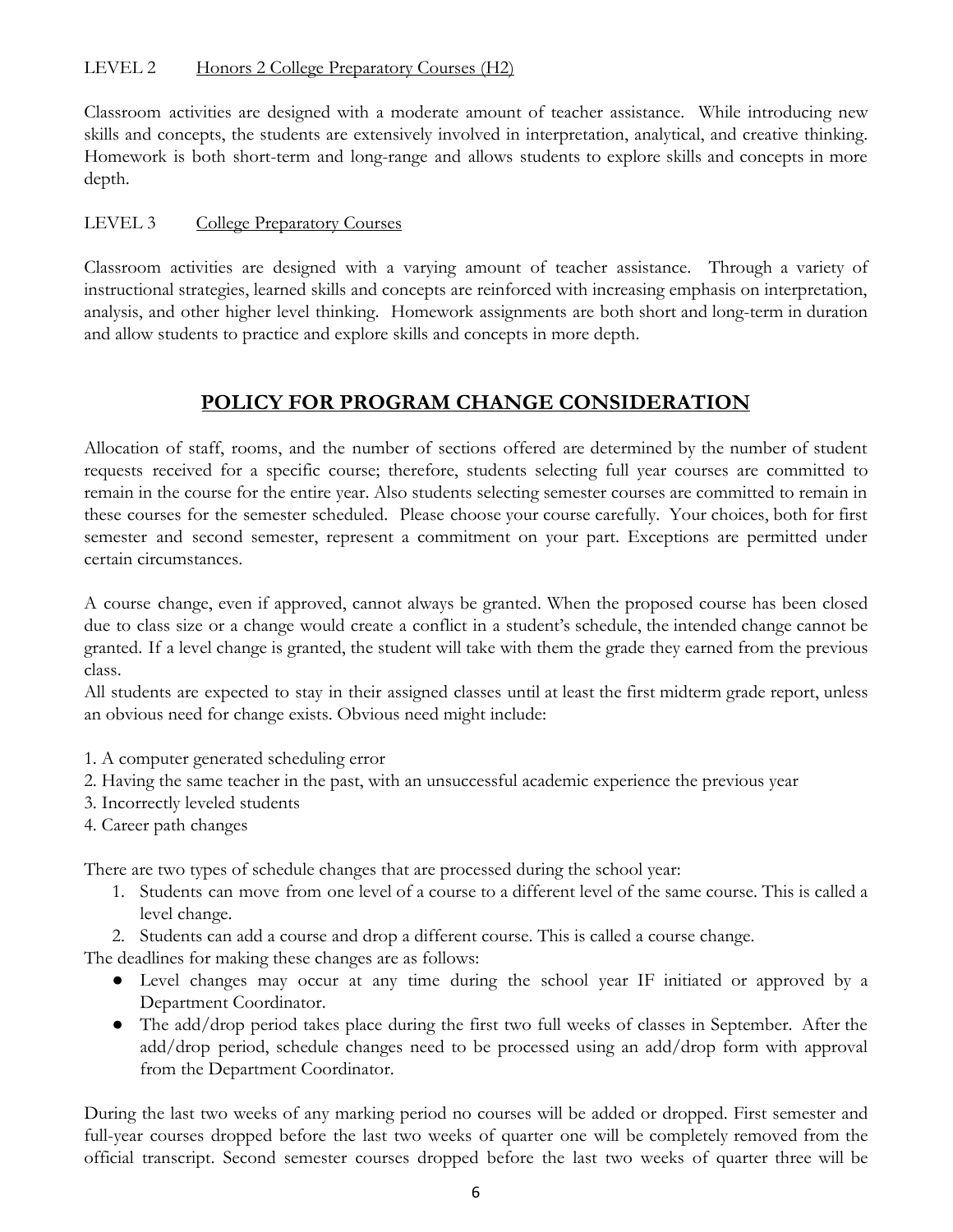completely removed from the official transcript. All courses dropped after these periods will receive a W (withdrawal) as a final grade, and receive no credit for the course.

The following procedure for schedule changes will be strictly adhered to:

- 1. Students seeking a schedule change should see their guidance counselor and receive an "add/drop" form.
- 2. Students obtain the signature of the teacher and department head/coordinator of the course(s) to be *added* first.
- 3. Students then obtain the signature of the teacher and department head for the course(s) to be *dropped*, giving that teacher an opportunity to work out any problem area *befor*e the student leaves the class.
- 4. Students take the "add/drop" form home to be signed by a parent/guardian.
- 5. Schedule changes taking place more than one week after the first mid-term of the course require permission of the appropriate Department Coordinator. In this case, students take the "add/drop" form to the Dean to be signed, and for the schedule changes to be implemented assuming there is room in the class(es) to be added.
- 6. There will be a 24-hour minimum waiting period for all schedule changes, unless determined to be of an emergency nature by the Dean or Principal.
- *7.* Students must attend classes as assigned until schedule changes are processed and new assignments are made. *Students violating this policy will not be allowed to change courses.*

This policy is set in place to assure students the opportunity to change for legitimate reasons and discourage whimsical requests. Exceptions to the above policy might be changes made to balance classes; changes made to correct programming errors; or changes made in the interest of good mental health.

#### **Appeal of Denied Schedule Change**

- 1. Students who wish to appeal a denied schedule change must request a meeting with their Dean, their guidance counselor, and any faculty member or department coordinator who has denied the change. Parents/guardians must attend this meeting.
- 2. A copy of the appeal form will be distributed to the student, his or her guidance counselor, and each affected teacher.
- 3. If the problem is not resolved at the Dean's level, students and their parent/guardian should request an appeal hearing with the Principal at which all interested parties will be present.

#### **Senior Year Schedule Changes**

If a senior student changes his or her schedule after applying to a post-secondary school or program, the student must inform the school or program of the schedule change. At the conclusion of the school year, a final official transcript will be sent to the school or program the student is planning on attending. If there has been a change and the student did not inform the school or program, the student's integrity may be questioned. This may result in a rescission of an acceptance, especially if the change involved the dropping of a core subject class.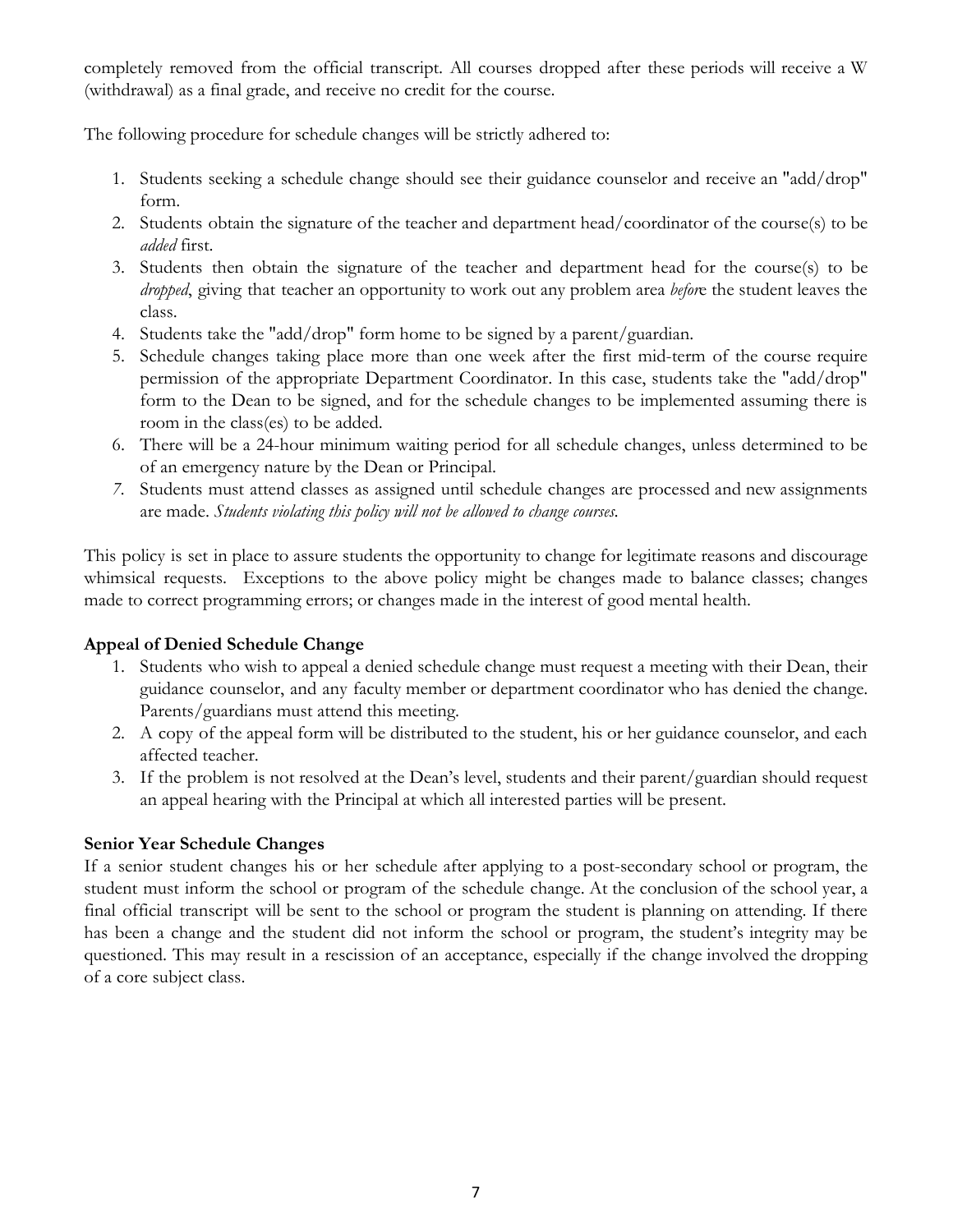## <span id="page-8-0"></span>**POLICIES ON ANTI-DISCRIMINATION**

#### **CHAPTER 622**

An important piece of legislation affecting the public schools was passed in August of 1971. This law, Chapter 622 of the General Laws, Acts of 1971, is referred to as "An Act to Prohibit Discrimination in the Public Schools." The law reads as follows: "*No person shall be excluded from or discriminated against in admission* to a public school of any town, or in obtaining the advantages, privileges and courses of study of such public school on account of race, color, sex, religion or national origin. This law makes it clear that all aspects of public school education must be fully open and available to members of both sexes and of minority groups. No school may exclude a child from any course, activity, *service or resource available in that public school on account of race, color, sex, religion or natural origin of such child*."

On June 24, 1975, the State Board of Education approved regulations for Chapter 622. These regulations address five areas of school policy: school admission to courses of study, guidance, course content, extra-curricular, and athletic activities.

#### **REHABILITATION ACT OF 1973 - SECTION 504**

It is the policy of the Chelmsford Public Schools to comply with the regulations of the Department of Health, Education, and Welfare in implementing Section 504 of the Rehabilitation Act of 1973 which provides that:

"No otherwise qualified handicapped individual....shall, solely by reason of his handicap, be excluded from the participation in, be denied the benefits of, or be subjected to discrimination under any program or activity receiving Federal financial assistance." The act defines a person with a handicap as anyone who:

- 1. has a mental or physical impairment which substantially limits one or more major life activities (major life activities including activities such as caring for one's self, performing manual tasks, walking, seeing, hearing, speaking, breathing, learning, and working)
- 2. has a record of such an impairment; or
- 3. is regarded as having such an impairment.

The Chelmsford Public Schools recognizes a responsibility to avoid discrimination in policies and practices regarding its personnel and students. No discrimination against any person with a handicap will knowingly be permitted in any of the programs and practices in the school system.

The school district has specific responsibilities under the Act, which include the responsibility to identify, evaluate, and if the child is determined to be eligible under Section 504, to afford access to appropriate educational services.

If the parent(s) or guardian(s) disagrees with the determination of the professional staff of the school district, he/she has the right to a hearing with an impartial hearing officer.

Inquiries regarding compliance with Section 504 may be directed to: Director of Student Services, 978-25-5100 Chelmsford Public Schools Administrative Offices, 230 North Road, Chelmsford, MA 01824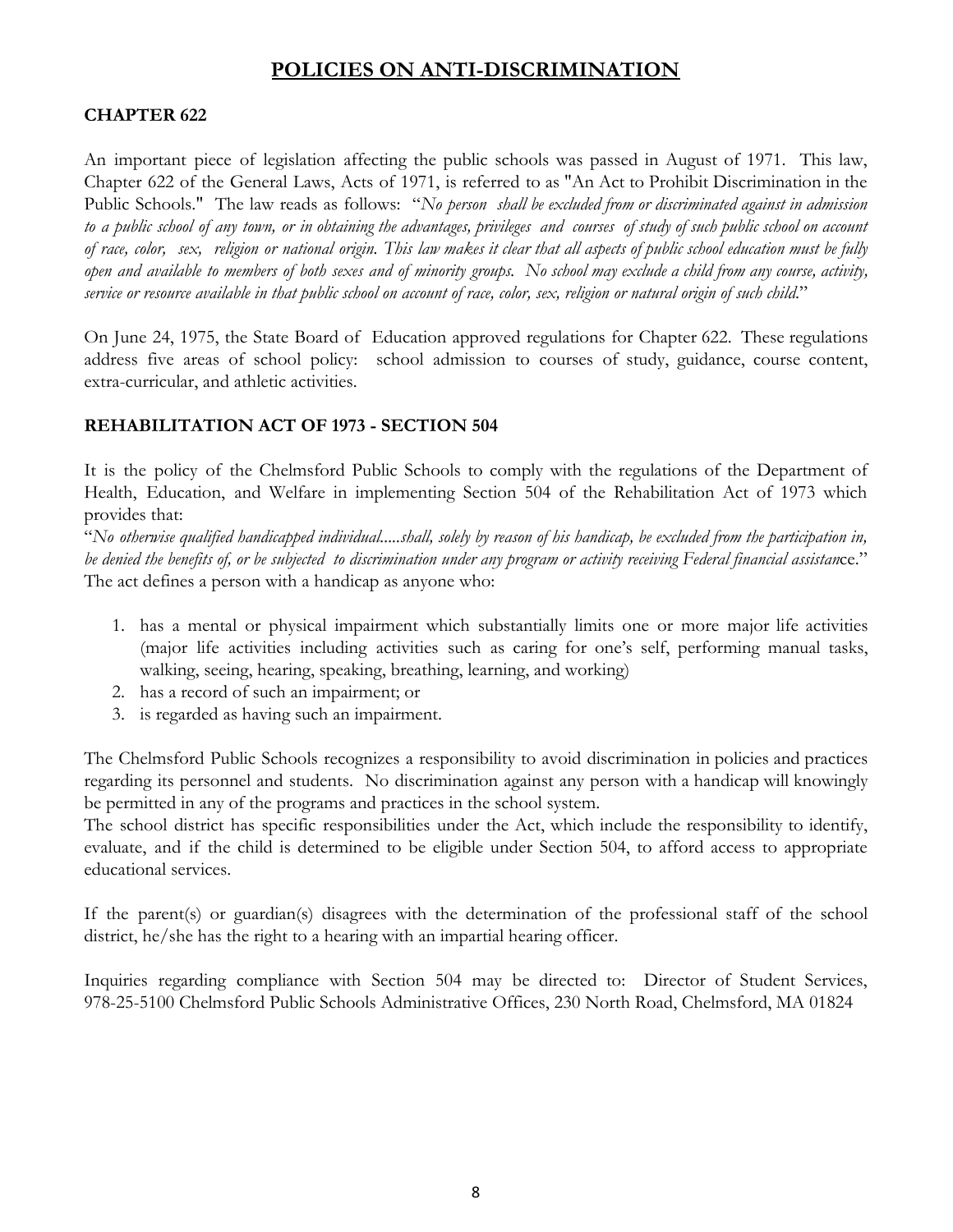## **NCAA Initial Eligibility Standards**



Students who plan to participate in Division I or Division II college athletics must register with the NCAA Clearinghouse. Once all materials have been submitted, the Clearinghouse issues a preliminary certification report to the college. At the end of your junior year and after you graduate, the Clearinghouse reviews your transcript to make a final certification decision according to NCAA standards. Students must also complete the amateurism questionnaire through the Eligibility Center website.

You will find throughout the course catalogue courses that have the NCAA logo (as seen above) next to the course name; these courses are NCAA approved and count towards NCAA eligibility. To be certified by the Clearinghouse, students must complete a specific number of approved core classes, attain a minimum score on the SAT or ACT, and achieve a minimum GPA. To see specific NCAA eligibility requirements, visit these sites for more information:

**Division I Academic Requirement[s](http://www.ncaa.org/sites/default/files/2018DIEC_Requirements_Fact_Sheet_20180117.pdf)**

[http://www.ncaa.org/sites/default/files/2018DIEC\\_Requirements\\_Fact\\_Sheet\\_20180117.pdf](http://www.ncaa.org/sites/default/files/2018DIEC_Requirements_Fact_Sheet_20180117.pdf) **Division II Academic Requirements** [http://www.ncaa.org/sites/default/files/2018DIIEC\\_Requirements\\_Fact\\_Sheet\\_20180117.pdf](http://www.ncaa.org/sites/default/files/2018DIIEC_Requirements_Fact_Sheet_20180117.pdf) **Division III Academic Requirements – Not Applicable**



## **Dual Enrollment with Middlesex Community College (MCC)**

In the Spring of 2018 Dual Enrollment with Middlesex Community College was introduced to CHS students in grades 10 and 11 for the upcoming school year. After course selection and collaboration with MCC CHS was able to offer 5 courses during the 2018-2019 SY that awarded students who performed to the MCC standard with college credit. For the upcoming 2019-2020 SY Juniors and Seniors will be offered more courses through the MCC/CHS Dual Enrollment Program. At this time here is the list of courses, pending approval, that hope to run. Also look for the MCC icon next to the course in the course descriptions below.

**CORE Classes**: Chemistry H2, US History II H2, Statistics H2

**Electives:** Writing for College, Programming I, BioTechnology I, Sociology, Psychology I, Photography II, Graphic Design I, Studio Art 3, Introduction to Acting, Improvisational Theatre, Accounting, Marketing, Management, Nutrition, Early Childhood Development III.

For more information on the MCC Dual Enrollment Programming please visit: <https://www.middlesex.mass.edu/dualenroll/about.aspx>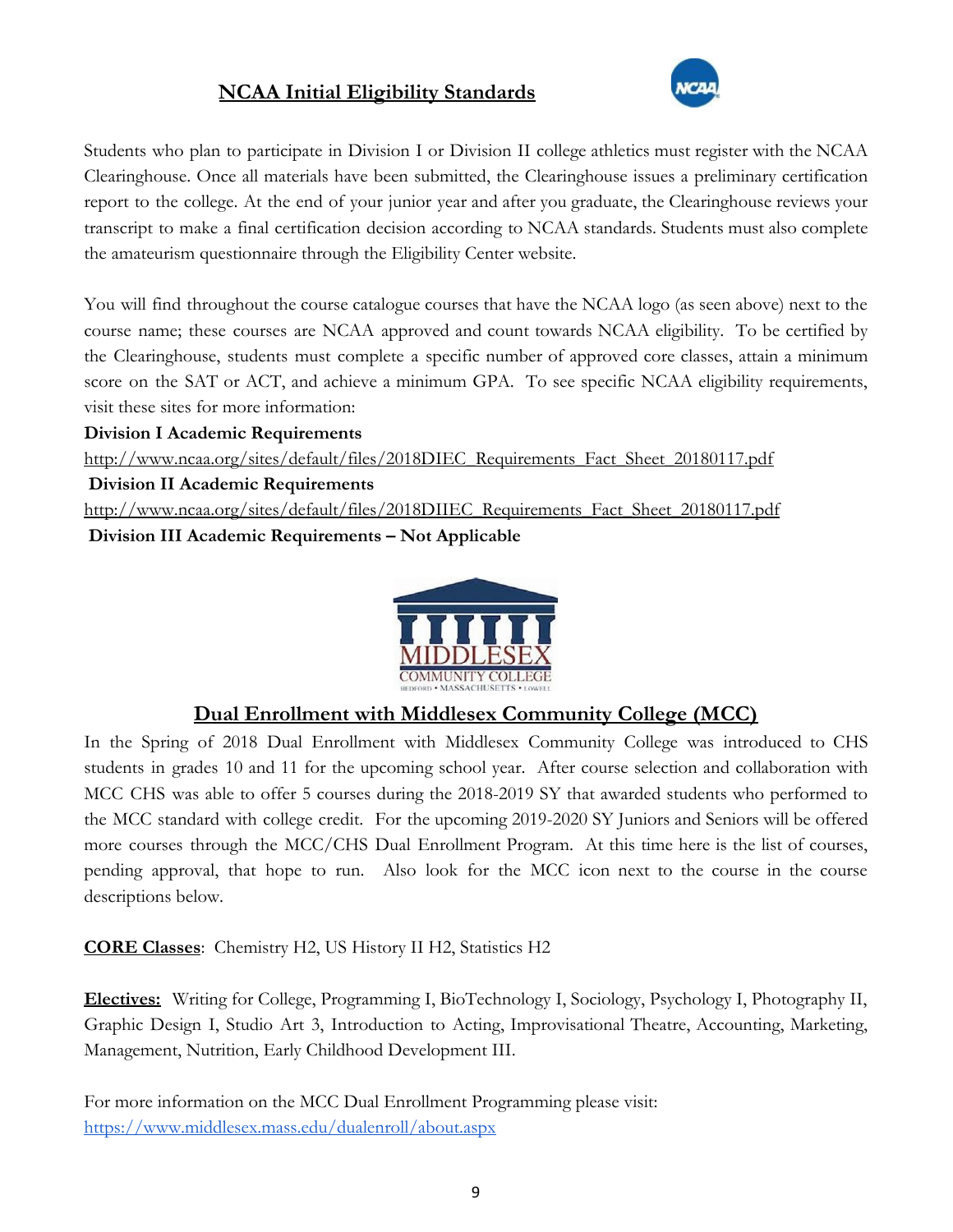#### <span id="page-10-0"></span>**The AP CAPSTONE PROGRAM**

AP Capstone™ is a College Board program that equips students with the independent research, collaborative teamwork, and communication skills that are increasingly valued by colleges. It cultivates curious, independent, and collaborative scholars and prepares them to make logical, evidence-based decisions.

AP Capstone is comprised of two AP courses — AP Seminar and AP Research — and is designed to complement and enhance the discipline-specific study in other AP courses. Participating schools can use the AP Capstone program to provide unique research opportunities for current AP students, or to expand access to AP by encouraging students to master the argument-based writing skills that the AP Capstone program develops.

The program fosters the research, argumentation, and communication skills that are at the core of college readiness and essential for lifelong learning. It provides a setting to build on the knowledge and rigorous coursework of AP in an interdisciplinary format. Finally, the course offers students a unique opportunity to distinguish themselves to colleges and universities.

Students who earn scores of 3 or higher in AP Seminar and AP Research and on four additional AP Exams of their choosing will receive the AP Capstone Diploma. Students who earn scores of 3 or higher in AP Seminar and AP Research but not on four additional AP Exams will receive the AP Seminar and Research Certificate. AP Seminar may also be taken as a stand-alone option.

*Selections from the AP Capstone Overview: <https://advancesinap.collegeboard.org/ap-capstone>*

#### **AP SEMINAR**

#### **10 Credits (#06113), Open to Grades 11 and 12**

Seminar is a foundational course that engages students in cross-curricular conversations that explore the complexities of academic and real-world topics and issues by analyzing divergent perspectives. Using an inquiry framework, students practice reading and analyzing articles, research studies, and foundational, literary, and philosophical texts; listening to and viewing speeches, broadcasts, and personal accounts; and experiencing artistic works and performances. Students learn to synthesize information from multiple sources, develop their own perspectives in written essays, and design and deliver oral and visual presentations, both individually and as part of a team. Ultimately, the course aims to equip students with the power to analyze and evaluate information with accuracy and precision in order to craft and communicate evidence-based arguments.

Exploring different points of view and making connections across disciplines are fundamental components of the AP Seminar experience. Students will consider one topic or issue through a variety of lenses and from multiple perspectives, many of which are divergent or competing. Analyzing topics through multiple lenses aids in interdisciplinary understanding and helps students gain a rich appreciation for the complexity of important issues.

In addition to in-class assignments and assessments, students are assessed with two through-course performance tasks and one end-of-course exam. All three assessments are summative and will be used to calculate a final AP score (using the 1–5 scale) for AP Seminar.

Students who successfully complete AP Seminar are encouraged to enroll in the AP Research course in their senior year. Students who successfully earn a 3 or higher in both AP Seminar and Research and 4 other AP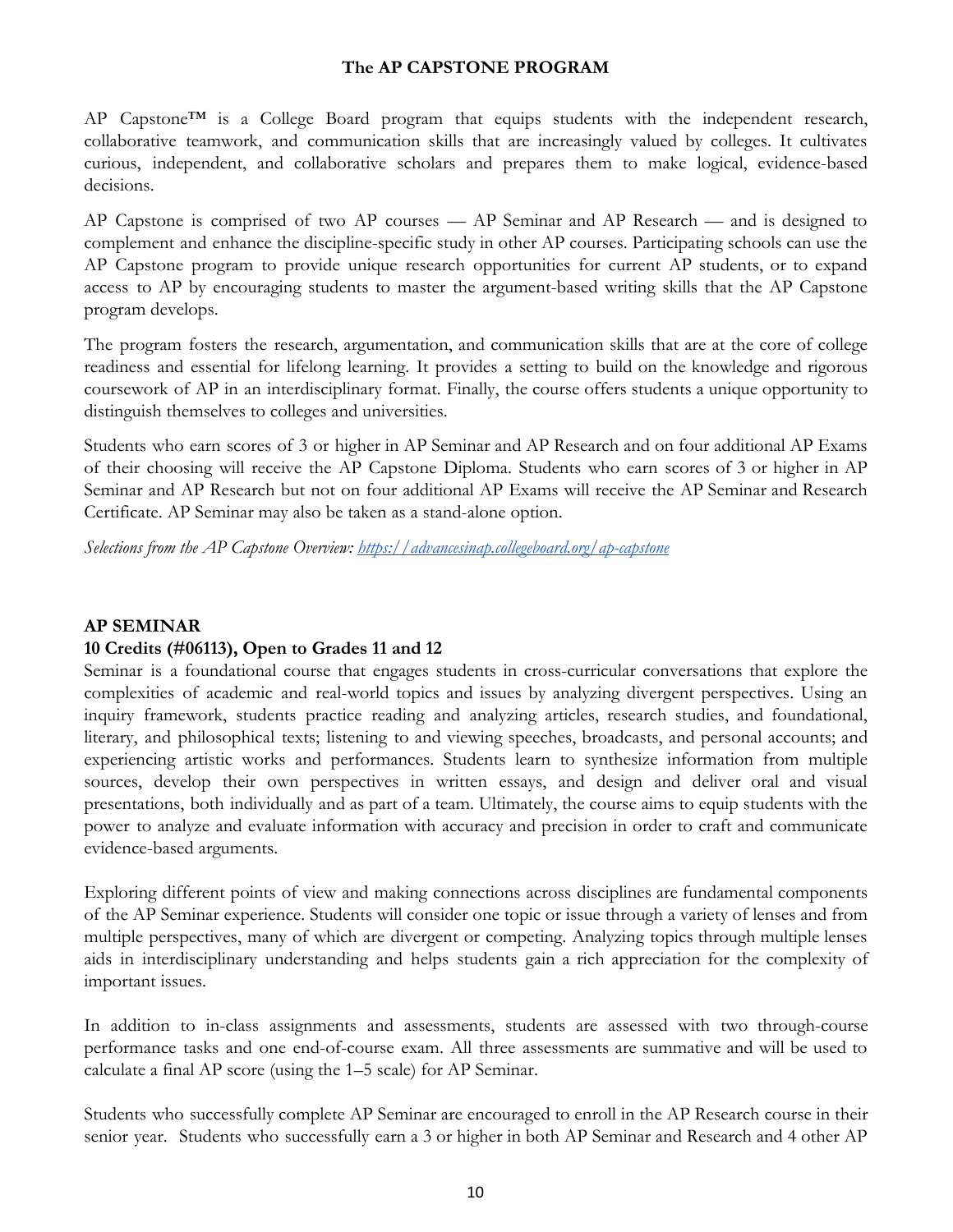courses will earn the AP Capstone Diploma. This signifies their outstanding academic achievement and attainment of college-level academic and research skills.

*[AP Capstone Guide](https://apcentral.collegeboard.org/pdf/ap-capstone-implementation-guide-2018-19.pdf)*

#### **AP RESEARCH**

#### **10 Credits (#32013), Open to Grade 12 students who have successfully completed AP Seminar**

AP Research allows students to deeply explore an academic topic, problem, or issue of individual interest. Through this exploration, students design, plan, and conduct a year-long research based investigation to address a research question.

In the AP Research course, students further their skills acquired in the AP Seminar course by understanding research methodology; employing ethical research practices; and accessing, analyzing, and synthesizing information as they address a research question. Although the topic of each research study will vary, the course requires students to plan and conduct a study or investigation. Students explore their skill development, document their processes, and curate the artifacts of the development of their scholarly work in a portfolio.The course culminates in an academic paper of 4000–5000 words (accompanied by a performance or exhibition of product, where applicable) and a presentation with an oral defense.

Students who successfully earn a 3 or higher in both AP Seminar and Research and 4 other AP courses will earn the AP Capstone Diploma. This accomplishment signifies their outstanding academic achievement and attainment of college-level academic and research skills.

*[AP Capstone Guide](https://apcentral.collegeboard.org/pdf/ap-capstone-implementation-guide-2018-19.pdf)*

## <span id="page-11-0"></span>**ENGLISH**

- **●** General Guidelines for Course Selection
- **●** Freshman Year
- **●** Sophomore Year
- **●** Junior Year
- **●** Senior Year
- **●** English Electives

Students at Chelmsford High School are required to take a sequential four-year program in English that is designed to encourage each student to master a successive series of skills in reading, writing, speaking and listening. In addition, the program provides each student with a background in the major literature of his or her country, his or her language, and the world. In grades 9, 10, and 11, teachers will review each student's performance and make recommendations for a more appropriate level if needed. To meet the individual needs and interests of students, a number of one-semester courses are offered in the sophomore, junior and senior years, which may be elected in addition to the required 10 credit semester course. Under ordinary circumstances, an elective course may not be taken as a make-up for a course that a student did not pass.

General Guidelines for Course Selection:

1. Students should read course descriptions very carefully to learn:

- an overview of each course, including materials and approach
- the level of reading and writing skills necessary for success in each course
- the types of activities involved in each course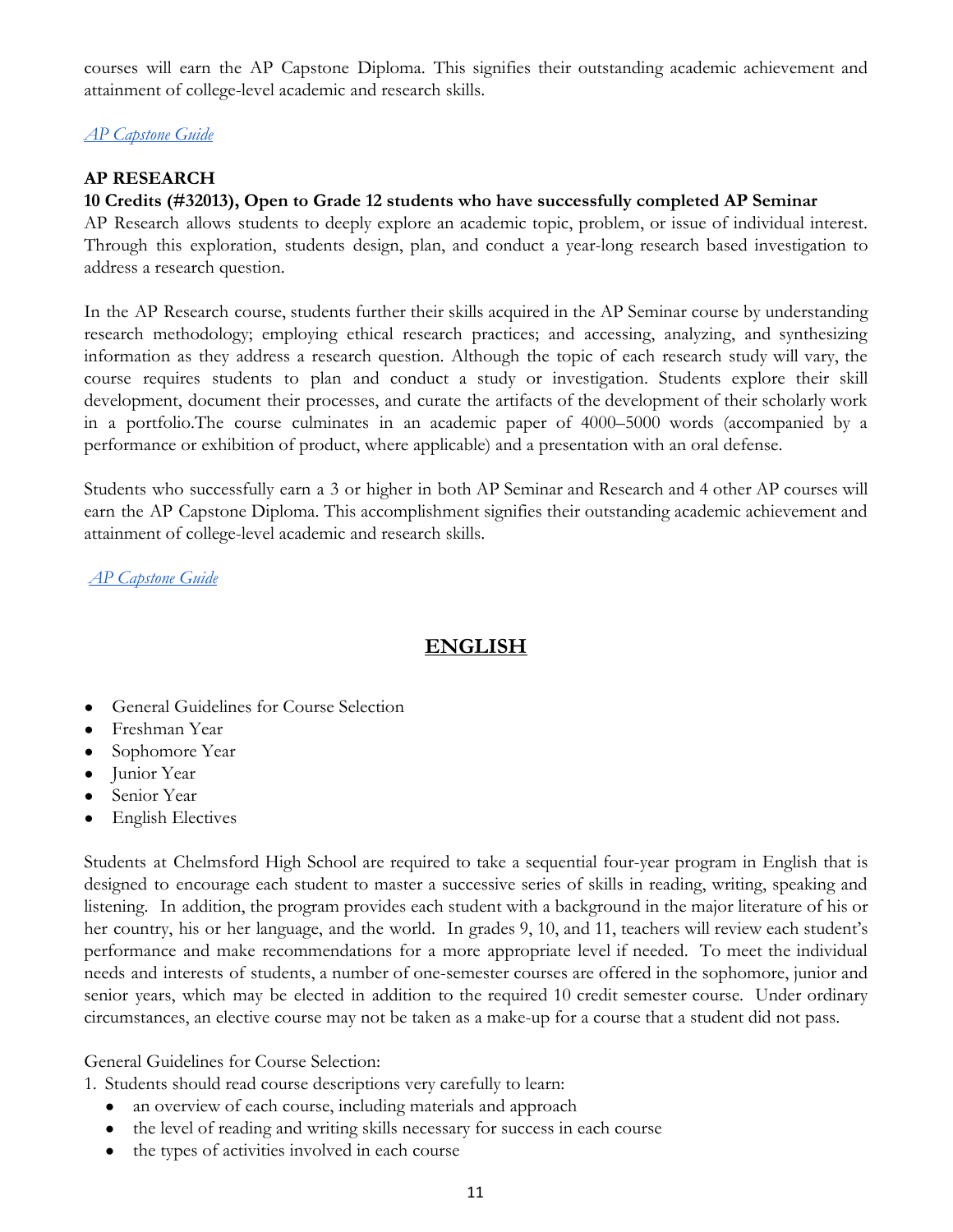- 2. Students should select courses appropriate to their ability and achievement levels and future plans.
- 3. Students should consult with parents, English teachers, and guidance counselors before making course choices.
- 4. In addition to 9th and 10th grade English, students in English 9 are required to take Writing for High School which will strengthen their writing and prepare them to successfully exhibit the skills assessed by the MCAS exam.

#### *FRESHMAN YEAR*

The freshman English program emphasizes skills in reading and writing through a balanced exposure to a variety of literature and writing experiences. Literature will be taught through a focus on the elements of structure within each genre (short story, novel, drama, poetry and non-fiction). While many mechanical skills are a review, advanced grammatical skills are introduced *to enable the student to deal with the complexity of thinking, writing, and reading.*

## **ENGLISH 9 - H, H2, Level 3 10 Credits (#00513, #00523, #00533), Grade 9**

All levels of this course (English 9H, English 9H2, and English 9) will explore similar topics, but the depth and pace of instruction will be adjusted according to the students' abilities, backgrounds, and needs. All courses will help students master the knowledge and skills articulated in the Massachusetts State Frameworks for grades 9 and 10 in reading literature, reading informational text, writing and research, speaking and listening, grammar, and vocabulary. All students will further develop their reading, writing, and analytical skills. This course includes in-depth reading of major genres of literature with an emphasis on literary elements and universal themes. Students will begin to develop the skills necessary to write effective literary analysis. Students are expected to demonstrate their understanding of literature in class discussion and will complete vocabulary assignments. Mastering the skills assessed on the MCAS exam is one goal of the curriculum. A student who successfully completes this course will have a solid foundation in English Language Arts. *(Prerequisite: Teacher Recommendation required for English 9H)*

**Students taking ENGLISH 9 are required to take WRITING FOR HIGH SCHOOL (#07304) and READING FOR HIGH SCHOOL (#08804).**

## **WRITING FOR HIGH SCHOOL**



**5 Credits (#07304)**

Writing for High School is a course designed to provide extra support to freshmen who could benefit from additional instruction in writing. The core of the course consists of multiple types of essay writing experiences that are essential, not only to a student's ability to demonstrate knowledge and understanding in all academic disciplines, but also to effect personal change. The course will focus on content, form, mechanics, and sentence structure. A second and equally important aspect of the course is the continuing development of the student's ability to use the writing process, especially through writer reflection and peer response, as a means to strengthen his/her performance as a writer. The focus on writer reflection and peer response will help students to develop the skills they need to reach their writing goals. Preparation for the MCAS test is another important aspect of the course. Students will write answers to narrative and text-based essays similar to those on the MCAS exam and receive critical feedback to improve their test-taking skills.

**Students taking ENGLISH 9 are required to take WRITING FOR HIGH SCHOOL (#07304) and READING FOR HIGH SCHOOL (#08804).**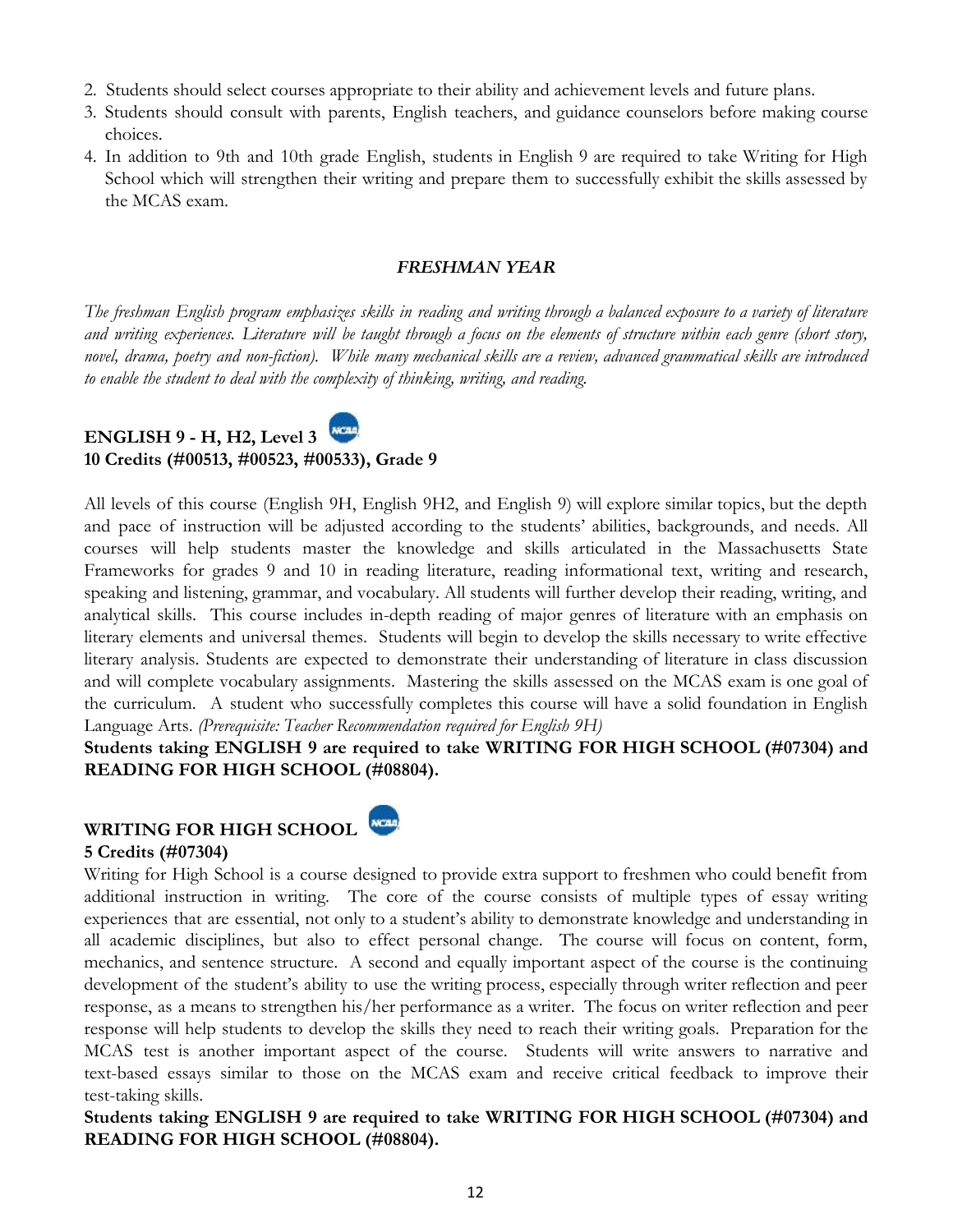#### *SOPHOMORE YEAR*

The sophomore English program reviews skills in reading and in writing acquired in the freshman year and exposes students to various types of literature and writing assignments. In addition to a required 10 credit semester course, a sophomore may choose *from the following one-semester 5 credit Practical Art electives:*

- *● Journalism (Practical Art)*
- *Public Speaking (Practical Art)*

## **ENGLISH 10 - H, H2, Level 3**

#### **10 Credits (#02013, #02023, #02033), Grade 10**

All levels of this course (English 10H, English 10H2, and English 10) will explore similar topics, but the depth and pace of instruction will be adjusted according to the students' abilities, backgrounds, and needs. All courses will help students master the knowledge and skills articulated in the Massachusetts State Frameworks for grades 9 and 10 in reading literature, reading informational text, writing and research, speaking and listening, grammar, and vocabulary. English 10 offers students a course that strengthens reading comprehension skills while developing literature analysis skills through whole-class discussion and cooperative learning. The reading includes various literary periods and genres including essays, poems, short stories, plays, and novels. The reading is analyzed, discussed, and used as the basis of some writing assignments. An additional objective of the writing assignments is to develop the skills to organize, write, revise, and edit narrative and text-based essays similar to those on the MCAS exam and receive feedback. Students can expect regular work in vocabulary, reading, and writing.

*(Prerequisite: Teacher Recommendation required for English 10H)*

#### *JUNIOR YEAR*

The junior English program reinforces the skills in reading and writing acquired in the freshman and sophomore years by providing students with an overview of major American writers, movements, and literary works. In addition to a required 10 credit semester course, a junior may elect the following one-semester 5 credit electives and/or the new 10 credit AP Seminar *Elective:*

- *● AP Seminar- Capstone Program (10 Practical Art credits)*
- *● Angels, Demons, Heaven, Hell and Last Things*
- *● A Study of the Poetic Form in Reading and Practice*
- *● Creative Writing*
- *● Fairytales, Folklores and Legends*
- *● Journalism (Practical Art)*
- *● Public Speaking (Practical Art)*

#### **AP – ENGLISH LANGUAGE AND COMPOSITION 10 Credits (#04013)**

The purpose of this course is to help students become both skilled readers and confident writers. The course is organized around five units: an introductory unit, three thematic units, and a final course unit following the administration of the AP exam in May. While certain units have a thematic focus and contain seminal works of American Literature, the ultimate purpose behind each unit is to develop students' understanding of analytical strategies. Students are exposed to a variety of texts, including speeches, essays, articles, editorials, political or commentary-based cartoons, advertisements (both written and visual), passages from memoirs, plus selected poems and short fiction designed to mirror the rhetorical devices found throughout the readings of the course. By allowing students to read prose written in a variety of rhetorical contexts, they will be able to understand and employ the skills necessary to become writers who can compose for a variety of purposes (The College Board, *AP English Language and Composition Course*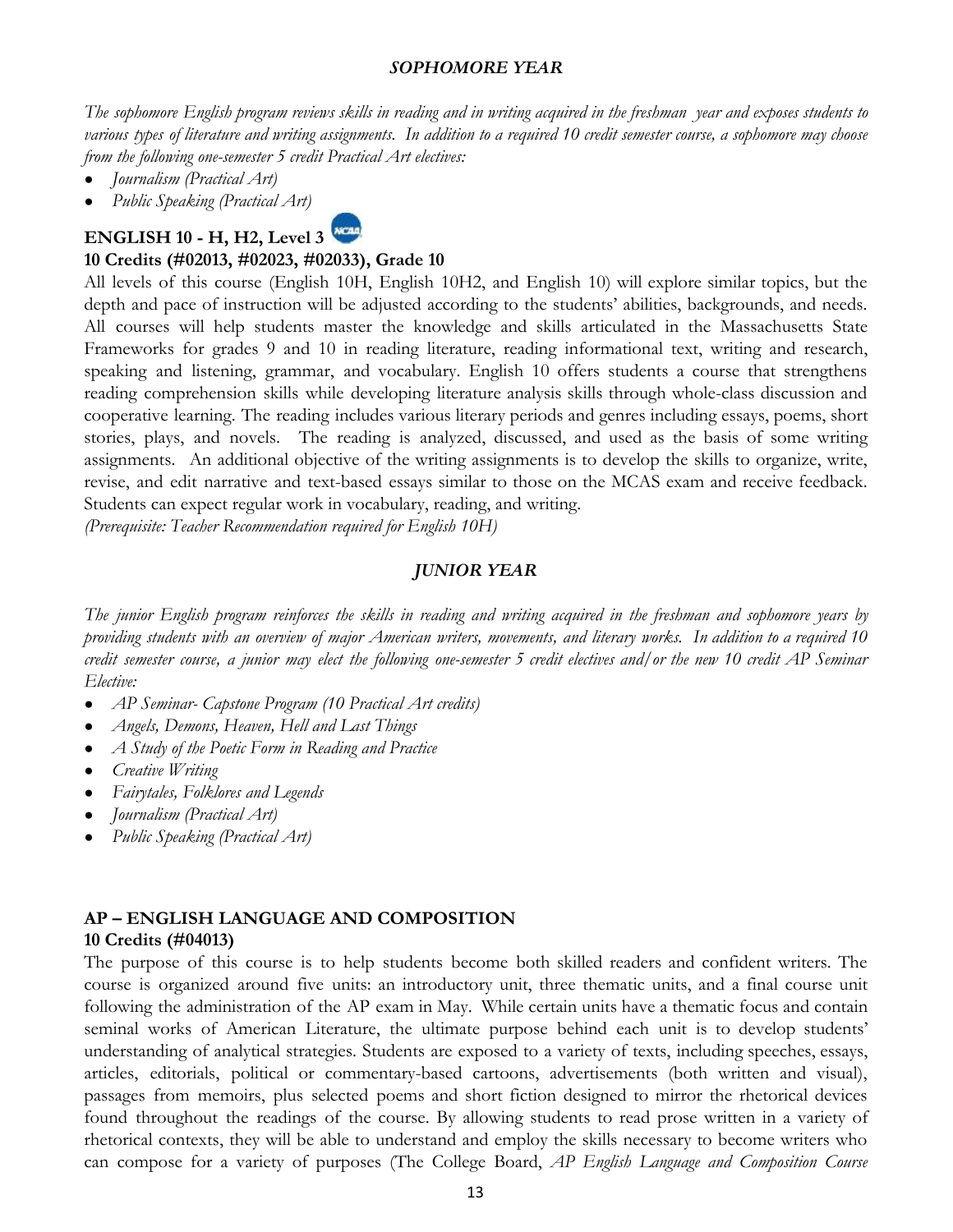*Description*, 2010). Student writing features a series of steps, including initial drafts, self-edits, peer and teacher conferences, and final drafts. They will also study how authors take into account aspects such as audience and context. Students will learn how to arrange ideas, structure their arguments, select appropriate rhetorical devices, and master the language that will allow them to become more effective writers. *(Prerequisite: Teacher Recommendation)*

#### **The Seminar Approach**

Students act as daily discussion leaders for assigned readings, first in small teams and later individually, and the instructor acts as facilitator. Students receive evaluations based on both their seminar presentations and interactions with other student presenters.

#### **The Advanced Placement Program**

The Advanced Placement Program is a collaborative effort among motivated students, dedicated teachers and committed high schools, colleges and universities that allows high school students to earn college credit or placement while still in high school. The corresponding exam for this course is the AP English Language and Composition Exam. Taking this exam is the expected outcome of taking this course; it is the culminating assessment. Additionally, students may take the AP English Language and Composition Exam without having taken the course. Although the specific college courses that AP credit will satisfy differ from college to college, each exam represents a year's college-level work (up to two semesters of credit). (*Condensed and summarized from: [http://apcentral.collegeboard.com](http://apcentral.collegeboard.com/))*

## **ENGLISH 11 - H, H2, Level 3**

**10 Credits (#03013, #03023, #03033) English 11 Honors may be taken as a dual enrollment course.**

All levels of this course (English 11H, English 11H2, and English 11) will explore similar topics, but the depth and pace of instruction will be adjusted according to the students' abilities, backgrounds, and needs. All courses will help students master the knowledge and skills articulated in the Massachusetts State Frameworks for grades 11 and 12 in reading literature, reading informational text, writing and research, speaking and listening, grammar, and vocabulary. This course explores the range of American literature from the colonial period to the present in a variety of genres: novels, short stories, plays, poems, essays, and biographies. Students will have the opportunity to sample major authors' works and, with the help of small and large group discussion, will become better acquainted with the major themes in American literature. Class instruction will help students to progress from factual reading to an understanding of more complex symbols and concepts. They will continue to develop the writing skills necessary to write literary analysis essays. Preparation for the SAT exam is included. *(Prerequisite: Teacher Recommendation required for English 11H)*

#### *SENIOR YEAR*

Students who have successfully completed the freshman, sophomore, and junior English requirements are eligible to fulfill their senior English requirement. Senior English continues to build on the reading and writing skills of previous years and broaden students' literary experiences in several areas. In addition to a required senior course, students may choose from the following *one-semester 5 credit electives:*

- *● Angels, Demons, Heaven, Hell and Last Things*
- *● Advanced Placement Research Capstone Program (10 Practical Art Credits)*
- *● A Study of the Poetic Form in Reading and Practice*
- *● Creative Writing*
- *● Fairytales, Folklores and Legends*
- *● Journalism(Practical Art)*
- *● Public Speaking (Practical Art)*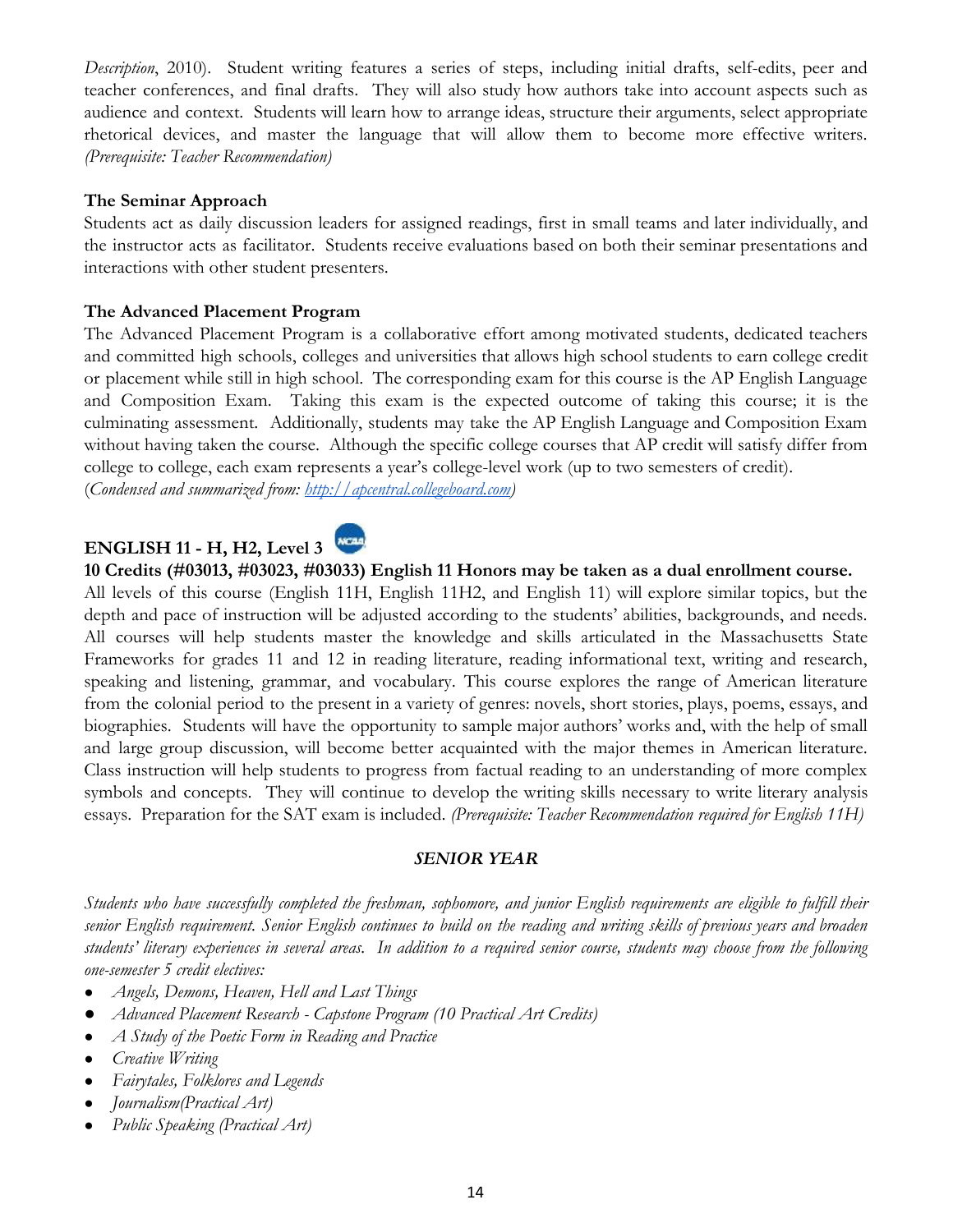#### **AP ENGLISH 12 – LITERATURE AND COMPOSITION 10 Credits (#05013)**

The senior year Advanced Placement Program in English is quite demanding and is, by definition, equivalent to a freshman Honors English literature course in college. The course requires active reading and the perceptive examination of literature as well as the mastery of all elements of composition (structure), style, theme, and technique. Students participating in this program engage in intensive critical reading and analysis of works chosen for literary merit, complexity of thought, intricacy of structure and richness of style. Several critical and/or research-based essays focusing on literature are required; in addition, there will be exams on the units studied and in-class essays. The course is organized by genre, offering readings in fiction, poetry, and drama from around the world and from many different periods of literature (largely from the 16th century to the present). Students will strive to comprehend artistry and context (both social and historical) through several critical "lenses" and write to analyze and/or present arguments. The basic three-tiered progress of the examination of literature moves from experience to interpretation to evaluation. A seminar approach is used, but teacher-directed instruction will also take place from time to time. To prepare students for the AP Exam in English Literature and Composition, the teacher will administer an AP Exam previously given by the College Board in addition to several multiple choice and essay practice sessions provided to students over the course of the year. *(Prerequisite: Teacher Recommendation)*

#### **The Seminar Approach**

Students act as daily discussion leaders for assigned readings, first in small teams and later individually, and the instructor acts as facilitator. Students receive evaluations based on both their seminar presentations and interactions with other student presenters.

#### **The Advanced Placement Program**

The Advanced Placement Program is a collaborative effort among motivated students, dedicated teachers and committed high schools, colleges and universities that allows high school students to earn college credit or placement while still in high school. The corresponding exam for this course is the AP English Literature and Composition Exam. Taking this exam is the expected outcome of taking this course; it is the culminating assessment. Additionally, students may take the AP English Literature and Composition Exam without having taken the course. Although the specific college courses that AP credit will satisfy differ from college to college, each exam represents a year's college-level work (up to two semesters of credit). (*Condensed and summarized from: [http://apcentral.collegeboard.com](http://apcentral.collegeboard.com/))*

## **A SENIOR ODYSSEY - H2**

#### **10 Credits (#06023)**

This yearlong course is designed to expose students to a variety of literary themes and genres through the use of both classic and modern literature in order to provide them with a diverse learning experience. A wide range of topics and themes will be covered through genres including contemporary literature, world literature, film, graphic novel, theology and philosophy. The core themes of this class will include, but are not limited to ethical choices, the hero, self and society, identity, and the human response to conflict. Reading, writing, and speaking activities that relate to the works and themes studied will foster student skill development and critical thinking. Students will work individually, in pairs, in small groups, and in teacher conferences to continue their development of reading, writing, and analytical skills and to increase their understanding and appreciation of a wide variety of literature.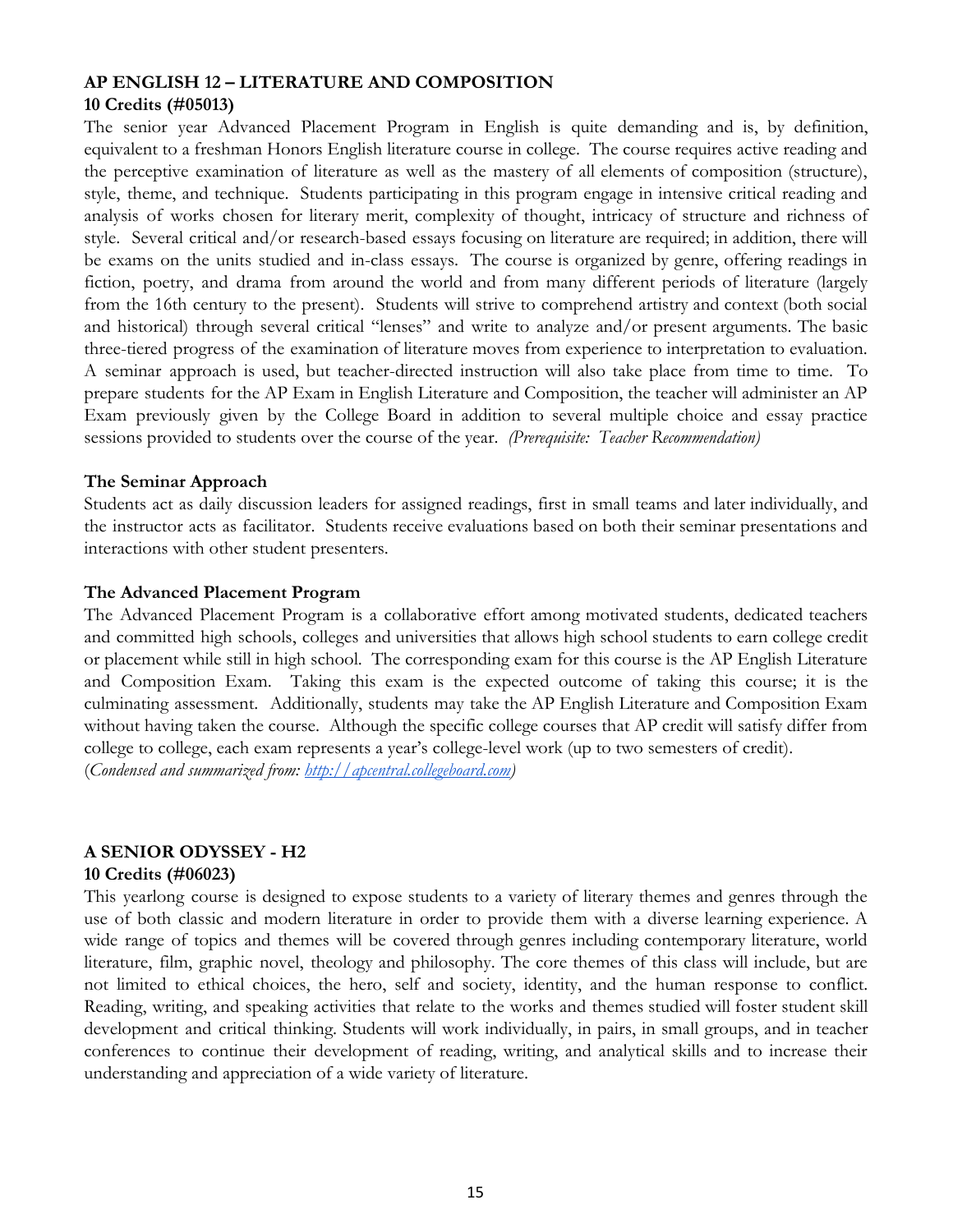#### **ELECTIVES**

#### **ANGELS, DEMONS, HEAVEN, HELL, AND LAST THINGS -H2 5 Credits (# 06224), Open to Grades 11 and 12**

This interdisciplinary course will explore the great verbal and visual texts about "last things." Topics to be covered will include heaven, hell, purgatory, the soul, the supernatural, angels, demons, the afterlife, eternal punishment, justice, and judgment. We will examine biblical, historical, literary, artistic, and theological foundations of "last things" as well as how contemporary reconstructions and commentaries on these topics might speak to modern society. Students will examine images and stories of heaven, hell, and moral judgment from ancient Egypt to modern film. Texts, artwork, and topics may include Milton's *Paradise Lost*; Blake's *Marriage of Heaven and Hell*; Dante's *Divine Comedy* (Inferno, Purgatory, and Paradise); Hebrew and Christian biblical texts, especially the Apocalypse or Revelation; texts about heaven (Jannah), hell (Jahannam) and angels (jinn) from the Quran; classical underworlds in Homer, Plato and Virgil; Michelangelo's and Bosch's paintings of last things; and the films *What Dreams May Come*, *The Five People You Meet in Heaven*, or *Ghost*. This course will honor multicultural worldviews and respect the contributions of multiple voices. Interfaith perspectives (Buddhist, Jewish, Christian, Muslim, Hindu, non-religious, etc.) will also be considered.

#### **A STUDY OF THE POETIC FORM IN READING AND PRACTICE - H2**

#### **5 credits (#06324), Open to Grades 11 and 12**

This course will focus specifically on the poetic form, where it began, how it has evolved and what it's become; it will be a measured balance of reading and creation, culminating in a portfolio of each student's work. Selections from poetry will not be limited to a specific genre or time period but instead will span centuries of verse and geographic location, drawing from various artists globally. The works of poets such as Roethke, Whitman, Neruda, Dickinson and Gibran, among others, will be explored. This class reinforces the interpretive skills taught in earlier years and encourages students to extend their ability to analyze and evaluate literary works. This course is designed for students who enjoy reading and writing poetry and wish to further their talents in both.

## **CREATIVE WRITING – H2**

#### **5 Credits (#07624), Open to Grades 11 and 12**

This semester course allows students to develop skills and techniques of creative expression in the genre of poetry, short fiction, and drama. While students are able to select their own themes and forms of expression, there are also class activities to strengthen such writing skills as selecting precise words, choosing sensory details, eliminating mechanical errors, and recognizing elements of style. Students are asked to establish deadlines for their progress, write daily, and be willing to share their work and ideas in small group discussions and teacher conferences. Students should enjoy writing and have a solid understanding of the writing process.

## **FAIRY TALES, FOLKLORE AND LEGENDS - H2**

#### **5 Credits (#06424), Open to Grades 11 and 12**

This course analyzes the structure, meaning, and function of the folk tale, specifically fairy tales and legends and their enduring influence on literature and popular culture. While we will concentrate on the works of the Brothers Grimm, Charles Perrault and Hans Christian Andersen, we will also consider fairy tales drawn from a number of different national traditions and historical periods including the American present. We will investigate the evolution of specific tale types and trace their transformations in various media from oral storytelling through print to film, television, and the stage. In addition, we will explore how interpretations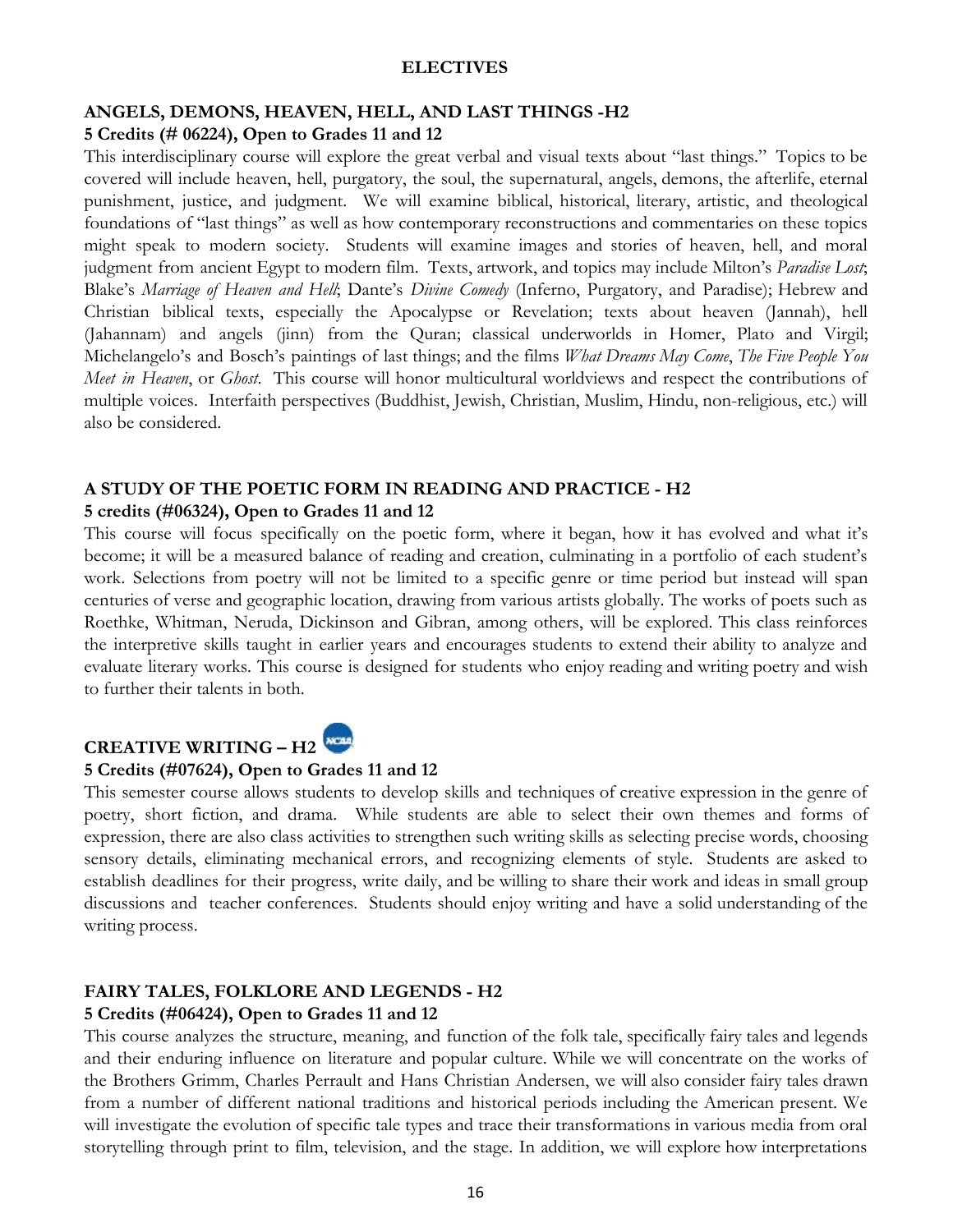of the tales have changed over time and represent the norms, social consciousness, or will of the period in which they were created. The legend unit will focus directly on the tales of King Arthur and his evolution through time and place. In this class the students will be encouraged to find their own voice and ideas and be able to effectively communicate those thoughts in both oral and written form. This class reinforces the interpretive skills taught in earlier years and encourages students to extend their ability to analyze and evaluate literary works.

#### **JOURNALISM – H2**



#### **5 Credits (#07024), Open to Grades 10, 11, 12** *(Practical Art)*

This course is a one-semester elective open to sophomores, juniors, and seniors. The purpose of this journalism course is two-fold. First, through learning the history of journalism and the role the media plays in society, students will be challenged to critically analyze the news media. The course will foster an environment where students can question bias and develop the ability to identify authentic and "good" (reliable) sources and information. With this information, students will also build upon the skills taught in their English courses to experience non-academic writing and writing for an audience outside of the high school community. Additionally, students will acquire the knowledge and skills to not only be published, but also to publish newspapers, understand the different story styles and requirements, execute layout and graphic design. Students will study local, metropolitan and national newspapers and magazines. They will examine the work of accomplished journalists and establish standards for their own writing. While the course will focus primarily on journalistic writing for newspaper and magazine, students will investigate the impact of radio, television and Internet on the news media. These units will investigate the writing behind these forms of communication and discuss the impact they have made on newspaper writing and media overall.

#### **PUBLIC SPEAKING – H2**

#### **5 Credits (#07704), Open to Grades 10, 11, 12** *(Practical Art)*

In this elective course students learn the fundamentals of communication including interpersonal and group communication in addition to individual public speaking. Students are able to explore their own interests and speaking styles as they write and present speeches to the class; through rehearsal and viewing of their classmates' and their own speeches, they also gain insights as listeners. In their formal speeches, students explore the formats and nuances of verbal explanation, information, persuasion, and argumentation through debate. Participation is a vital component of the course as students work in groups, perform impromptu speeches, and critique speeches they observe. Skills developed will help students in future college and work settings.

#### **WRITING FOR COLLEGE – H2 5 Credits (#07121), Open to Grade 12**



*(Semester 1 only)* To be successful in this class a student must be self-motivated and capable of working independently. Writing for College is a workshop in which students work to develop writing skills that will both help them with their college application process and enable them to be successful writers at the university level. During the semester, students prepare essays following the writing process from topic search to final draft. As they bring each essay to publishable form, students develop a number of skills that enable them not only to produce essays for their college admission packages, but also to meet the demands of writing in college classes. Professional and student-written models help students to define effective writing and set personal writing goals. The process of continual response and revision encourages students to work cooperatively with their peers and with their teacher to develop their personal writing strengths and to eradicate persistent problems, especially in the areas of clarity and correctness. In this class, students are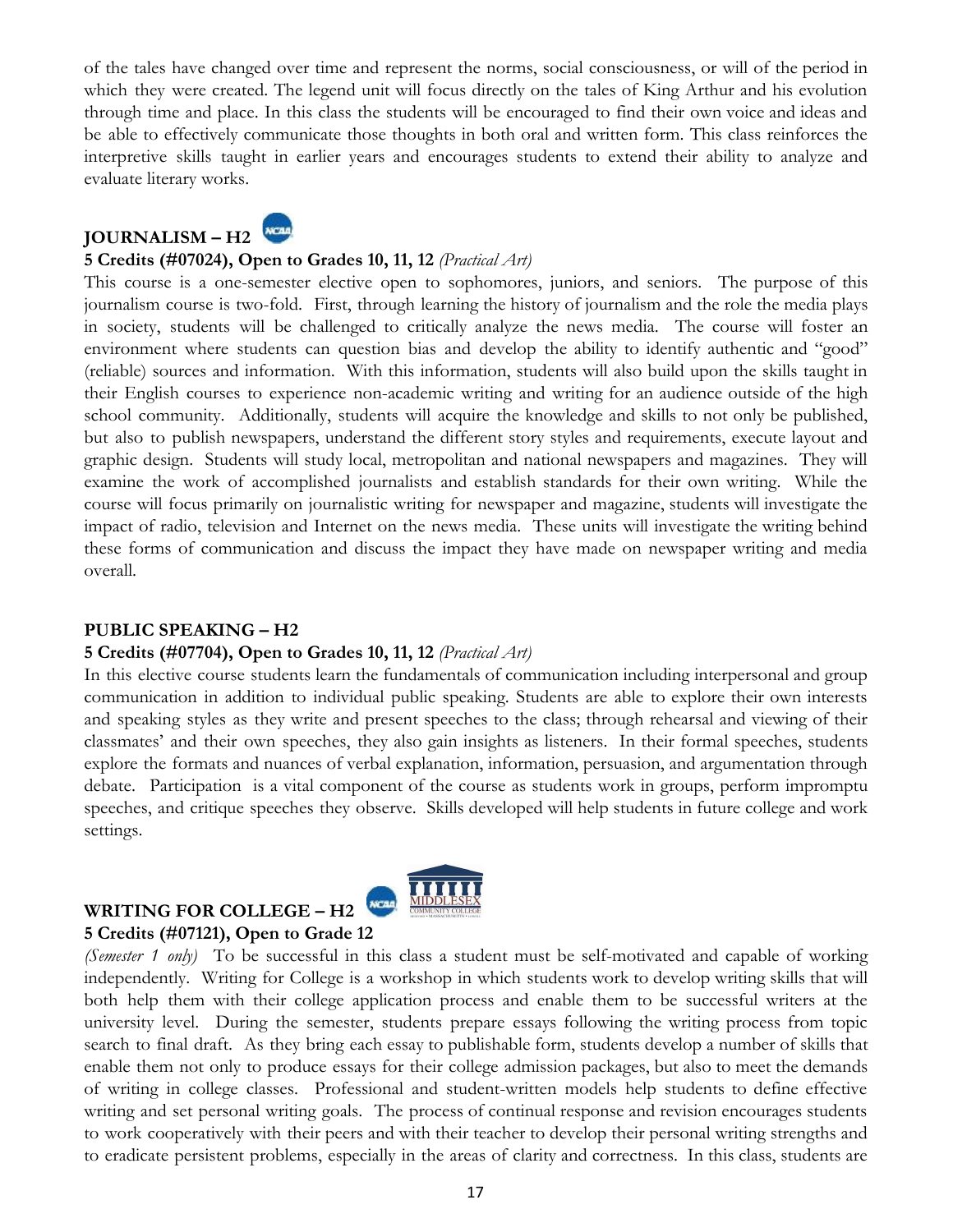expected to be active participants who contribute meaningfully to the peer response process, seek response to their work from their teacher and their peers, and, most importantly, are willing to revise, revise, revise. Students are required to attempt a number of different types of prose writing, drawing upon a variety of resources: observation, personal experience, interviews, and research. By the end of the course, students should regard and practice writing as a continuing process of drafting, feedback, and revision. Success in this class includes, but is not limited to, writing essays of personal experience, persuasion, description, definition, and social and cultural issues.

#### **READING**

#### **READING SKILLS AND STRATEGIES 5 Credits (#08404), Grades 9 - 12**

Reading Skills and Strategies is a course that explicitly teaches reading strategies that improve fluency and comprehension of fiction and non-fiction to struggling readers. Award winning novels and short reading selections are the focus of the curriculum. The course will focus instruction on effective strategies such as identifying text structure and reading strategies that improve fluency and comprehension of fiction and non-fiction. Reading Skills and Strategies is intended for students who have previously taken Reading for High School, or who struggle with comprehension. Students who have not yet met proficiency levels on the MCAS are also recommended.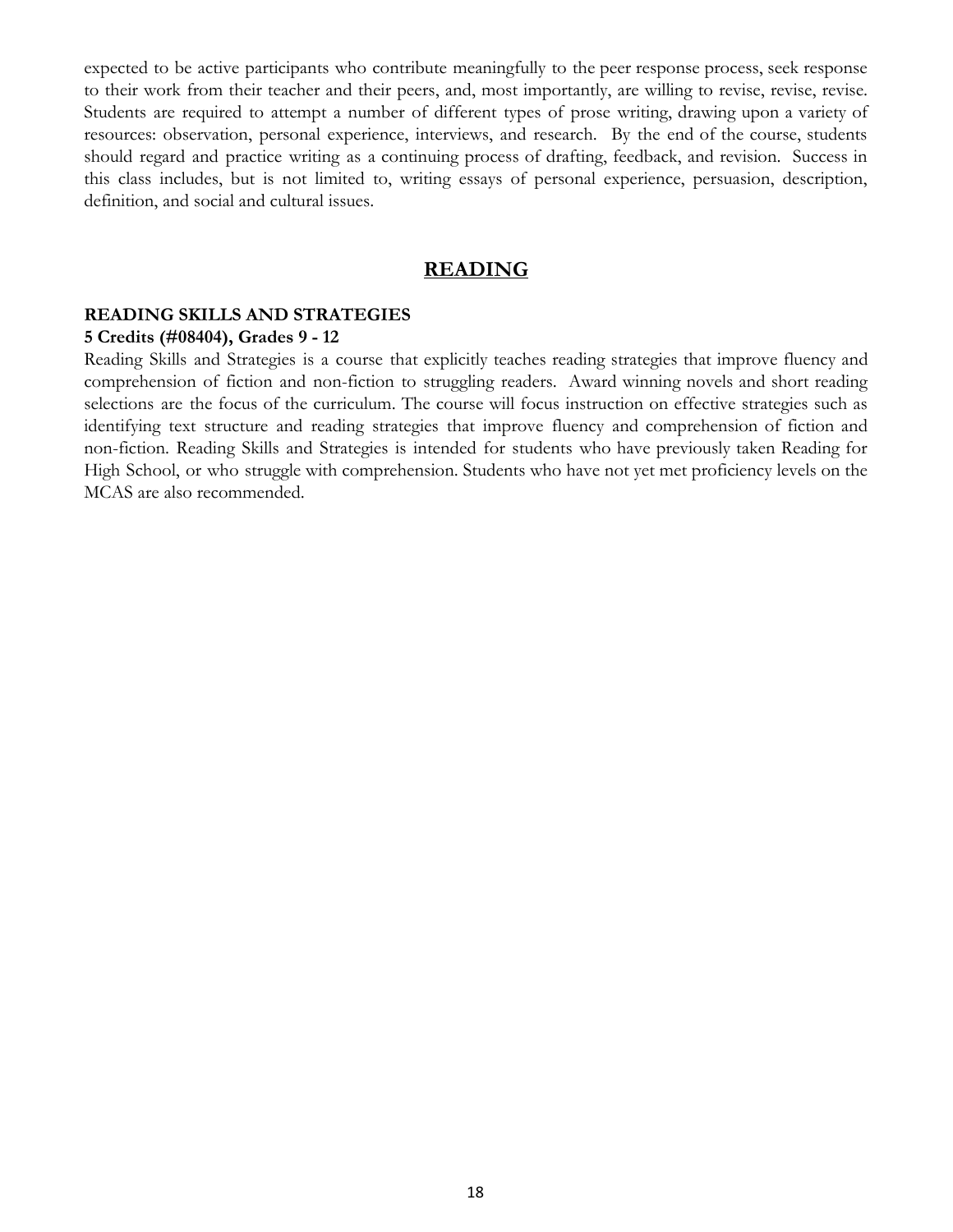#### <span id="page-19-0"></span>**FINE AND PERFORMING ARTS**

The Fine and Performing Arts Department believes that we are dependent on a visually and aurally literate society that has the ability to cope with multifaceted information and experiences. Students live in a society filled with increasingly complex images and sounds. It is crucial that a Fine Arts education encourage students to take risks, investigate, question, redefine, and invent. Most importantly, the Arts have intrinsic value and are worth learning for their own sake. They possess their own unique body of knowledge, skills, and ways of thinking. There can be no substitute for learning the Arts, and any education that omits the Arts is incomplete. The mission of the Fine Arts Department is to develop life-long participants in, and consumers of, music, visual art, dance, and theater.

'In dance, music, theater, and the visual arts, people express ideas and emotions that they cannot express in language alone. In order to understand the range and depth of the human imagination, one must have knowledge of the arts." Core Concept, Massachusetts Arts Curriculum Framework, October 1999.

#### **ART**

#### **APPRECIATING THE ARTS – H2 5 Credits (#51924) Open to Grades 9-12**

This is a hands-on, introductory course for students interested in learning about the history of art through a wide range of activities including group discussions, written assignments, and a vast number of studio art projects. Come and explore why and with what materials artists create their art. Go back in time as we explore early Greece and Rome, and create your own clay vessel and mosaic tile. Visit the Renaissance world of Michelangelo and Leonardo da Vinci, and create your own present-day Mona Lisa! Pour your own plaster for a fresco painting, and explore the architecture of the Romanesque and Gothic buildings of the past with simple stain glass creations. Become an Impressionist artist using strokes of colors to capture the light as Claude Monet did in the late 1800s, and then jump into the modern world of Jackson Pollack and splatter an abstract work of controlled chaos. This course will help you become a lifelong learner of the arts while also gaining an appreciation for the materials and art of each time period.

*No previous art course or experience is required.*

## **STUDIO 1 —FOUNDATION COLOR AND DRAWING – H2**

#### **5 Credits (#51224) Open to Grades 9-12**

Studio 1 Art Class is designed to introduce basic skills, concepts, and techniques for students to create two-dimensional artwork. An emphasis is on drawing, painting, and color. Studio 1 is the prerequisite for Studio 2. Studio 1 and Studio 2 serve as the prerequisite for Studio 3 Art Class.

*No previous art course or experience is required. Studio 1 and 2 may not be taken during the same semester.*

## **STUDIO 2 —FOUNDATION 2D AND 3D – H2**

#### **5 Credits (#51524) Open to Grades 9-12**

This class is for all students who wish to continue to develop their artistic skills with an emphasis on 2-dimensional and 3-dimensional artwork (sculpture). Studio 1 and Studio 2 serve as the prerequisites for Studio 3 Art Class.

*Prerequisite: Studio 1(#51224). Studio 1 and 2 may not be taken during the same semester.*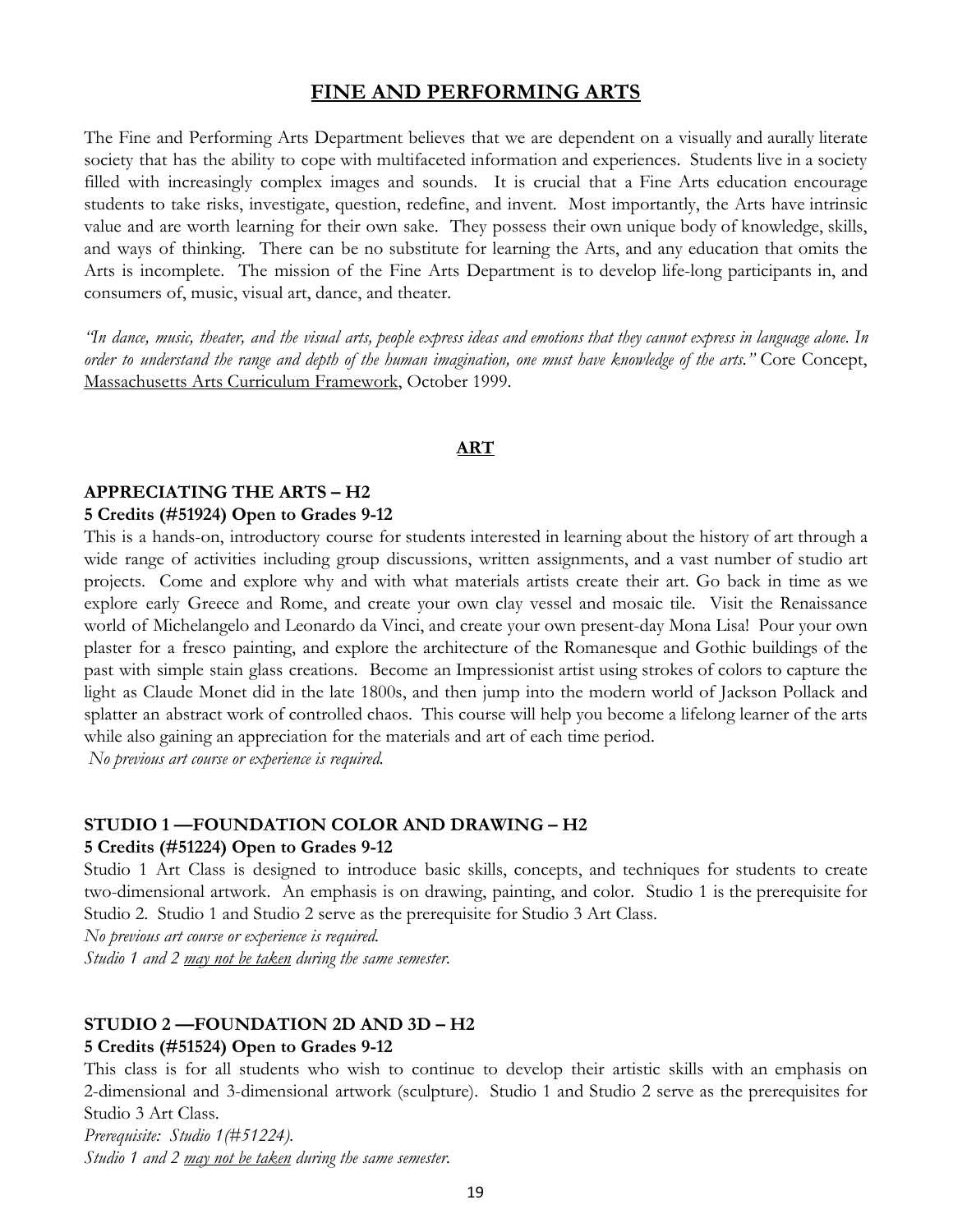

#### **10 Credits (#51623) Open to Grades 10-12**

This class is for all students who wish to continue to develop their artistic skills. Projects will involve extensions of knowledge and skills learned in Studio 1 and Studio 2 as related to drawing, painting, and 3-dimensional art.

*Prerequisite: Studio 2(#51524)*

#### **ART SCULPTURE STUDIO – H2**

#### **5 Credits (#51124) Open to Grades 9-12**

This course applies hands-on activities to explore how space, mass, balance, and form combine to create forms and structures. Instruction may include, but is not limited to, sculpture, ceramics, or assemblage. Media may include, but are not limited to, clay, wood, plaster, and paper maché. Cultural and historical connections will be made, along with career and real world applications.

*Prerequisites: Studio 1(#51224).*

#### **HONORS ART PORTFOLIO 1 – H**

#### **10 Credits (#53013) Open to Grades 11-12**

This class is for all students who wish to further their artistic skills and those students who may be considering majoring or minoring in art in college. Students will be encouraged to develop and advance their artistic skills with various materials and to create a portfolio of their work in drawing, painting, and sculpture.

*Prerequisite: Studio 3(#51623) and teacher recommendation*

#### **AP ADVANCED ART PORTFOLIO 2: DRAWING 10 Credits (#53513) Open to Grades 11-12**

## This course is designed for the serious study of art. It is strongly recommended for all students attending art school or pursuing an art-related major or minor in college (fine arts, illustration, graphic design, communications, interior design, architecture, computer graphics, fashion design, etc.). The first semester of this course is dedicated to the preparation, development and presentation of each student's individual portfolio as defined by the College Board and various art schools, colleges and universities. The second semester is designed to encourage the student to initiate, develop and carry out an in-depth independent project focusing on a particular area of concentration (a series of pieces developed out of a cohesive area of study, based on a coherent plan, underlying idea that investigates an individual interest, growth and

discovery.) Nightly homework will be mandatory. Summer work is also mandatory. *Prerequisite: Studio 3(#51623), and/OR Honors Art Portfolio(#53013), teacher recommendation, and a 5-piece art portfolio from previous art courses submitted to the AP Art teacher in March prior to enrolling in the class.*

## **AP ADVANCED ART PORTFOLIO 2: 2D DESIGN**

#### **10 Credits (#53413) Open to Grades 11-12**

This course is designed for the serious study of art. It is strongly recommended for all students attending art school or pursuing an art-related major or minor in college (fine arts, illustration, graphic design, communications, interior design, architecture, computer graphics, fashion design, etc.). The first semester of this course is dedicated to the preparation, development and presentation of each student's individual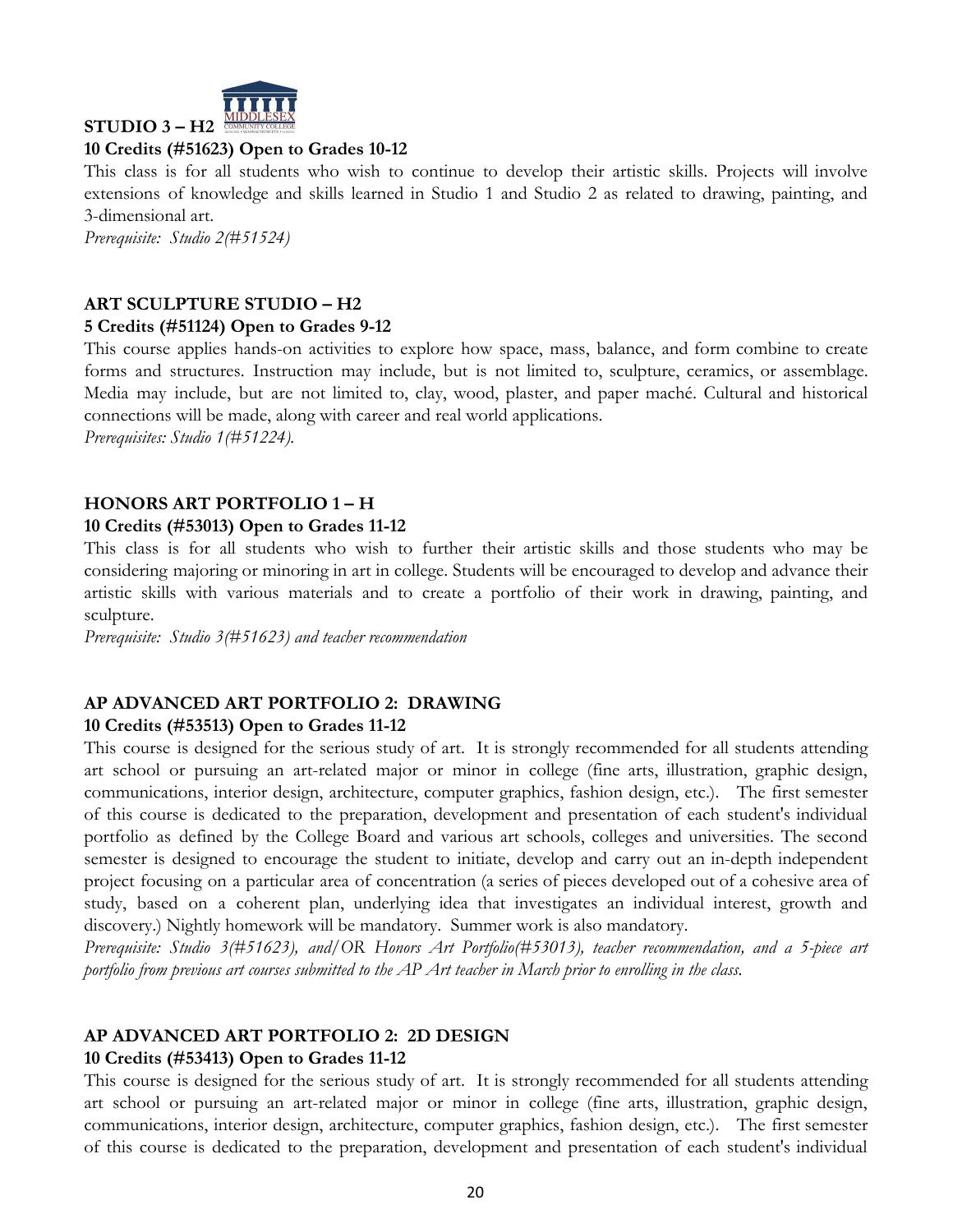portfolio as defined by the College Board and various art schools, colleges and universities. The second semester is designed to encourage the student to initiate, develop and carry out an in-depth independent project focusing on a particular area of concentration (a series of pieces developed out of a cohesive area of study, based on a coherent plan, underlying idea that investigates an individual interest, growth and discovery.) Nightly homework will be mandatory. Summer work is also mandatory.

*Prerequisite: Studio 3(#51623), and/OR Honors Art Portfolio(#53013), teacher recommendation, and a 5-piece art portfolio from previous art courses submitted to the AP Art teacher in March prior to enrolling in the class.*

#### **INTRODUCTION TO DIGITAL PHOTOGRAPHY – H2**

**5 Credits (#53824) Open to Grades 9-12** This course will focus on incorporating the principles and elements of art into digital photography. Students will learn how digital cameras work, the history of photographic technologies and artists, as well as Photoshop editing skills. Students will be required to complete weekly homework assignments and will create a portfolio of their work by the end of the course. It is strongly recommended that students use their own digital camera for this course. *Prerequisites: None*

## **DIGITAL PHOTOGRAPHY II – H2**



#### **5 Credits (#53924) Open to Grades 9-12 with Prerequisite**

This class will enhance understanding of the elements of art, principles of design and compositional strategies and continue to build a foundation for creating successful original photos. Assignments will require students to use a manual camera to solve specific visual and artistic challenges while reinforcing technical skills and encouraging individual expression. Students will have the creative freedom to explore and build upon their personal style through the photographing and editing processes.

*Prerequisite: Intro to Digital Photography(#53824)*

## **GRAPHIC DESIGN I – H2**

#### **5 Credits (#54224) Open to Grades 9-12 with Prerequisite**

This class will give students a basic understanding and application of the Adobe Illustrator and Adobe Photoshop programs. Using the elements of art and principles of design, students will learn color theory, typography, branding and layout while learning to solve creative problems. Students will learn the design skills of researching, sketching and idea development before using the computer as their final design tool. *Prerequisite: Studio Art I(#51224) or Intro to Digital Photography(#53824)*

## **GRAPHIC DESIGN II – H2**

#### **5 Credits (#54424) Open to Grades 10-12 with Prerequisite.**

This class will offer students more experience in creative problem solving and the practical implementation of those solutions across multiple areas of graphic communications. The course will build student knowledge of the Adobe design programs through real-world assignments that simulate experiences of those in the design industry.

*Prerequisite: Graphic Design I(#54224)*

## **ANIMATION DESIGN (Animation I) – H2**

#### **5 Credits (#54324) Open to Grades 9-12 with Prerequisite**

In this class, students will learn the basic principles of animation through exposure to both 2D and 3D design programs and processes. Throughout the class, we will discuss the history and evolution of animation and explore varying techniques and approaches to this exciting multimedia course.

*Prerequisite: Studio Art I(#51224) or Introduction to Digital Photography(#53824)*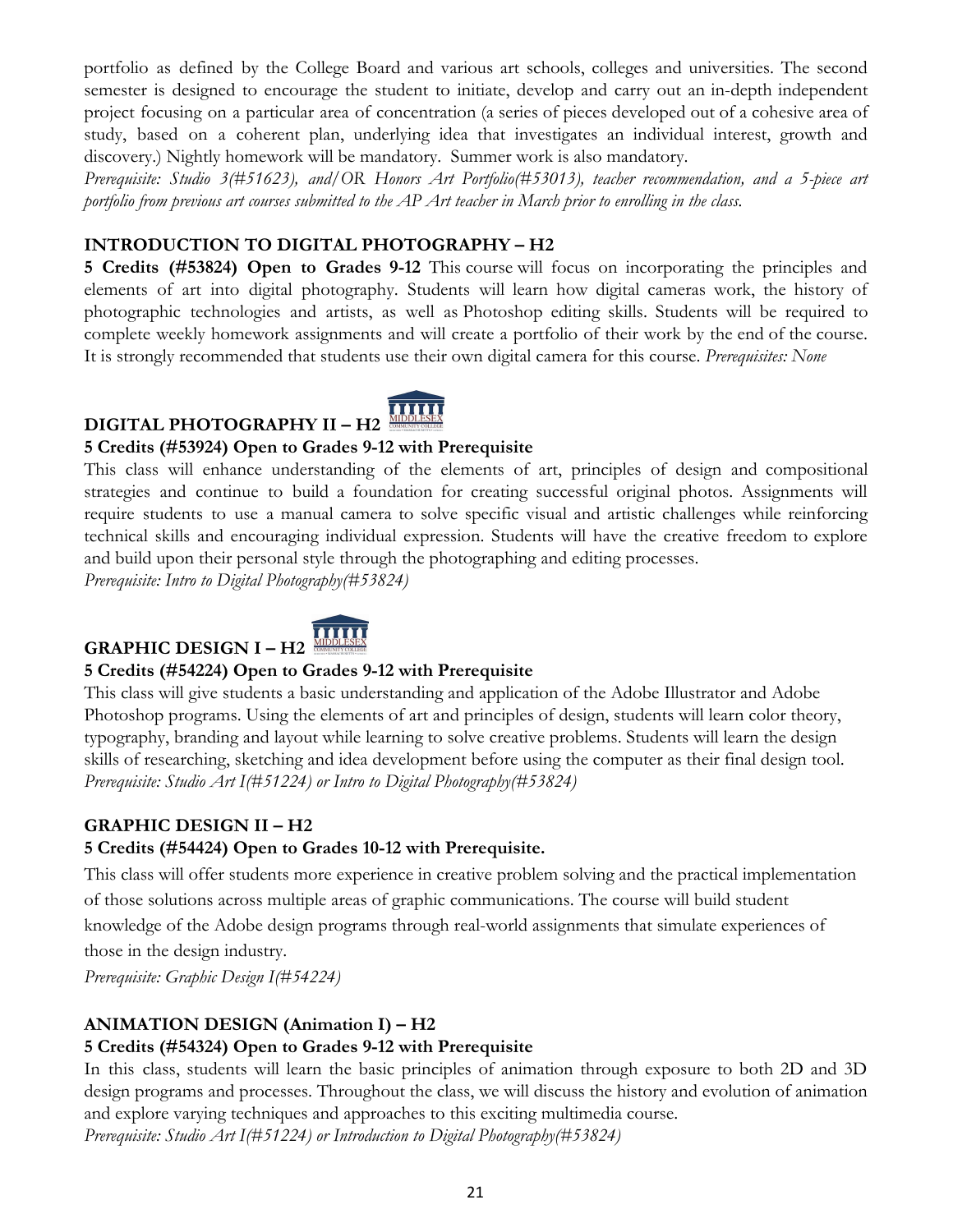#### **ANIMATION II – H2**

#### **5 Credits (#54524) Open to Grades 10-12 with Prerequisite.**

This class will expand upon the skills and knowledge learned in Animation I and will offer students the opportunity to do more independent work to further develop a personal design style.=

*Prerequisite: Animation Design (Animation I)(#54324)*

#### **MUSIC**

The Music Department at Chelmsford High School provides students with situations in which each individual can develop self-expression and aesthetic sensitivity. Course selections vary from large group performance ensembles to more individualized, non-performance courses.

#### **MUSIC THEORY 1 – H2**

#### **10 Credits (#54623) Open to Grades 9-12**

In Music Theory 1 the fundamentals of note reading, chord structure, chord progressions, scales, key and key signatures are taught. Beginning ear training is introduced. This course is recommended for students seeking basic, fundamental music enrichment. Limited work is assigned outside of class. *No prerequisites.*

#### **AP MUSIC THEORY**

#### **10 Credits (#56513) Open to Grades 10-12**

AP Music Theory is designed for students who require theory for career study as well as those who desire it for enrichment. Emphasis is placed on music of Western tonality from 1600-1900. Geared toward preparation for the AP Music Theory exam, the course includes advanced ear training, melodic and rhythmic dictation, sight singing, figured bass analysis, extensive four-part harmonic composition, and basic formal analysis. Significant work is required outside of class.

*Prerequisite: Successful completion of Music Theory I(#54623) with teacher recommendation OR passing the AP Music Theory entrance exam (See Department Coordinator).*

#### **HONORS TRACK PERFORMANCE ENSEMBLES:**

**BAND-WOODWIND AND BRASS H (#57013) – Open to grade 9-12 BAND-PERCUSSION H (#57113) Open to grade 9-12 TREBLE CHOIR - H (#57513) – Open to treble voices grades 9-12 CONCERT CHOIR-H (#57413) – Open to tenor/bass voices grade 9-12/treble voices grade 11-12 ORCHESTRA-H (#58013) Open to grade 10-12 GRADE 9 CHAMBER ORCHESTRA-H (#58113) Open to grade 9** *See individual course descriptions below*

**Band (Woodwind/Brass and Percussion), Treble Choir, Concert Choir, Orchestra, and Chamber Orchestra** may be taken as a Level 1 (Honors) course with the approval of the instructor and the Fine Arts Coordinator if the student agrees to complete the following requirements. Student must:

- 1. Meet grade level performance expectations as indicated by the ensemble director.
- 2. Perform for a Faculty Jury once a semester during finals.
- 3. Maintain an Honors Portfolio.
- 4. Prepare and audition for the Junior (Grade 9) or Senior (Grades 9-12) District Ensembles.
- 5. Honors students are strongly encouraged to participate in other performance music activities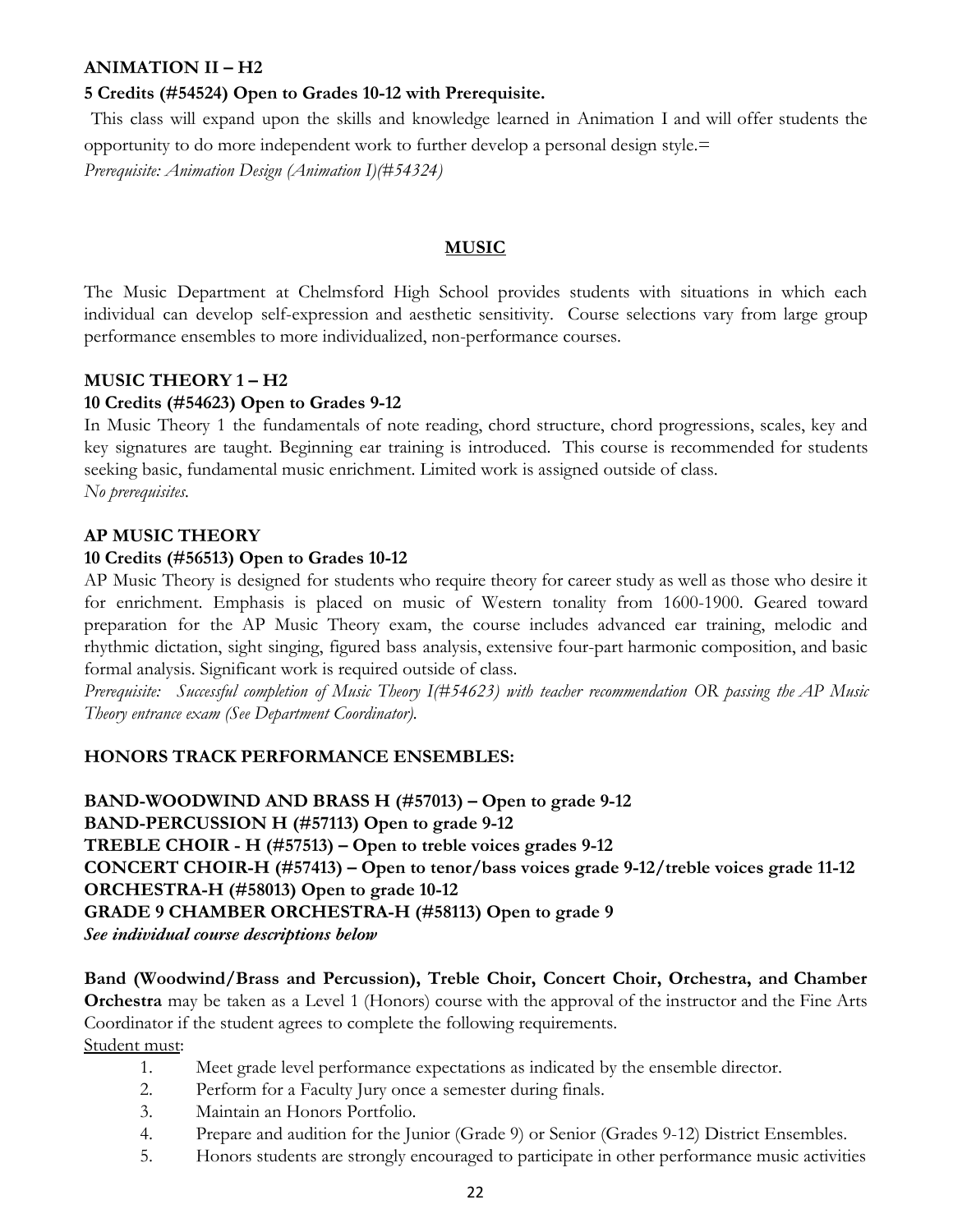outside of school.

6. While not required, private lessons on your voice or instrument are HIGHLY recommended.

7. Students must earn a grade of 90 or higher in their ensemble to enter or continue in Honors Level.

Only scheduled students in their performance ensemble may audition for the Northeastern District Festival and All-State, with the recommendation of their Director.

#### **BAND-WOODWIND AND BRASS – H2**

#### **10 Credits (#57023) Open to Grades 9-12**

The Band program is open to all students who play a wind instrument. Students enrolled in this course will participate in Marching Band and Symphonic Band. Students are also given the opportunity to audition for Jazz Ensemble and participate in other extracurricular musical activities such as Hoop Band, Woodwind & Brass Choir or various other chamber ensembles. Attendance at all performances is a course requirement. Only scheduled Band students may audition for the Northeast District Festival and All State Festival with the recommendation of the director. There is also an honors option for this course (see description, above).

#### **BAND-PERCUSSION – H2**

#### **10 Credits (#57123) Open to Grades 9-12**

The Chelmsford High School Band Percussion class is for members of the Chelmsford High School Band percussion section. These students will meet during the school day independently from the woodwinds and brass sections of the CHS Band. This class is a performance-based course. Students enrolled in this class will be a part of the CHS Band program (Marching & Symphonic Band) and will be held to the same after-school rehearsal/performance schedule and expectations. This full-year course offers hands-on experience to drumming skills and the percussive arts. Students will experience drum-set playing, stick control, rhythm reading, hand drumming, melodic percussion and modern theatrical percussion performance. Students will practice on acoustic percussion, African and Latin percussion instruments, concert percussion and marching percussion instruments. This class is open to any student at Chelmsford High School including students with proficiency on other instruments. Only scheduled band students may audition for the Northeastern District Festival and All-State, with the recommendation of the Band Director. There is also an honors option for this course (see description, above).

#### **TREBLE CHOIR – H2**

#### **10 Credits (#57523) Open to treble voices in grades 9-10**

The Treble Choir is a performing vocal ensemble open to sopranos and altos in grades 9 through 12. Treble Choir is an inclusive class with no prerequisite or audition required. Students from all levels of vocal experience are encouraged to sign up for this fun class! The Treble Choir performs three to four times per year at concerts showcasing a variety of classical and contemporary music. Attendance at these concerts is a course requirement. This course satisfies the prerequisite for membership in select after-school ensembles and eligibility to audition for Northeastern Senior and Junior District festivals. Students desiring a more challenging choral experience are encouraged to sign up for the optional Honors track (TREBLE CHOIR H, # **57513**).

*Prerequisite: None*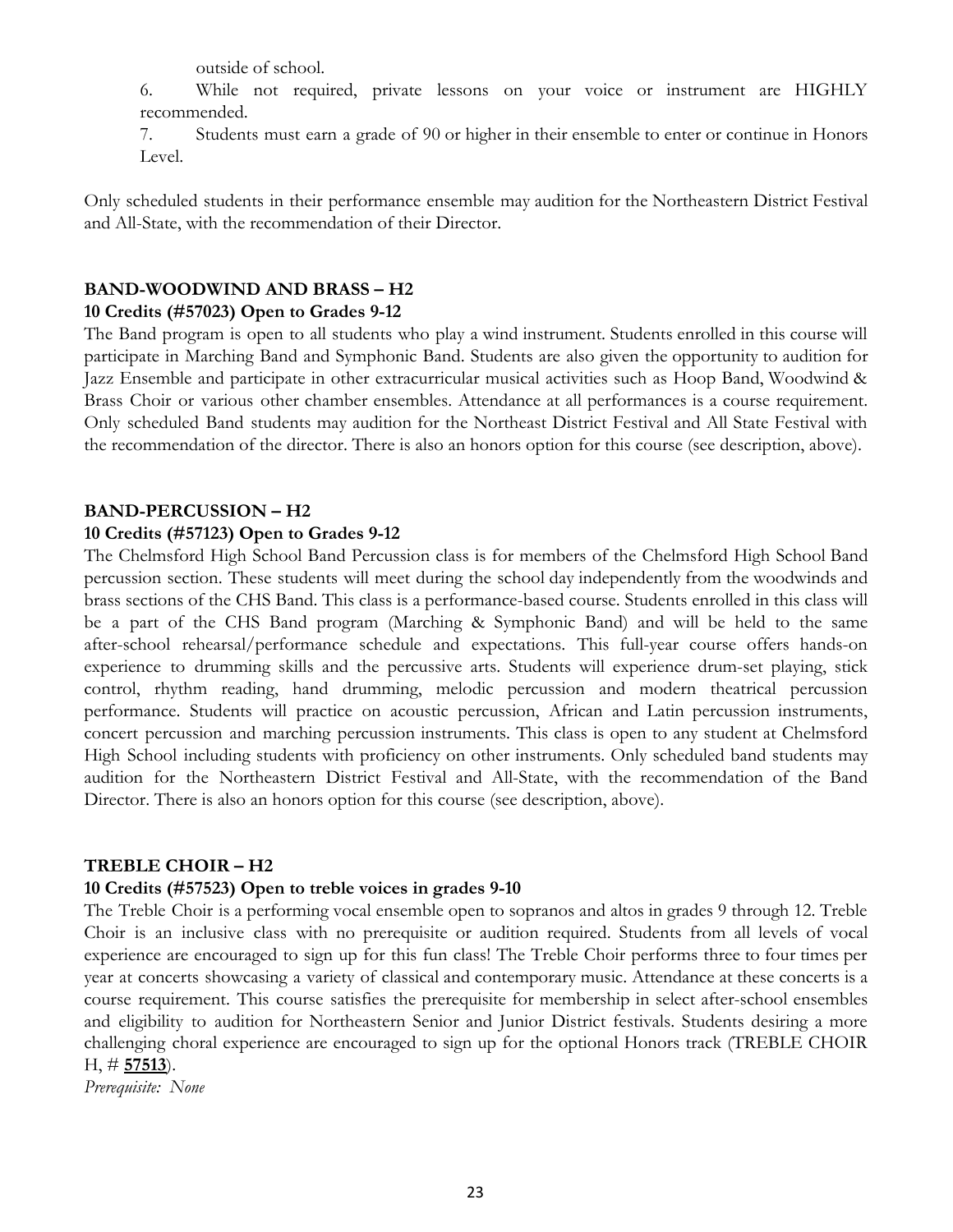#### **CONCERT CHOIR – H2**

#### **10 Credits (#57423) Open to bass/tenor voices Grades 9-12, soprano/alto voices Grades 11-12**

The Concert Choir is a performing vocal ensemble open to tenors and basses in grades 9 through 12 as well as sopranos and altos in grades 11 and 12. Concert Choir is an inclusive class with no prerequisite or audition required. Students from all levels of vocal experience are encouraged to sign up for this fun class! The Concert Choir performs three to four times per year at concerts showcasing a variety of classical and contemporary music. Attendance at these concerts is a course requirement. This course satisfies the prerequisite for membership in select after-school ensembles and eligibility to audition for Northeastern Senior and Junior District festivals. Students desiring a more challenging choral experience are encouraged to sign up for the optional Honors track (CONCERT CHOIR H, **#**57413). *Prerequisite: None*

**GRADE 9 CHAMBER ORCHESTRA – H2 10 Credits (#58123) Open to Grade 9**

Grade 9 Chamber Orchestra is a performing ensemble in which string instrumentalists advance their musical skills. Any grade 9 student who wishes to be in the orchestra must be scheduled for this class. This ensemble will focus on building more advanced performance techniques. Attendance at all concerts is a requirement. This ensemble performs string and symphonic literature in a variety of musical styles from the Baroque to the present. **Instruments include violin, viola, cello, and bass**. Only scheduled string students may audition for the Northeastern District Festival and All-State, with the recommendation of the orchestra director. There is also an honors option for this course (see description, above). *Prerequisite: None*

#### **ORCHESTRA – H2**

#### **10 Credits (#58023) Open to Grades 10-12**

This performance ensemble is for students who wish to perform advanced orchestral repertoire. It is open to any student who has completed one year of orchestra at the high school level. Attendance at all concerts is a requirement. Instruments include violin, viola, cello, and bass. Only scheduled string students may audition for the Northeastern District Festival and All-State, with the recommendation of the Orchestra Director. There is also an honors option for this course (see description, above). *Prerequisite: One year of Grade 9 Chamber Orchestra(#58123)*

#### **EXPLORING POPULAR MUSIC – H2**

#### **5 Credits (#58224) Open to Grades 9-12**

This course is open to ALL students, musicians and non-musicians alike! It requires listening, sharing, and discussion. What are the elements of music? What makes music important and relevant in our lives? How has American popular music changed over the years? How do musicians earn a living in today's economy? How has music been used to inspire social and political change? These and other topics will be addressed, and examples of many styles of music will be played, listened to, and discussed. *Prerequisite: None*

**MUSIC IN A DIGITAL WORLD– H2**

#### **5 Credits (#58324) Open to Grades 9-12**

This course will focus on incorporating the principles and elements of music with current technology programs such as Garage Band. Students will explore technology to create, edit, and notate music. *Prerequisite: None*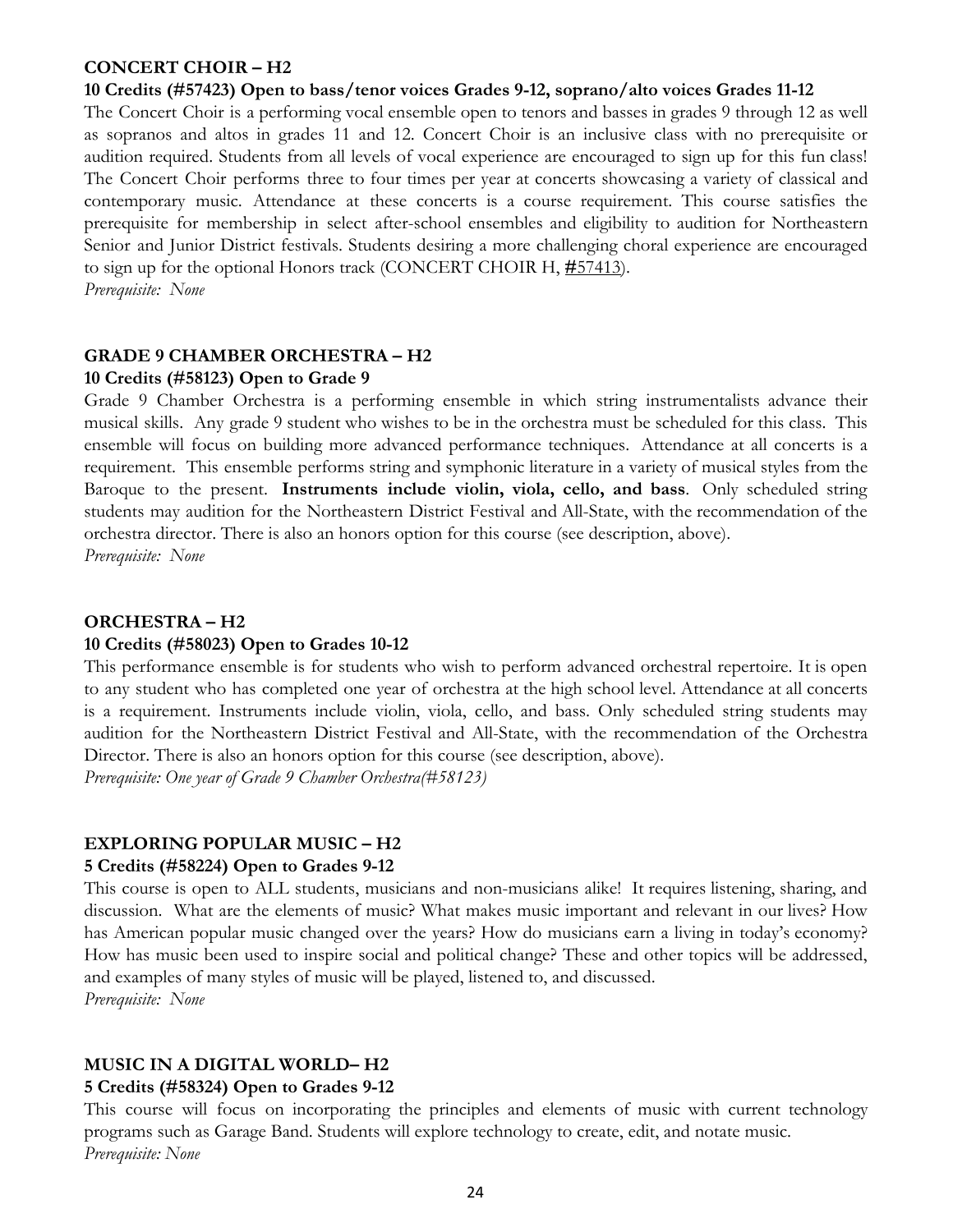#### **GUITAR 1 – H2 5 Credits (#59024) Open to Grades 9-12**

This introductory guitar course is for the beginning guitarist with little or no experience. It is also for

guitarists who need to improve their note reading skills and theory. The course will cover 14 basic chords with application to folk and modern pop styles, guitar structure, tuning, elementary rhythms applied to strumming, blues form, first position melody playing, trios, and accidentals. Students may bring their own guitars to class, or use the guitars provided by the school.

*Prerequisite: None*

## **ADVANCED GUITAR – H2**

#### **5 Credits (#59124) Open to Grades 9-12 with Prerequisite**

This course is a continuation of Guitar 1. Initially, this course will be a review of Guitar One's curriculum – reviewing chords and note reading. It will then pick up to major scale construction and playing, key signatures, development of the right hand position with application to scales and accompaniment, arpeggio playing, tab, natural notes up the fretboard, transposition, trios and ensemble playing in many styles: blues, country, classic and rock.

*Prerequisite: Guitar 1(#59024)*

#### **THEATRE**

## **INTRO TO ACTING AND PLAY PRODUCTION – H2 5 Credits (#59724) Open to Grades 9-12**

This course will be designed to meet the needs of the beginning actor or student who is also interested in technical elements of theater. Course work will include aspects of both acting and play production. The chief area of concentration will be in the basic tools an actor needs (projection, diction, eye contact, theater games). Student will also work on scenes for the beginning actor. In addition, students will learn the basics of stage makeup and design, hair, set design, lighting design and sound design. This course is extremely hands-on, and trips to the CHS Performing Arts Center will be integral to the study. *Prerequisite: None.*

#### **ADVANCED ACTING – H2**

#### **10 Credits (#59823) Open to grades 10-12**

Advanced Acting offers the student who has already completed Intro to Acting the opportunity to explore much more. Plays will be read, playwrights will be studied. Students will perform in a minimum of eight scenes from various plays. Students will begin to explore role building from the inside out: methods of acting will be taught and explored. These methods include the teachings of Stanislavsky, Meisner, Lee Strasberg, Robert Cohen, Uta Hagen and others. Students will write their own scenes, helping them further understand the playwright and character development.

*Prerequisite: Intro to Acting(#59724)*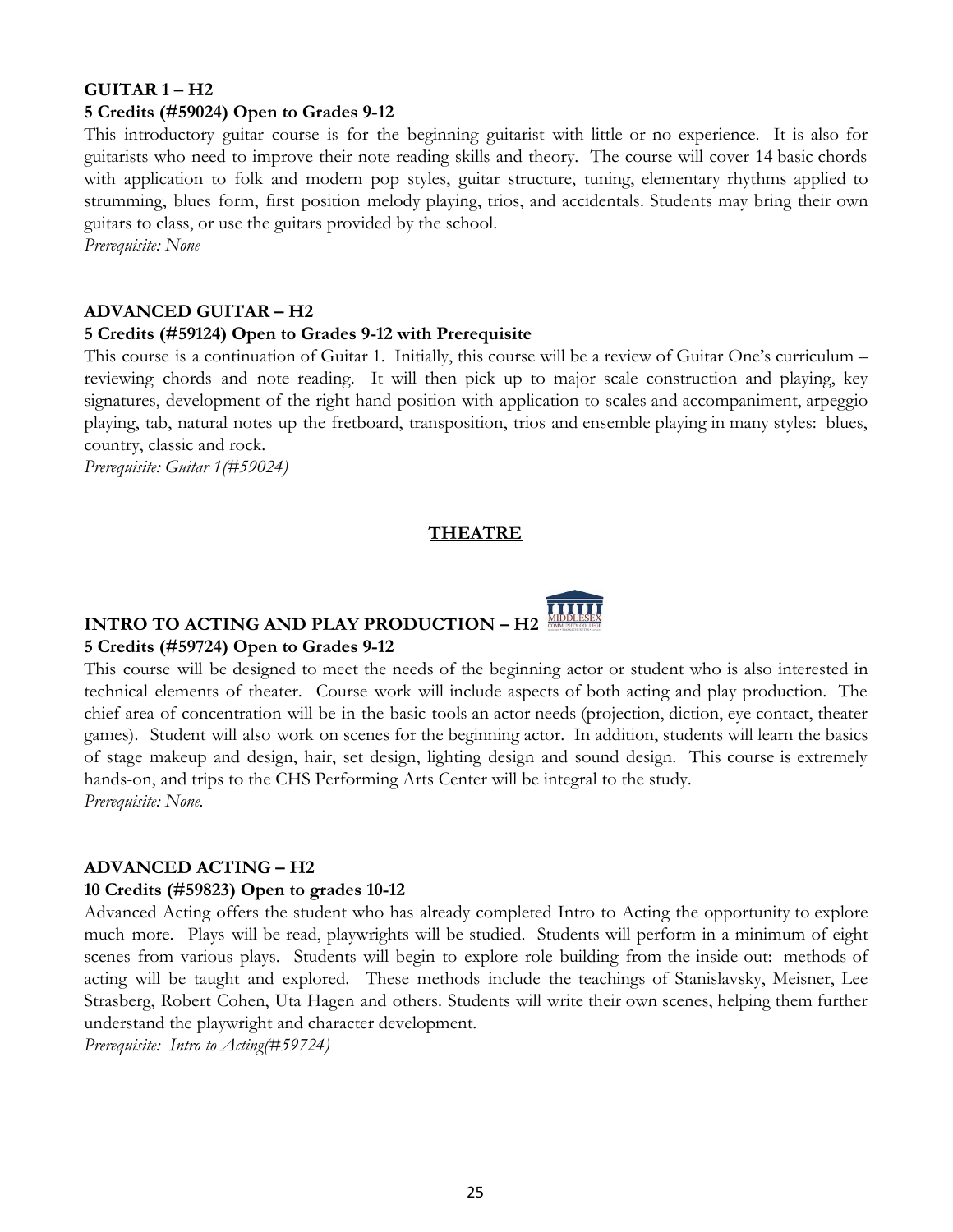#### **IMPROVISATIONAL THEATER – H2**



#### **5 Credits (#59824) Open to Grades 9-12**

Students will learn and explore some of the core fundamentals and principles of improvisational acting through theater games and exercises. Student will explore movement as an actor using Anne Bogart's VIEWPOINTS. Commedia Dell'arte, Italy's oldest Improvisational style of theater will be explored. In addition, social issues of today will be examined through improvisational scenes created by the class. Basic tenets of acting will be examined including: active listening, character, status, making your scene partner look good and "yes, and". Improvisation as it is used today (audience participation theater, auditioning for film and television, playwriting, improv for social consciousness) will be part of this class.

In addition, an introduction to Shadow Puppetry as a unit will help students not only physically make and perform shadow puppets, but use improv for scenes to make their own creations come to life!

Each class will begin with an improv game/warm up and will close with one! *Prerequisite: None.*

#### **DIGITAL FILMMAKING: WRITING, ACTING IN, AND PRODUCING SHORT OR FULL LENGTH FEATURE FILMS**

#### **5 Credits (#59624) Open to Grades 9-12**

This new course offering is designed for all students interested in film and video production. From concept to storyboard to production elements and cinematography, this course is a true hands-on experience. The course will also examine the historical roots of film and study the films that have had a major impact on the industry. Contributions of famous directors (Charlie Chaplin, Buster Keaton, Orson Welles, D. W. Griffith, Alfred Hitchcock, Stanley Kubrick, Steven Spielberg, Spike Lee, Christopher Nolan) will be viewed, analyzed and discussed. Students will learn elements of production including writing original scripts, creating a storyboard, creating a production staff, choosing locations, casting actors, the role of the casting director, and filming their original works. The course will also present guest speakers from the film industry. *Prerequisite: None*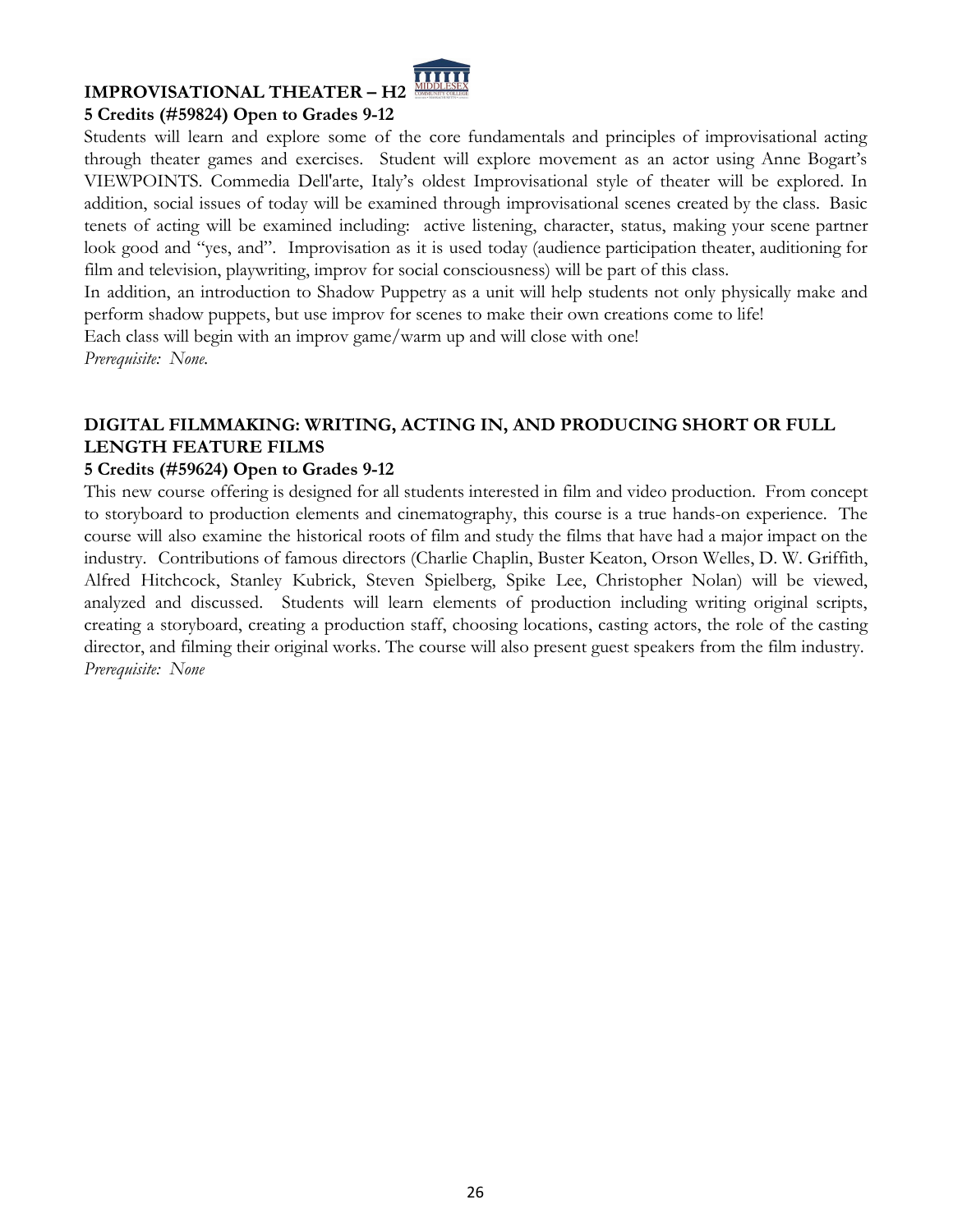## **MATHEMATICS**

In order to address the individual needs of students at Chelmsford High School, the mathematics program offers a wide range of courses which vary in content and level of difficulty. All courses will be taught using a variety of instructional strategies and appropriate, available technology. Various forms of assessment will also be used in all classes. All courses will be 10 credit full year courses except where noted. In order to be sure to select the most appropriate course, students are urged to confer with their current mathematics teacher, mathematics coordinator and/or guidance counselor. All students who would like to move up must have the recommendation of their current teacher and should have an  $A+$  in the current course.

## **INTRODUCTION TO ALGEBRA – Level 3**

**10 Credits (#11033), Grade 9**

This course is designed for ninth grade students who successfully completed 8<sup>th</sup> grade mathematics. All students will be actively engaged in problem solving, reasoning, connecting, and communicating as they continue to focus on mathematical concepts and skill development. Topics that will be investigated in the course will include:

- Properties of Real Numbers
- Solving and Graphing Linear Equations and Functions
- Writing, Graphing, and Solving Linear Inequalities
- Systems of Linear Equations

Students will be required to keep an organized notebook and homework will be given on a daily basis. This course will also emphasize the investigation and solution of real world problems.

## **ALGEBRA I – H, H2, Level 3**

## **10 Credits (#12213, #12223, #12233), Grade 9**

This Common Core State Standards Algebra I course covers Expressions, Equations, and Functions; Solving, Writing, and Graphing Linear Equations and Inequalities; Systems of Equations and Inequalities; Exponential Functions; Polynomials and Factoring; Quadratic Equations; Data Analysis; and Probability. Students will be required to keep a notebook, read and interpret the algebra text and some independent work. Emphasis will be placed on investigating and solving real world problems that will include open-ended and open-response questions to assist in preparing students for the MCAS exam. Since the course will advocate and encourage the proper use of technology, the purchase of a TI-nSpire CAS CX graphing calculator is strongly recommended.

## **TRANSITIONS FROM ALGEBRA TO GEOMETRY—Part 1, Level 3 10 Credits (#12333), Grade 10**

This course is designed for tenth grade students who have successfully completed Introduction to Algebra in the ninth grade. All students will be actively engaged in problem solving, making connections, and communicating as they continue to focus on mathematical concepts, skill development, and geometric reasoning. Topics that will be investigated in the course will include:

- Exponential Functions and Sequences
- Polynomial Equations and Factoring
- Quadratic Equations and Functions
- Radical Functions and Equations
- Data Analysis and Displays

Students will be required to keep an organized notebook and homework will be given on a daily basis. This course will emphasize the investigation and solution of real world problems, including open response questions that will assist in preparing the students for the MCAS exam.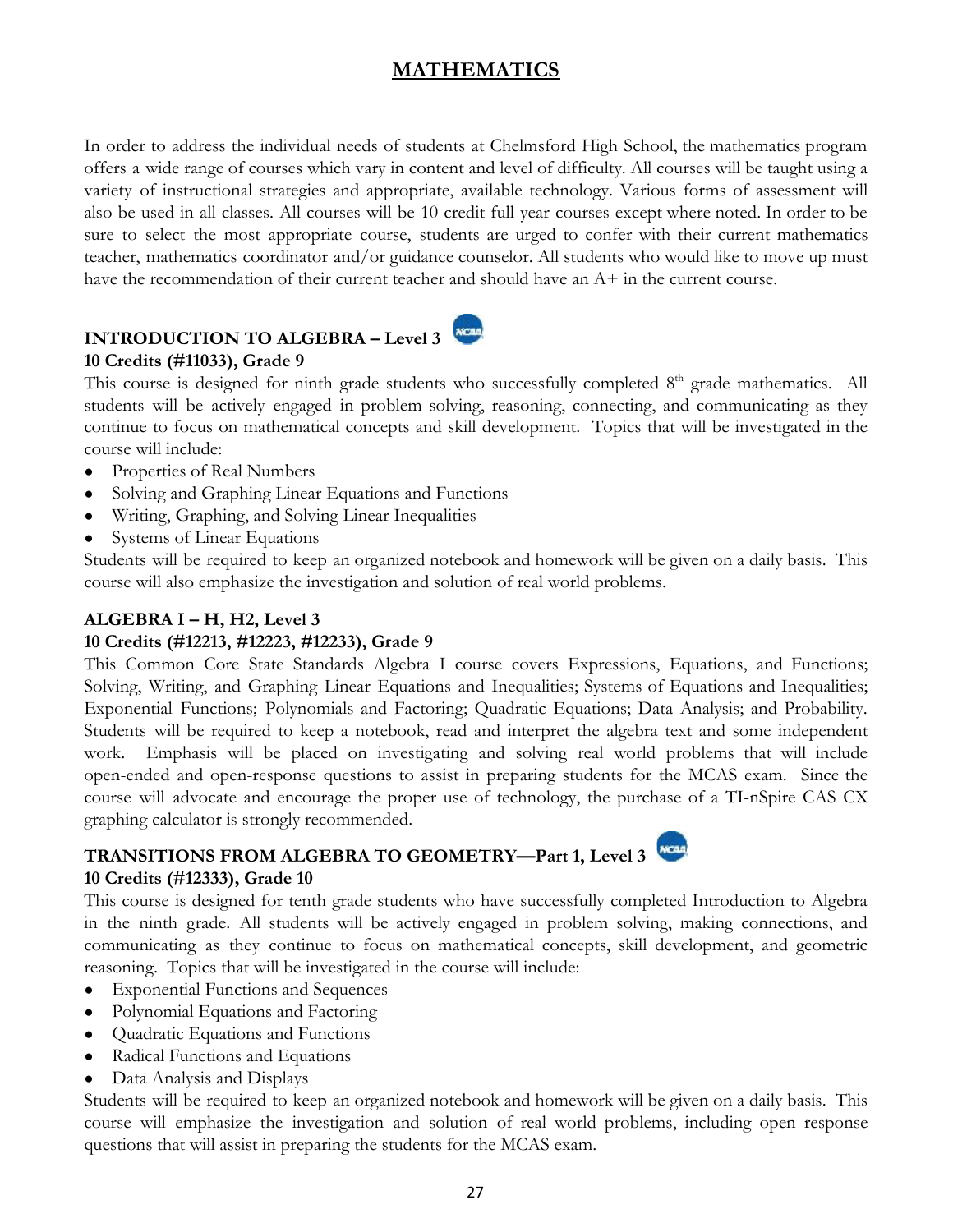#### **TRANSITIONS FROM ALGEBRA TO GEOMETRY—Part 2, Level 3 10 Credits (#12433), Grade 10**

This course is designed for tenth grade students who have successfully completed Introduction to Algebra in ninth grade. This course should be taken simultaneously with Transitions from Algebra to Geometry-Part 1. All students will be actively engaged in problem solving, making connections and communicating as they continue to focus on mathematical concepts, skill development, and geometric reasoning. Topics that will be investigated in the course will include:

- Basics of Geometry
- Segments and Angles
- Parallel and Perpendicular Lines
- Triangle Relationships and Special Right Triangles
- Congruent Triangles
- Quadrilaterals
- Similarity
- Polygons
- Area, Surface Area and Volume
- Circles

Students will be required to keep an organized notebook and homework will be given on a daily basis. The investigation and solution of real world problems, including open response questions that will assist in preparing the students for the MCAS exam will be emphasized in this course.

## **GEOMETRY – H, H2, Level 3 10 Credits (#13213, #13223, #13233), Grade 10**



All levels (Geometry—H, Geometry—H2, and Geometry) will cover similar topics but the depth and pace of coverage will be adjusted according to the students' abilities, background, and needs. The Geometry H course focuses more heavily on proof-writing than the other levels of geometry offered. This course is designed to develop geometric thinking starting with the visual and progressing to the analytical, then developing concepts inductively and finally moving to deductive reasoning by using a variety of activities and investigations. Students will work in a variety of settings and configurations to continue the development of mathematical thinking and problem solving skills. They will use the language of geometry to study and form conjectures about geometric figures and concepts in both 2 dimensional and 3 dimensional space, as well as apply their knowledge to practical, real-life problems, which involve measurement, formulas, inductive reasoning, and deductive reasoning. This course can be taken simultaneously with Algebra II. Since the course will advocate and encourage the proper use of technology, the purchase of a TI-nSpire CAS CX graphing calculator is recommended.

*Prerequisite for Honors: Algebra I H a grade of 85%.*



## **10 Credits (#14213, #14223, #14233), Grades 10 + 11**

This Common Core State Standards Algebra II course covers Linear Functions (review), Quadratic Functions, Complex Numbers, Polynomial Functions, Rational Exponents and Radical Functions, and selected lessons from Rational Functions. Students will be required to keep a notebook, read and interpret the algebra text and some independent work. Emphasis will be placed on investigating and solving real world problems that will include open-ended and open-response questions to assist in preparing students for the MCAS exam. Since the course will advocate and encourage the proper use of technology, the purchase of a TI-nSpire CAS CX graphing calculator is strongly recommended.

Prerequisite for Honors: Algebra I H grade of 85%, Algebra 1 H2 grade of 95% or higher and the recommendation of your *teacher.*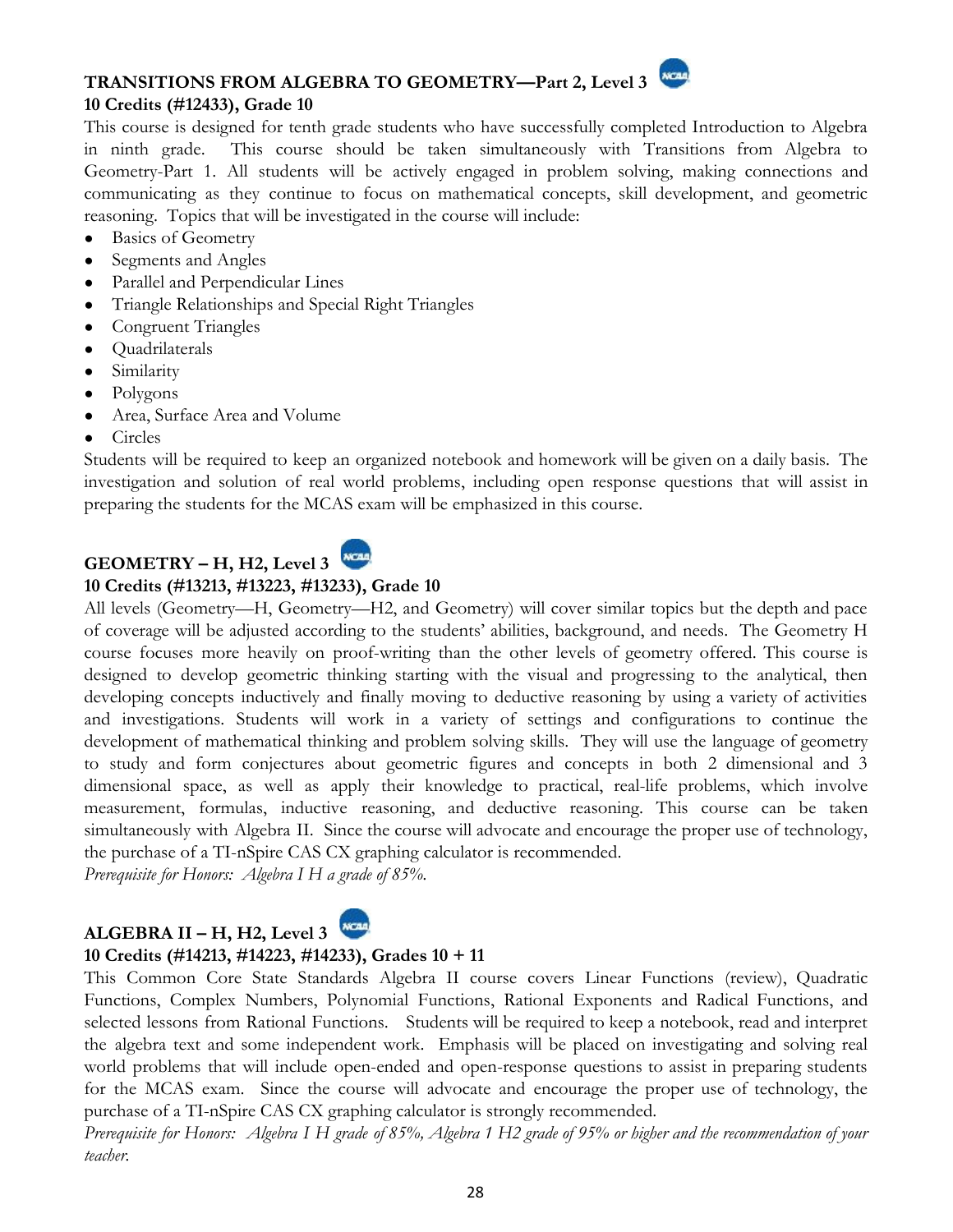## **ADVANCED ALGEBRA – Level 3 10 Credits (#13633), Grade 11+12**



This course is specifically designed for students who have successfully completed Algebra II, Level 3. All students will be actively engaged in problem solving, reasoning, connecting and communicating mathematically as they study the following topics: Linear and Quadratic Functions (review), Rational Exponents and Radical Functions, Rational Functions, and Exponential and Logarithmic Functions. Students will be required to keep an organized notebook, read and interpret the algebra text and do some independent work. Emphasis will be placed on investigating and solving real-world problems that will include open-ended and open-response questions.

Since this course will advocate and encourage the proper use of technology, the purchase of the TI-nSpire CAS CX graphics calculator is strongly recommended.

#### **QUANTITATIVE REASONING AND PROBLEM SOLVING – H2 10 Credits (#14433), Grade 11 + 12**

This two semester yearly course is designed for students who have successfully completed Algebra II. The objective of this course is to enable students to see modern usage of mathematical application in the real world. One semester will focus on topics which include: mathematical decision making with regard to stocks, car interest rates, inflation, personal finance and budget. The remaining semester will focus on researching home market data analysis to make conjectures for logical progression of market trends, calculate mortgage rates & loans, calculate commission percentages, taxes and proration, escrow, closing costs, down payment and residency budget. This course will help students develop college and career skills such as collaborating and conducting research which will prepare them for real world math application. *Prerequisite: Algebra II (14233)*

## **COLLEGE ALGEBRA & TRIGONOMETRY – Level 3**

#### **10 Credits (#16133), Grades 11 + 12**

This course is designed for college bound students who are not considering math or science- related majors. This course will continue the job of building more algebraic skills which will require good work and study habits. Explorations into logarithms, analytic geometry, and trigonometry will be included. The emphasis will be on the application of various mathematical techniques and obtaining accurate results. This course should help the student to be successful with required college math courses. A scientific calculator will be necessary.

*Prerequisite: Advanced Algebra (#13633) or Algebra II H2 (#14223)*

## **PRE-CALCULUS—H**

#### **10 Credits (#15213), Grade 11**

Honors Pre-Calculus is designed to cover those topics essential to the study of calculus and it will complete the student's preparation to meet the requirements for the SAT II Math II Exam. Students taking this course will pursue an in-depth study of functions which are used to model the data we encounter when solving real world problems. There is special emphasis on exponential, logarithmic, and trigonometric and inverse trigonometric functions as well as sequences and techniques in data analysis. Additionally, students will learn how to graph in the polar coordinate plane. The Ti-nSpire CAS CX calculator will be used regularly to enhance and facilitate the understanding of solutions to problems. Students will learn how and when to use available technology, but will also be made aware of its limitations.

Prerequisite: Algebra II H with a grade of 85% or higher or Algebra II H2 with a grade of 95% or higher and Teacher *Recommendation*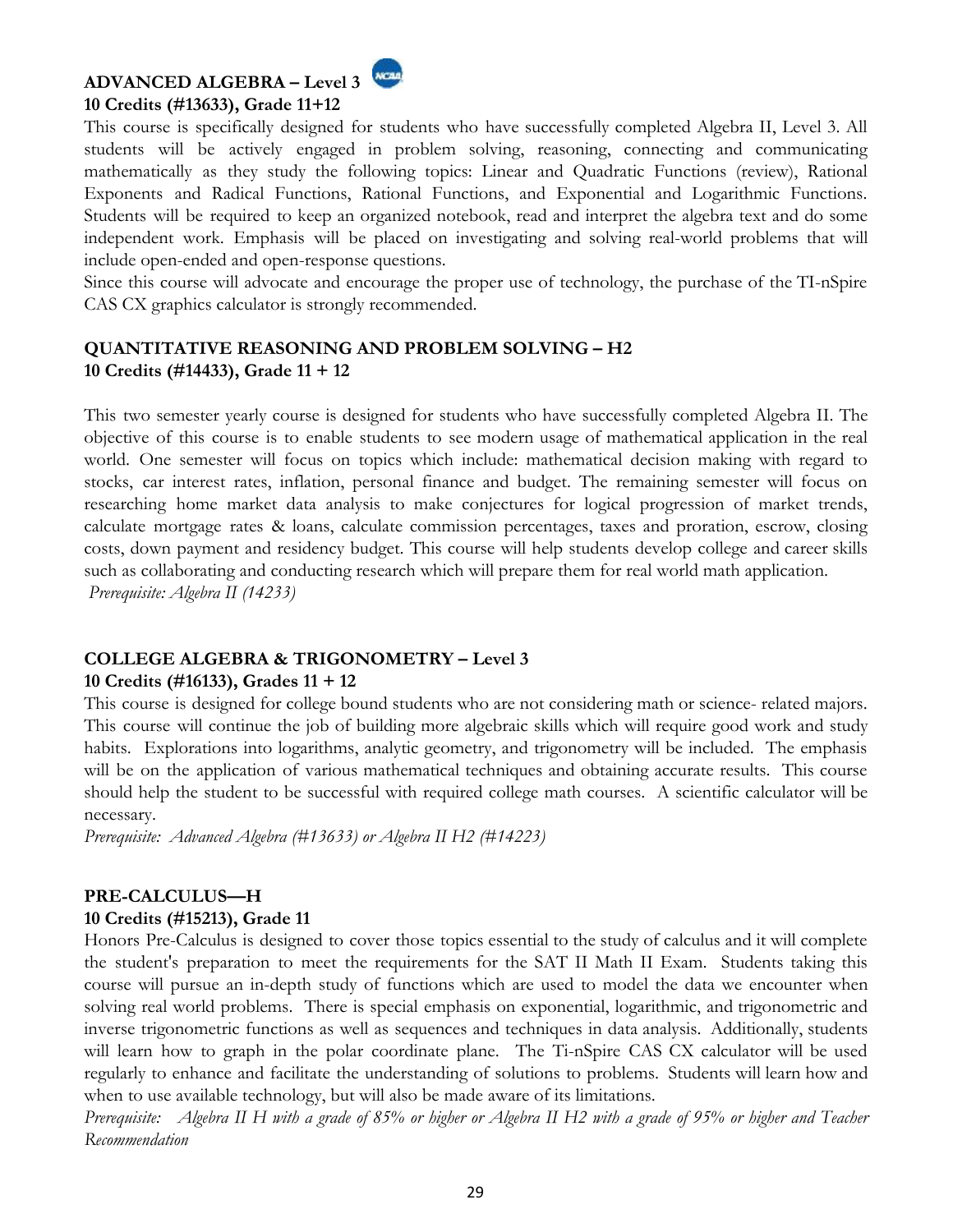## **PRE-CALCULUS H2**



This course will provide students an applications-oriented, investigative mathematics curriculum. The curriculum will emphasize functions and how they can be used as models for real world behavior. Linear, exponential, logarithmic, periodic, polynomial and trigonometric functions will be investigated with the use of graphing calculators, computers, and data collection devices. How and when to use technology as well as its limitations will be discussed. Graphing calculators (TI-nSpire CAS CX) will be used on a daily basis in class and for homework.

For students interested in taking AP calculus, successful completion of pre-calculus honors is necessary. *Prerequisite: Algebra II H or H2 (#14213, 14223)*

#### **ACAA INTRODUCTION TO STATISTICS – H2 10 Credits (#15423), Grade 11 + 12**

This full-year course is designed for students who have successfully completed Algebra II. The course will introduce students to statistical reasoning and methods that are relevant in the fields of medicine, business, education, political science, psychology and entertainment. Topics will include design of experiments and sampling techniques, data analysis and displays, probability and counting principles, discrete probability distributions, normal probability distributions, confidence intervals, and hypothesis testing. Students will be required to keep an organized notebook, read and interpret the textbook, and do independent work. Emphasis will be placed on investigating and solving real world problems that will include open response questions for a variety of applications.

**Address** 

*Prerequisite: Algebra II H or H2 (#14213, 14223)*

#### **AP STATISTICS**

#### **10 Credits (#15413), Grade 11 + 12**

Advanced Placement Statistics is a yearlong course for students who are interested in studying statistics in depth. The AP Statistics course will prepare students to take the AP Statistics exam. Emphasis will be given to real-world applications in a variety of disciplines, including medicine, business, education, political science, psychology, sports, and entertainment. Major topics will include:

- · Exploring Data observing patterns and departures from patterns
- · Sampling and Experimentation planning and conducting a study
- · Anticipating Patterns producing models using probability theory and simulation
- · Statistical Inference estimating population parameters and testing hypotheses

Students will be required to keep an organized notebook, read and interpret the textbook, and do independent work. Homework will require students to identify appropriate methods for solving problems, show detailed work to support their answers, and provide thorough explanations of their results. In communicating results to problems, particular attention will be given to the proper use of statistical vocabulary and accurate explanations of statistical concepts and methods.

The TI Nspire CX CAS graphing calculator is used for this course. Students will also use statistical software to practice and strengthen their understanding of statistical concepts. In addition to frequent assessments that include both multiple choice and open response type questions, there will be 1-2 projects per term. Projects will provide students an opportunity to gain hands-on experience and make connections between different parts of the course.

Prerequisite: Teacher recommendation and completion of summer work is required for all students. Additionally, Algebra II *H students must have a grade of 80% or higher, and Algebra II H2 students must a grade of 90% or higher.*

Note: Visit College Board Advanced Placement online to see a complete list of topics.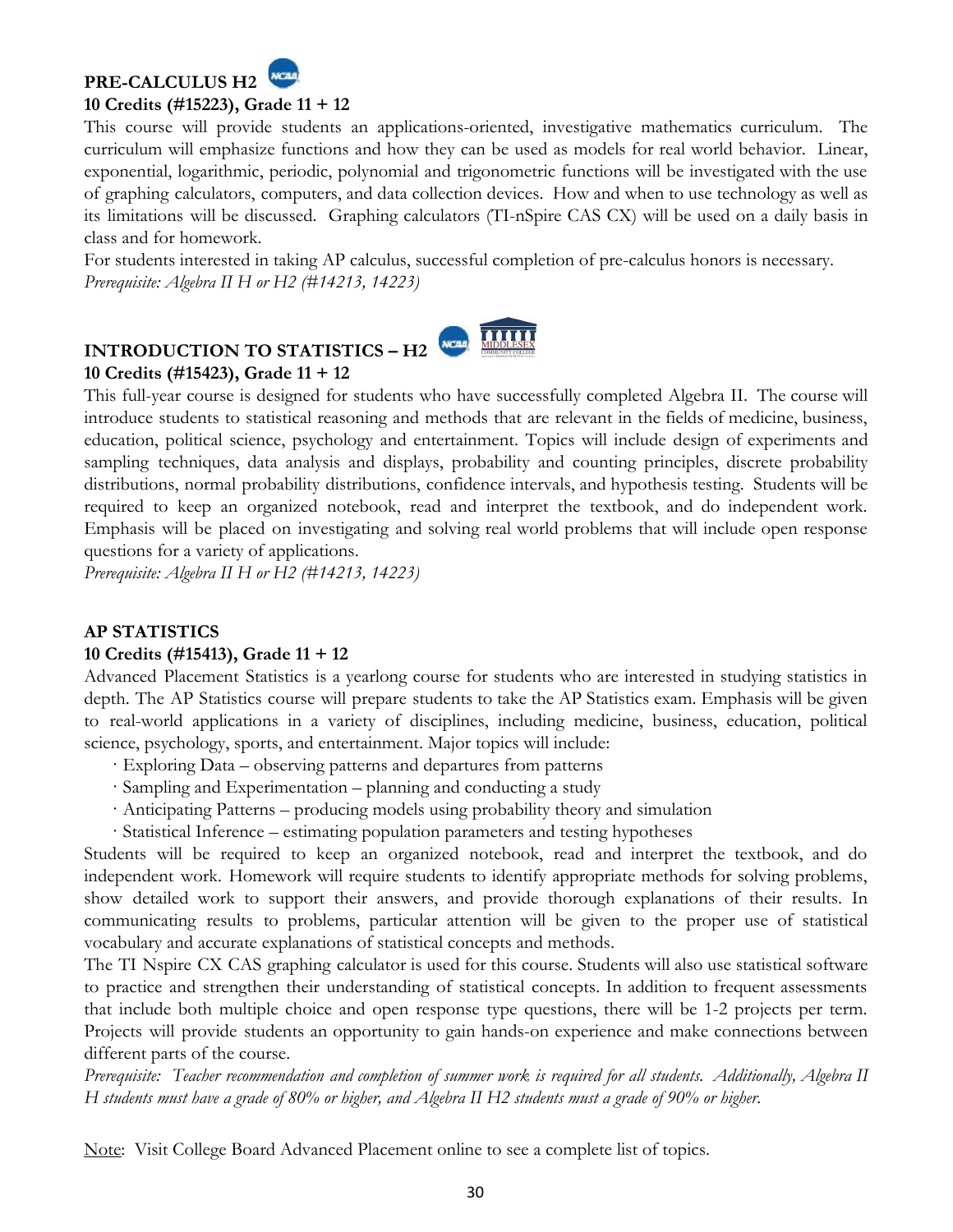## **ADVANCED MATHEMATICAL DECISION MAKING – Level 3 10 Credits (#18534), Grade 12**

Advanced Mathematical Decision Making (AMDM) is a mathematics course for high school seniors that builds on and extends what students have learned in Algebra and Geometry courses. The course focuses on real-world application of the mathematics learned. It covers a range of mathematics topics including: analyzing numerical data, conducting, critiquing, and communicating statistics, modeling mathematical data and relationships, and mathematical decision making in finance and budgeting. Students will reinforce these skills as they study new topics in mathematics in relevant and engaging contexts. The course also helps students develop college and career skills such as collaborating, conducting research, and making presentations.

#### **CALCULUS COURSES**

#### **CALCULUS 1—H2 10 Credits (#16523), Grade 12**

This is a problem driven course. Practical, real world problems considered from a geometrical, numerical, and algebraic point of view guide this course. In this context students study differential calculus. Since this course will advocate and encourage the proper use of technology, the purchase of a TI-nSpire CAS CX graphing calculator is strongly recommended as a way of helping students to think mathematically and to connect their learning to the real world.

#### **CALCULUS 1 - H 10 Credits (#16513), Grade 12**

or its equivalent\*.

Honors Calculus is a year-long course for students who have a thorough knowledge of algebra, geometry, analytic geometry, and the properties of functions. Students will receive an introduction to the differential and integral calculus of elementary functions, including algebraic, trigonometric, exponential functions and their inverses. Concepts will be pursued from multiple points of view, with algebraic, geometric, and numerical approaches given to the understanding of the concepts of calculus and their applications. It will be taught predominantly without the use of a calculator. This course will prepare a student to take Calculus I at any college or university. Students in this course must have successfully completed Pre-Calculus Honors

\*Exceptional performance of Pre-Calculus-- H2 with written recommendation of their Pre-Calculus teacher and completion of a summer mathematics packet.



#### **10 Credits (#16313), Grade 12**

Advanced Placement Calculus is a year-long course for students who have a thorough knowledge of algebra, geometry, analytic geometry, and the properties of functions. Students will receive an introduction to the differential and integral calculus of elementary functions, including algebraic, trigonometric, exponential functions and their inverses. Additional topics include L'Hôpital's Rule, integration by parts, slope fields, rotational volume, and solving differential equations. Concepts will be pursued from multiple points of view, with algebraic, geometric, and numerical approaches given to the understanding of the concepts of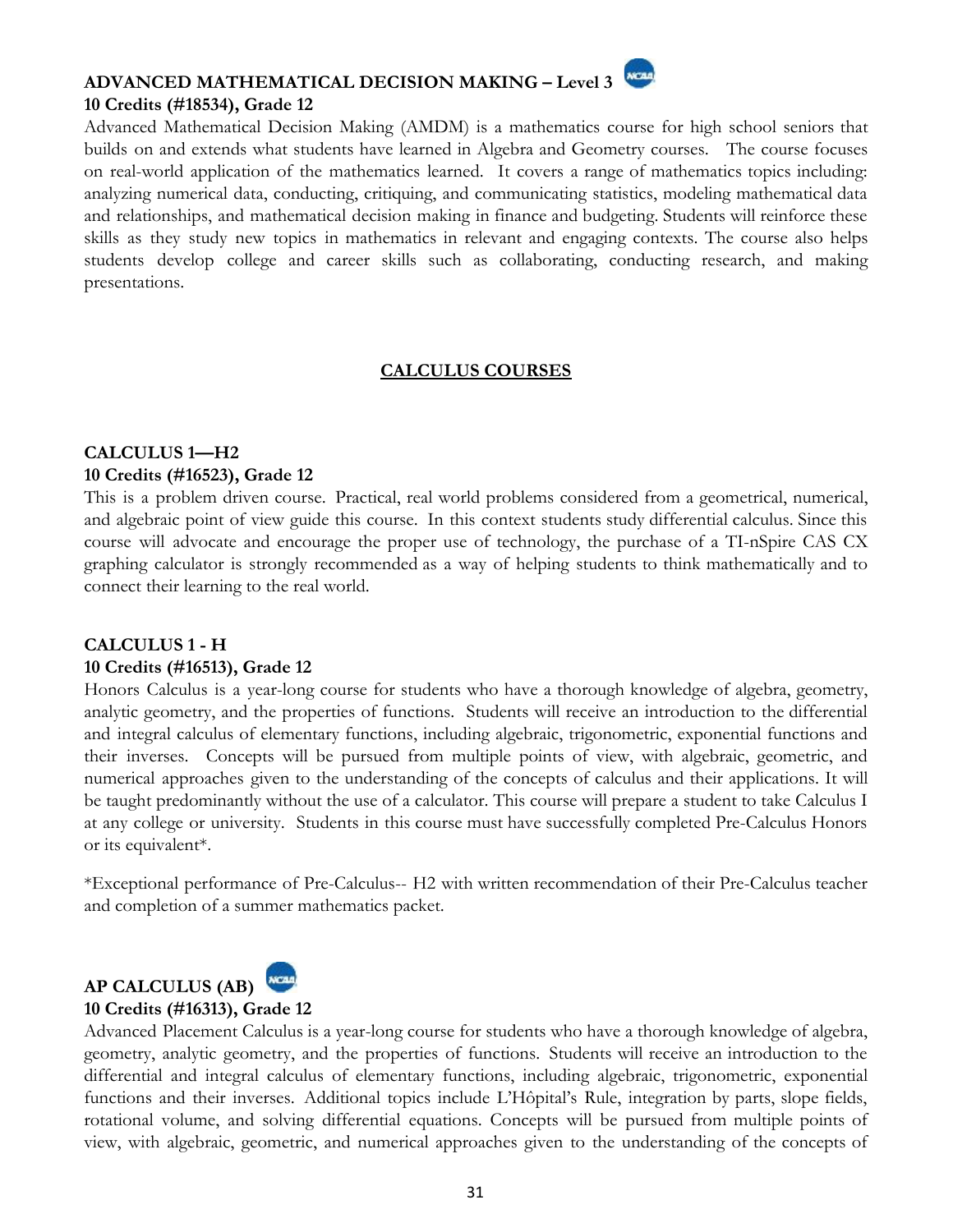calculus and their applications. The level of theory and rigor is that prescribed by the Advanced Placement Program of the College Board, and the use of graphing technology is required. This course will prepare a student to take the Calculus AB test.

*Prerequisite: Pre-Calculus—Honors(#15213), Teacher Recommendation and Completion of a summer work is required for all students.*

Note: Visit College Board Advanced Placement online to see a complete list of topics.



## **AP CALCULUS (BC) 10 Credits (#16413), Grade 12**

Advanced Placement Calculus (BC) is a year-long course for students that have a thorough knowledge of algebra, geometry, and the properties of functions. Students will complete the above course description for AP Calculus (AB). AP Calculus (BC) builds upon and extends the concepts explored in Advanced Placement Calculus (AB). Topics covered include the calculus of vector and polar functions, logistic differential equations, integration by partial fractions, and Newton's method. Additionally, series and polynomial approximations, including Taylor series and test for convergence, will be a major area of study. This course will prepare a student to take the Calculus BC test. Students who take the Calculus BC test will also receive a Calculus AB score.

*Prerequisite: Pre-Calculus—Honors(#15213), Teacher Recommendation and Completion of a summer work is required for all students.*

Note: Visit College Board Advanced Placement online to see a complete list of topics.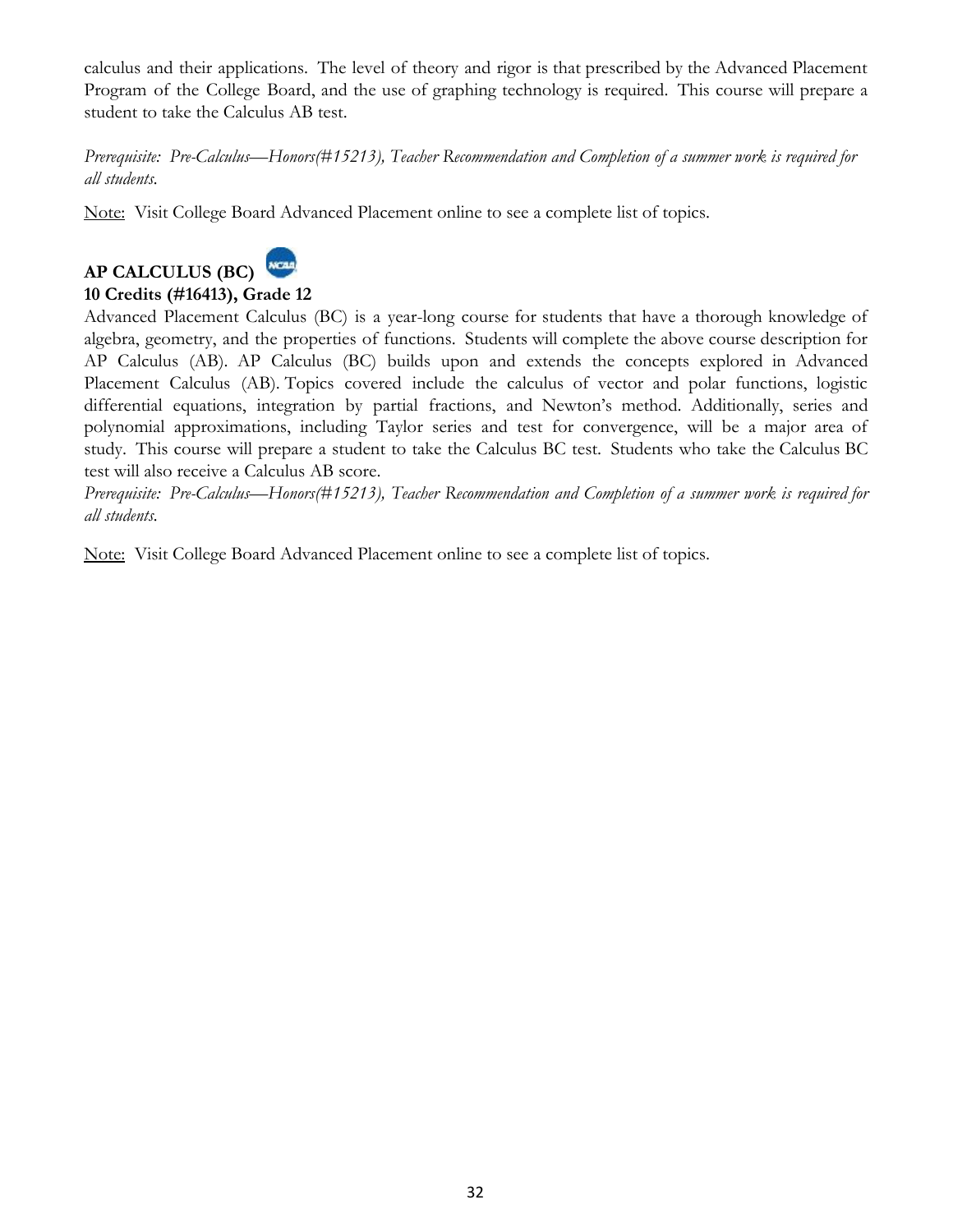## <span id="page-33-0"></span>**WELLNESS (PE/FCS/HEALTH)**

#### **PHYSICAL EDUCATION**

#### **Grade 9 ELECTIVES or Grade 10 Requirement**

#### **INTRO TO YOGA AND FITNESS**

#### **5 Credits (#76404)**

This is a an elective course that will integrate the principles of yoga, cardio, and strength training. The course is designed to build strength and endurance, improve balance, increase flexibility, improve cardio health and meld movement and breath. In this course you will have an opportunity to explore your own personal fitness levels and goals while working towards achieving these goals in and outside of school.

#### **INTRO TO EXERCISE AND CONDITIONING**

#### **5 Credits (#76304)**

This course is designed to give students the opportunity to learn the components of fitness concepts and conditioning techniques used for obtaining optimal physical fitness. Students will learn how to safely use various exercise equipment, the basic fundamentals of strength training, aerobic training, and overall fundamentals of fitness training and conditioning in the Fitness Center and Gymnasium. Principles of strength training, elements of cardiovascular health, basic anatomy and physiology, and the elements of a personal fitness plan are topics covered during the course. Students will be empowered to make wise choices, meet challenges, and develop positive behaviors in fitness, wellness, and movement activity for a lifetime. Polar heart rate monitors will be used in this course in order to assess heart rate.

#### **INTRO TO TEAM GAMES**

#### **5 Credits (#77124)**

This is an elective option for freshman who enjoy participating in team sports (i.e., basketball, capture the flag, soccer, ultimate Frisbee, floor hockey, etc.). In competitive team games the curriculum is designed to help students develop positive self-esteem with regard to their physical skills and knowledge of the rules and strategies of games so that graduates will choose to remain physically active beyond graduation. A great deal of emphasis is placed upon demonstrating good sportsmanship and character qualities, becoming a knowledgeable spectator, practicing appropriate behaviors for co-ed physical activities, and developing the skills necessary to participate in both competitive and/or recreational activities.

#### **INTRO TO NET GAMES**

#### **5 Credits (#77324)**

This is a freshman elective class that will focus on sports/activities that use a net. This course will be centered on the sports of badminton, pickleball, volleyball and tennis. A great deal of emphasis is placed upon demonstrating good sportsmanship and character qualities, practicing appropriate behaviors and developing the skills necessary to participate in these sports. This class will also include an introduction to personal fitness with a focus on learning about the basics of strength and conditioning.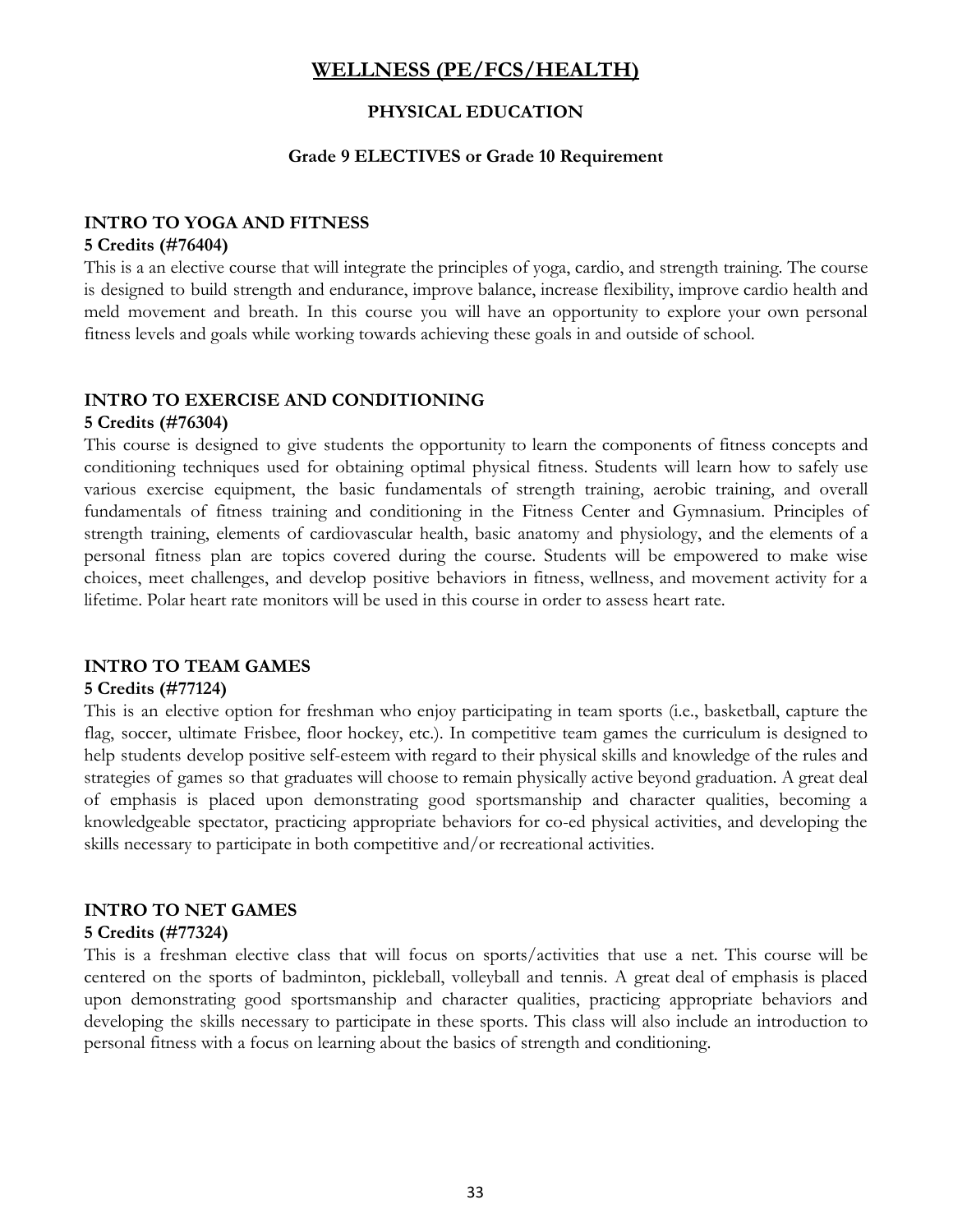#### **Grade 10 Required\***

#### **\*Please choose one of the following courses or courses above to fulfill the Grade 10 Physical Education requirement.**

#### **TEAM GAMES**

#### **5 Credits (#77824)**

This class will provide students with opportunities to enjoy participating in traditional team sports and games (i.e., floor hockey, basketball, volleyball, team handball, etc.). In this class the curriculum is designed to help students develop positive self-esteem with regard to their physical skills and knowledge of the rules/strategies of games so that they will choose to remain physically active beyond graduation. A great deal of emphasis is placed upon demonstrating good sportsmanship and character qualities, practicing appropriate behaviors and developing the skills necessary to participate in these games. Students will also have the opportunity to obtain a two-year American Heart Association's Heartsaver First Aid CPR AED Provider certification.

#### **WELLNESS ACTIVITIES**

#### **5 Credits (#77924)**

This class is designed to improve muscular strength, endurance, flexibility, posture, balance and relaxation techniques. Students will gain a more in depth understanding of yoga postures, benefits associated with yoga, along with the benefits, organization, implementation and evaluation of a balanced aerobic fitness program utilizing walking as the primary activity. This course will also include cooperative games, elementary games and a two-year American Heart Association's Heartsaver First Aid CPR AED Provider certification.

#### **RECREATIONAL GAMES**

#### **5 Credits (#77624)**

This class is for students interested in participating in less competitive activities and have tremendous value as lifelong pursuits. Typical activity choices include traditional favorites such as tennis and badminton as well as some of our non-traditional favorites which would include Frisbee, golf, beach volleyball, fitness walking, pickleball, elementary games, etc. Students will also have the opportunity to obtain a two-year American Heart Association's Heartsaver First Aid CPR AED Provider certification.

#### **ELECTIVES - Grades 11 & 12**

#### **COMPETITIVE TEAM GAMES 5 Credits (#76204)**

This is an elective option for juniors and seniors who enjoy participating in team sports (i.e., basketball, capture the flag, soccer, ultimate Frisbee, mat ball, floor hockey, etc.). In Competitive Team Games the curriculum is designed to help students develop positive self-esteem with regard to their physical skills and knowledge of the rules and strategies of games so that graduates will choose to remain physically active beyond graduation. A great deal of emphasis is placed upon demonstrating good sportsmanship and character qualities, becoming a knowledgeable spectator, practicing appropriate behaviors for co-ed physical activities, and developing the skills necessary to participate in both competitive and/or recreational activities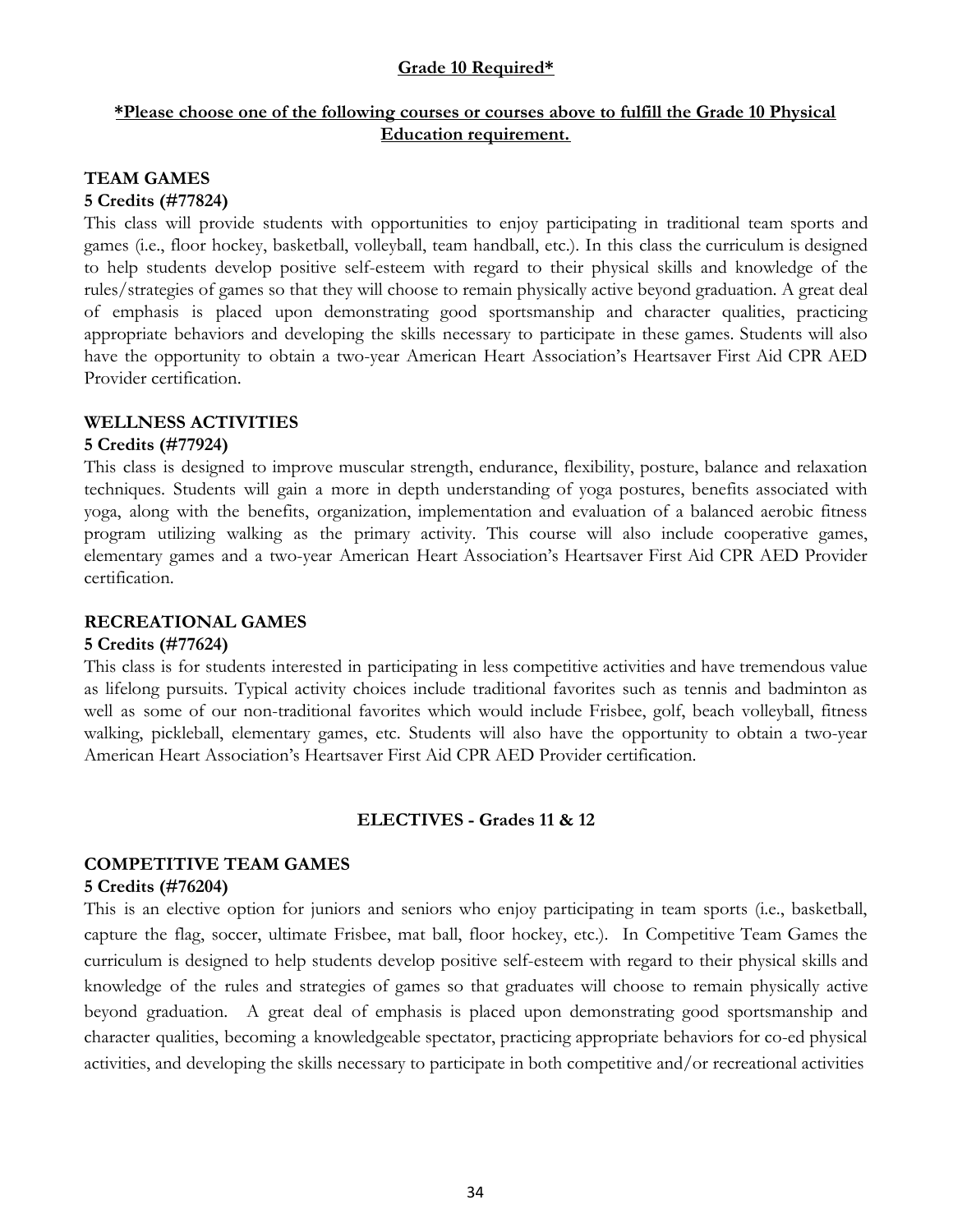#### **TECHNIQUES AND PRINCIPLES IN ATHLETIC TRAINING**

#### **5 Credits (#77524)**

The purpose of this class is to prepare students in skills used in the fields of Sports Medicine/Athletic Training. The course includes the history of the athletic training profession, ethics, proper recording of injuries, taping, and principles of athletic training. The content includes, but is not limited to, roles and responsibilities of team members, emergency and non-emergency procedures, anatomy and physiology, injury evaluation, equipment and modalities of rehabilitation, injury and disease prevention, and protective equipment.

#### **UNIFIED PHYSICAL EDUCATION**

#### **5 Credits (#77724)**

Unified physical education is an elective course designed for students interested in working with students who have special needs. Throughout the course, students will work one-on-one with students who have cognitive and physical disabilities in an active setting. The physical education curriculum will be taught by the physical education instructor, which will be assisted by students working one-on-one with these students as a support to help guide them through the following lifetime activities: cooperative games, locomotor skills and patterns, striking, throwing, short and long handed implements, and fitness. Students in this course will learn how to provide a positive movement learning experience to students with special needs; increase their knowledge on different disabilities; learn strategies to support students in the development of movement skills in the areas of gross motor patterns, manipulative skills, striking skills, and fitness; and help foster a positive learning and social environment for students with special needs.

#### **FAMILY AND CONSUMER SCIENCES**

#### *All Family and Consumer Sciences Courses are aligned with the Massachusetts Health Curriculum Frameworks.*

Family and Consumer Sciences courses prepare students for multiple roles in the home, work and the community as well as offer training for many diverse professions including day-care worker, babysitter, and with further education, a preschool, elementary, middle school, or high school teacher. By coordinating classroom theory with hands-on experience, students develop and enhance their creative skills, and their problem-solving skills necessary for successful living now and in the future. All Family and Consumer Science courses are aligned with the Massachusetts Health Curriculum Frameworks. Each of these courses is considered a practical art.

#### **Grades 9, 10, 11, & 12**

#### **EXPLORING EARLY CHILDHOOD 1—H2**

#### **5 Credits (#67024)**

This semester course combines classroom instruction with hands-on participation working with children in the Lion's Den Preschool (the in-house preschool) and with school-age children in the Extended Day Program at Harrington School in the morning. Theory of Child Development is studied throughout the course, including the physical, social, emotional, and cognitive development of children from age three to twelve. With knowledge gained in the classroom, students have the opportunity to create and develop developmentally appropriate activities for the young children they will be working with. Students also have the opportunity to explore careers in this field. Students who are 18 years old will be asked to fill out a C.O.R.I. form and provide photo identification before they begin working with the young children. This course is considered a practical art.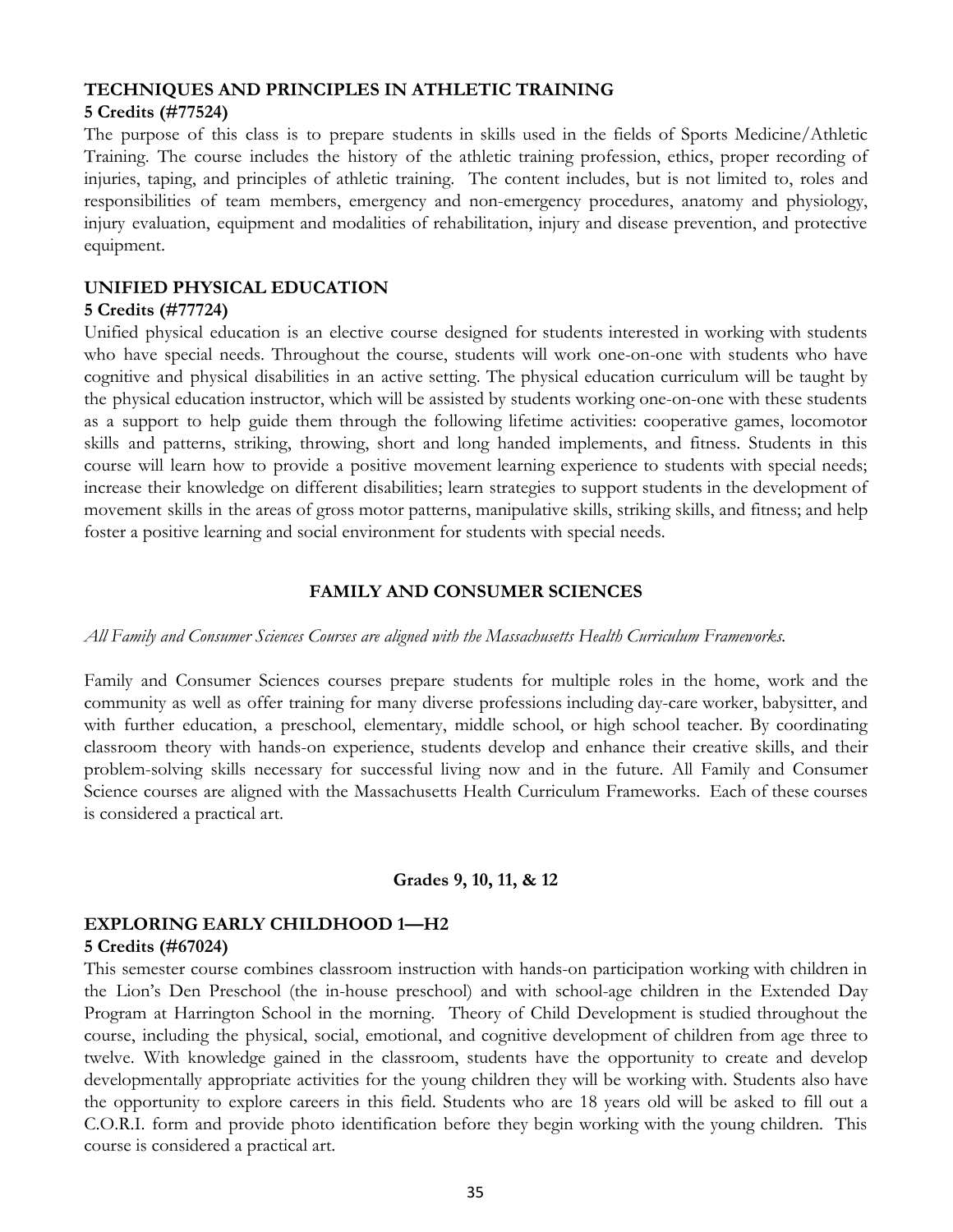#### **EXPLORING EARLY CHILDHOOD 2— H2**

#### **5 Credits (#67424)**

This semester course is a sequel to Exploring Early Childhood 1. Students will continue to work with children in the Lion's Den Preschool (the in-house preschool) and with school-age children in the Extended Day Program at Harrington School in the morning. Again, theory of Child Development is studied throughout the course, including the physical, social, emotional, and cognitive development of children from age three to twelve. However, pregnancy, prenatal development, and the birth process are discussed at great length. Students will have the opportunity to simulate parenthood in this course. Students will also have the opportunity to plan an entire day in the Lion's Den Preschool by creating several developmentally appropriate activities for the preschool children. Students who are 18 years old will be asked to fill out a C.O.R.I. form and provide photo identification before they begin working with the young children. This course is considered a practical art.

Prerequisite: Exploring Early Childhood 1. Successful completion of this course and portfolio preparation will allow students *to apply for college credit at Middlesex Community College.*

#### **Grades 11 & 12**



## **EXPLORING EARLY CHILDHOOD 3/DIRECTED STUDY — H2 10 Credits (#67623)**

This year-long advanced course is a continuation of Exploring Early Childhood 1 and 2. This course gives the high school student a more comprehensive understanding of the day-to-day operations of a preschool, kindergarten, elementary or middle school classroom. Throughout the course, students work as teacher assistants with a mentor teacher within the school system. With the help of the mentoring teacher, each student will be expected to teach at least six lessons to the young students they are working with. Students will also do independent research on early childhood theorists. The final assessment of the course is the completion of a portfolio. Students who are 18 years old will be asked to fill out a C.O.R.I. form and provide photo identification before they begin working with the young children. This course is designed for students pursuing a career working with children. This course is considered a practical art. *Prerequisite: Exploring Early Childhood 2 and Teacher Recommendation.*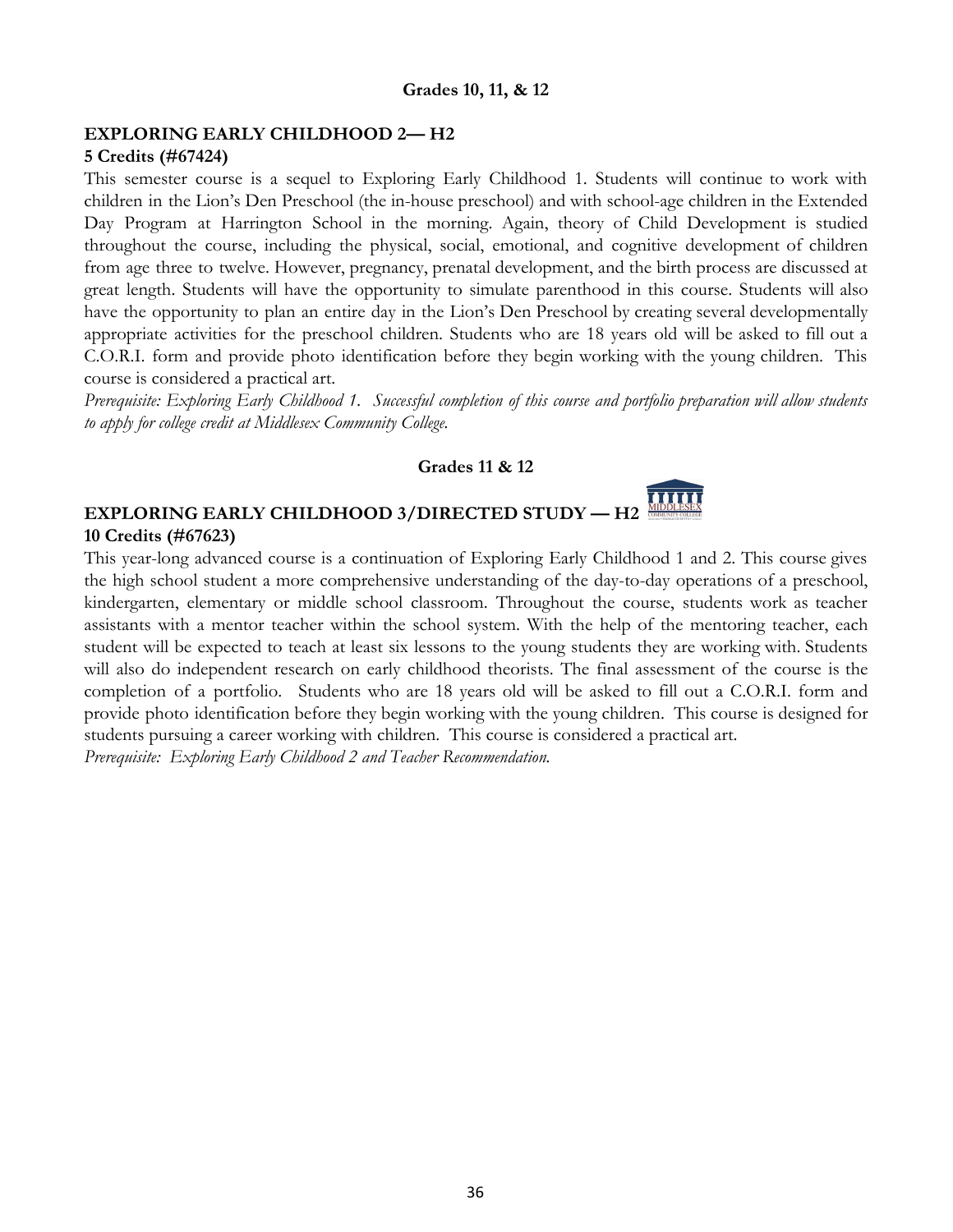## **HEALTH AND WELLNESS Grade 9 Required Course**

## **LIFE MANAGEMENT SKILLS – H2**

**5 Credits (#73024)**

This Health Education course is required of all freshmen. This course is designed to assist students in making positive choices related to physical, mental/emotional, and social health. Topics of this exciting course include: health in the United States (past, present, and future concerns), mental health, mental health disorders, dealing with stress in a positive way, common disease prevention, time management strategies, addictive behaviors, human sexuality and healthy relationship responsibilities, and positive plans for living healthy in the future. Consistent points of interest include self-concept, respect, responsibility, positive communication and actions, and safety. This course will help build the life skills necessary to make wise choices related to personal health and the health of others.

*A positive parent permission slip will be required for the Human Sexuality portion of the course.*

#### **Grade 11/12 Required\***

#### **Jr/Sr. Required Course\***

*Please choose 1 of the two following health and wellness courses listed below to fulfill the graduation requirement. A second course can still be taken as elective courses outside of this graduation requirement.*

#### **REALITY CHECK 2.0 – H2**

#### **5 Credits (#75024)**

Students will become empowered with the tools necessary to make healthy lifestyle choices. They will find the answers to: How do I turn gaining knowledge about basic health practices into the power to control my future? How do I gain balance in my lifetime managed days vs. over stressed? How do I use available resources to create a personal plan to perform at my optimum level?

This course will focus on the issues and challenges that young adults face today. Students will analyze their personal health choices and risks based on their decision making practices. They will find answers to: How do I communicate effectively? How do I recognize and avoid addictive behaviors and substances? What do I need to understand in order to build healthy relationships with both my peers and adults? How do I utilize factual information regarding basic human sexuality and responsible decision making to make healthy and safe choices?

*Prerequisite: Passing grade in Life Management Skills Class*

## **THE POWER OF CHOICE – H2 5 Credits (#66524)**



Do you wonder how to *"Fuel the Teen Machine"?* Students interested in becoming empowered with the tools necessary to make healthy lifestyle decisions will benefit from this course. You will find the answers to: How do you gain nutritional balance to maintain the energy for family, school, friends, and….life? How do you detect myth from fact in choosing the components of your diet? How do you use current resources to create your personal plan to perform at your optimal level? The POWER OF CHOICE is yours! *Prerequisite: Passing grade in Life Management Skills Class*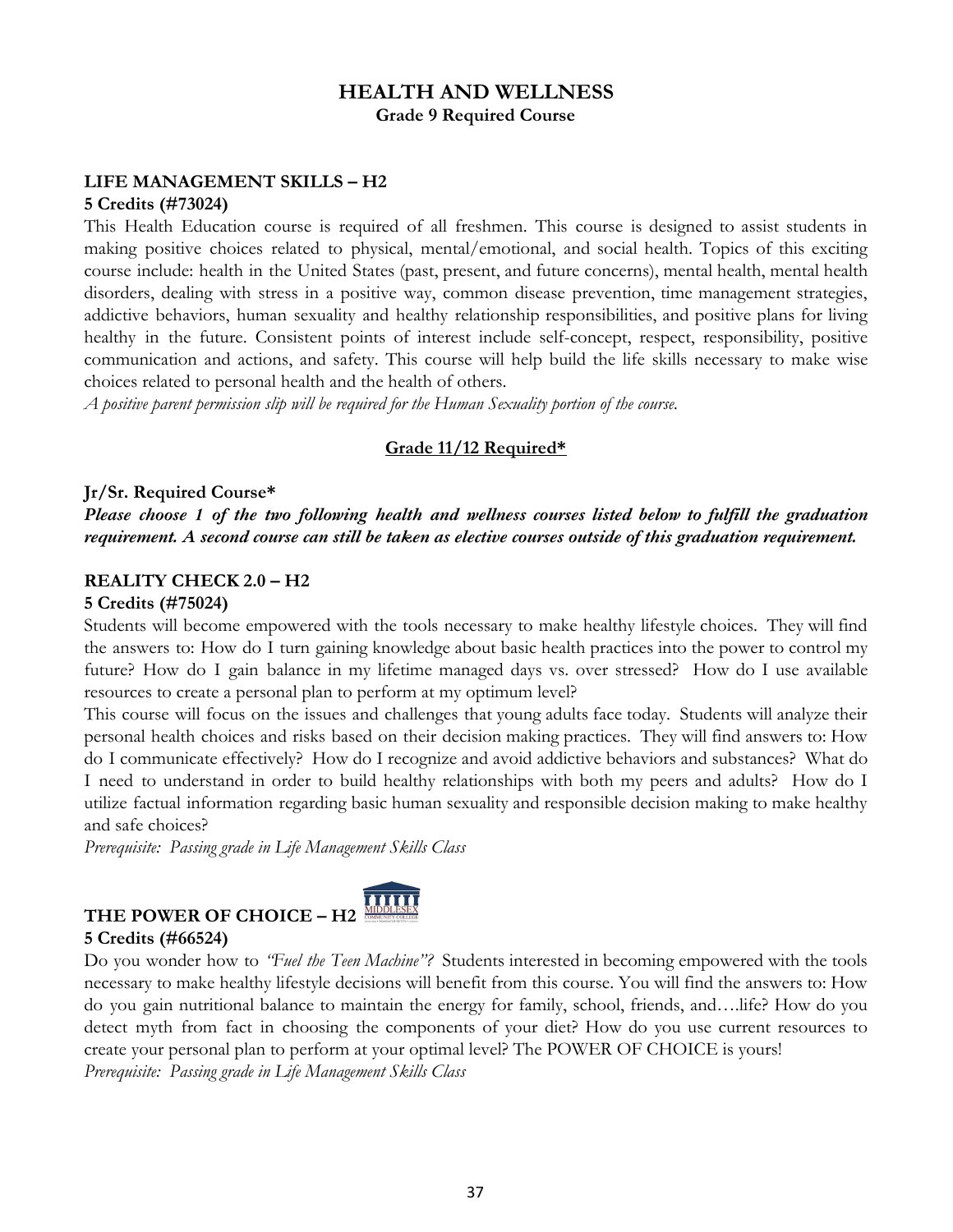#### <span id="page-38-0"></span>**BUSINESS EDUCATION & MEDIA**

Business Education & Media courses at Chelmsford High School provide students with useful, life-long skills obtained through courses in Business, Media and Family & Consumer Science. Students will expand 21<sup>st</sup> Century skills, be prepared for college and further their personal growth.

#### **BUSINESS EDUCATION**

The Business Education department's faculty seeks to provide all students with the proper 21<sup>st</sup> century tools to meet their future goals. These college preparatory course offerings provide a solid foundation for finance, economics, business, information literacy and entrepreneurship. Creativity, critical thinking, problem solving, communication, and collaboration are skills not only central to our business education programming but are called for by Massachusetts and Federal educational and business leaders. We endeavor to serve our students by offering a curriculum that combines the key elements of academic and 21st Century themes, while exposing students to today's global economic concepts. We seek to utilize today's technology to explore the vast world of business, develop expertise, and to provide a foundation for further collegiate study. We also offer membership in Distributive Education Club of America (DECA.org) and Banking Internships with Workers Credit Union.

#### **INTRODUCTION TO BUSINESS LAW-H2**

#### **5 Credits (#61224) Open to Grades 10-12**

This course provides an overview of the legal, regulatory and ethical environment in which business decisions are made and their effect on us as citizens. The course exposes students to a brief history of our legal system and a variety of criminal and civil concepts, then focuses on contracts and employment law. Contract law establishes the ground rules that each of us use to define our private rights and duties. In addition, students will gain an understanding of the rights and responsibilities they have and the protections given them by our legal system in the workplace. This course will develop the ability of each student to read and reason critically. Students in this Introduction to Business Law course are also eligible for DECA. *Prerequisites: None*

#### **CAREER & BUSINESS PATHWAYS—H2 5 Credits (#62024) Open to Grades 9-12**

Where do you see yourself in five years? This is a common interview question and most students won't have an answer. Further the landscape of the American Economy is changing at a furious pace and we're educating students for careers that aren't even invented yet. No matter what path our students choose they will require skills and knowledge to survive. In this course we will investigate various industries and careers within those industries through research, speakers and field trips. We will gain a general understanding of the major disciplines of business in the 21st century, such as US and Global Business Environments, Entrepreneurship, and Personal and Business Finance, through the use of hands-on, enjoyable, and challenging activities. Lastly, students will develop skills essential to success no matter the career they choose such as time management, communication, leadership, social media etiquette, public speaking and accountability. Students in this course are also eligible for DECA.

*Prerequisites: None*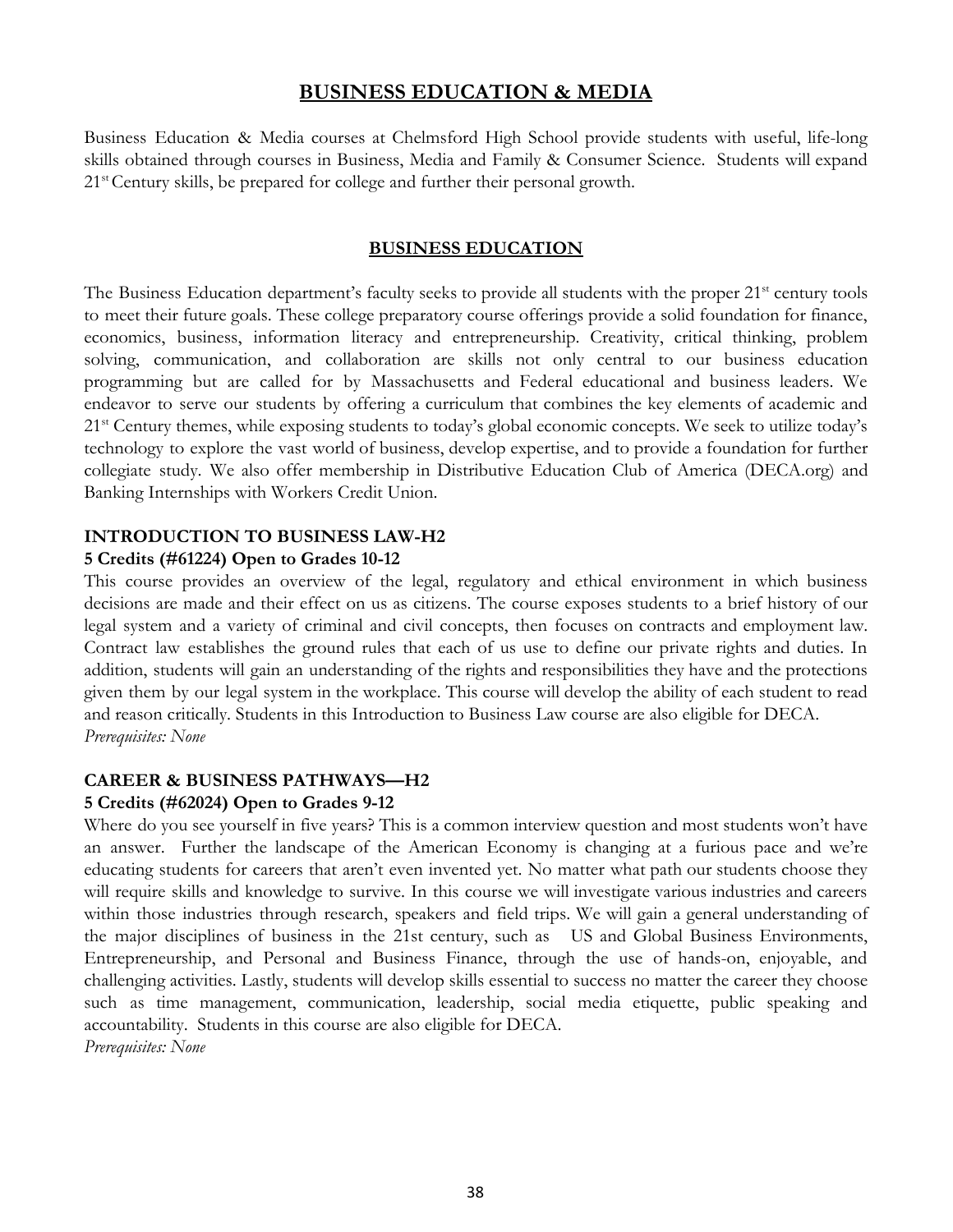

## **ACCOUNTING 1— H2**

#### **5 Credits (#62424) Open to Grades 9-12**

Accounting 1—H2 is a one semester course open to all students. Students will explore the fundamental concepts of Financial Accounting. While traditional pencil and paper methods are not abandoned, high emphasis is placed on computerized Accounting practices. Students will complete a variety of short and long term projects using *Aplia Online Working Papers* and customized Microsoft Excel templates. Students will put their learning to the test using *Knowledge Matters: Virtual Business: Accounting s*imulation. Beginning this year, students will also get a taste of authentic Accounting in action as they observe and assist in the bookkeeping activities of the DECA School Store and Custom Apparel business. Accounting Students are now eligible for DECA competition.

*Prerequisites: None*

## **PERSONAL FINANCIAL LITERACY - H2**

#### **5 Credits (#61424) Open to Grades 9-12**

In today's unstable economic and financial climate, it is essential that students become financially literate citizens who will understand the fundamental concepts of financial security today and in the future. They will develop knowledge, skills, and confidence to begin assuming responsibility for their financial future. Students will develop critical thinking skills with respect to financial planning concepts as they relate to their own individual situations. Topics will include:

- Education and Employment
- Financing a car loan
- College Financing
- Credit Cards and Debit Cards
- Budgeting
- Saving and Investing Basics
- Impacts of Credit Use
- Consumer Decision Making
- Insurance

Students will take part in a variety of realistic experiences throughout the semester including the H&R Block Virtual Business Personal Finance Simulation as well as a customized Investopedia stock market game. Banking professionals will engage the students in several interactive presentations. Financial Planning students are eligible for DECA competition.

*Prerequisites: None*



#### **5 Credits (#65024) Open to Grades 9-12**

A college oriented course designed to cover key topics such as: the role of marketing in our economy; consumer behavior; market planning; the development of the marketing mix; market segmentation; pricing strategies; selling and advertising. Discussions, case studies, oral presentations, and writing assignments will be a part of the required coursework. Computer simulation programs will be used to enhance student understanding in multiple areas. Students are eligible for and are encouraged to participate in DECA and compete with other students in specific areas of study they are interested in: concert/event promotion, fashion buying, displaying and showcasing. Students will explore the determination of target markets, the psychological influences that cause people to buy, and the appropriate advertising methods used to reach the appropriate audiences. Students will be encouraged to participate in DECA competitions and events where they will have a chance to successfully apply their knowledge in a variety of academic and hands-on settings. *Prerequisites: None*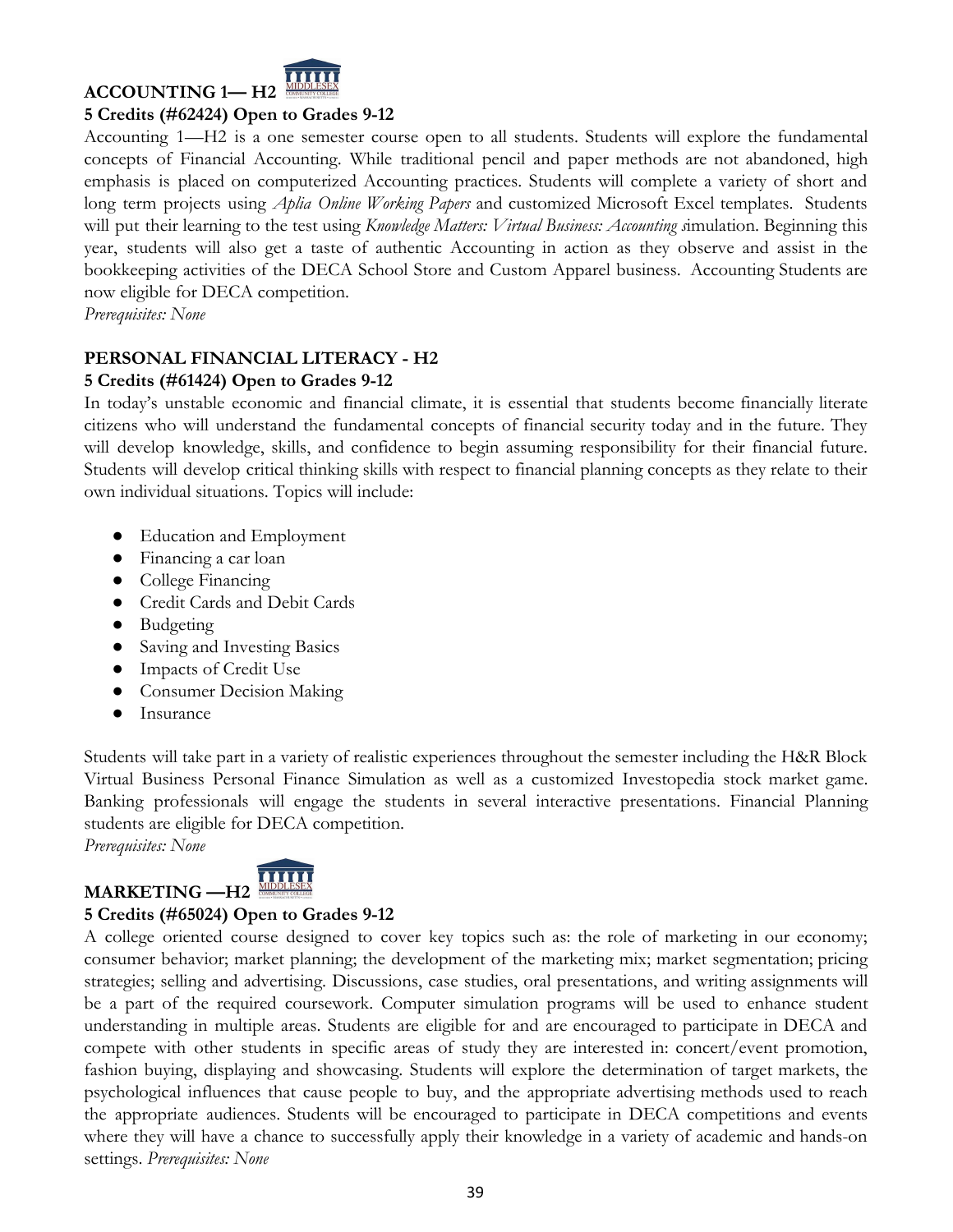## **SPORTS AND TRAVEL MARKETING—H2**

#### **5 Credits (#61724) Open to Grades 9-12**

Sports and Travel Marketing is a course for students interested in the field of marketing. Students will learn to apply basic marketing fundamentals to the diverse fields of Fashion/Retail Management, Sports & Entertainment Marketing, and Travel & Tourism Management with emphasis on the advertising methods used in each industry. The concept of product, price, place, and promotion will be applied to topics such as: hotel and restaurant management, airlines and cruises, vacation packages, theme parks, professional and intercollegiate athletics, concert/event promotion, fashion buying, displaying and showcasing. Students will explore the determination of target markets, the psychological influences that cause people to buy, and the best advertising methods used to reach the appropriate audiences. Computer simulation programs will be used to enhance student understanding in multiple areas. Students will be encouraged to participate in DECA competitions and events where they will have a chance to successfully apply their knowledge in a variety of academic and hands-on settings.

*Prerequisites: None*

**MANAGEMENT—H2** 



#### **5 Credits (#65424) Open to Grades 9-12**

This semester course introduces basic functions and how organizations/businesses are owned, managed, and controlled. The managerial roles of planning, leading, organizing and controlling provide the framework that course materials are built around. Areas of concentration include legal and ethical considerations in management, decision-making and communication skill development, and leadership principles. Computer simulations are utilized to enhance student understanding. Students are eligible and encouraged to participate in DECA competitions and events where they will have a chance to successfully apply their knowledge in a variety of academic and hands-on settings.*Prerequisites: None*

#### **MICROSOFT OFFICE CERTIFICATION I + II - H2**

#### **5 Credits (#61524, #61624) Open to Grades 9-12**

Demonstrate that you have the skills needed to get the most out of Microsoft Office by earning a Microsoft Office Certification in a specific Office program. Master the Office 2010 Word, PowerPoint or Excel in this hands-on course where instructor demonstrations and direction guide you through the tips and techniques of optimal use of these software packages. While it is not required, students can take the optional Microsoft Office certification test (for an additional fee) at the completion of the course if they wish or they can just learn the programs for use in school or future career.

*Prerequisites: None*

#### **RETAIL MARKETING MANAGEMENT - H2**

#### **5 Credits (#64224) Open to Grades 9-12**

This H2 level course is ideal for students interested in exploring marketing influenced world of retailing. Any student looking to learn new skills in marketing, merchandising, inventory and cash controls, understanding buyer behavior, product design, and sales. Students will coordinate displays and promotions in the School Store while monitoring inventory levels and profit margins. Student will also analyze consumer behavior in stores and the difference and benefit in a strong store design. Students will also be heavily involved in the custom apparel operations of the School store. Students will learn the elements of apparel sales and design from customer contact to order completion, including working with state of the art heat press and vinyl cutting equipment. The creative outlets for students in the class are endless. DECA eligible course.

*Prerequisites: None*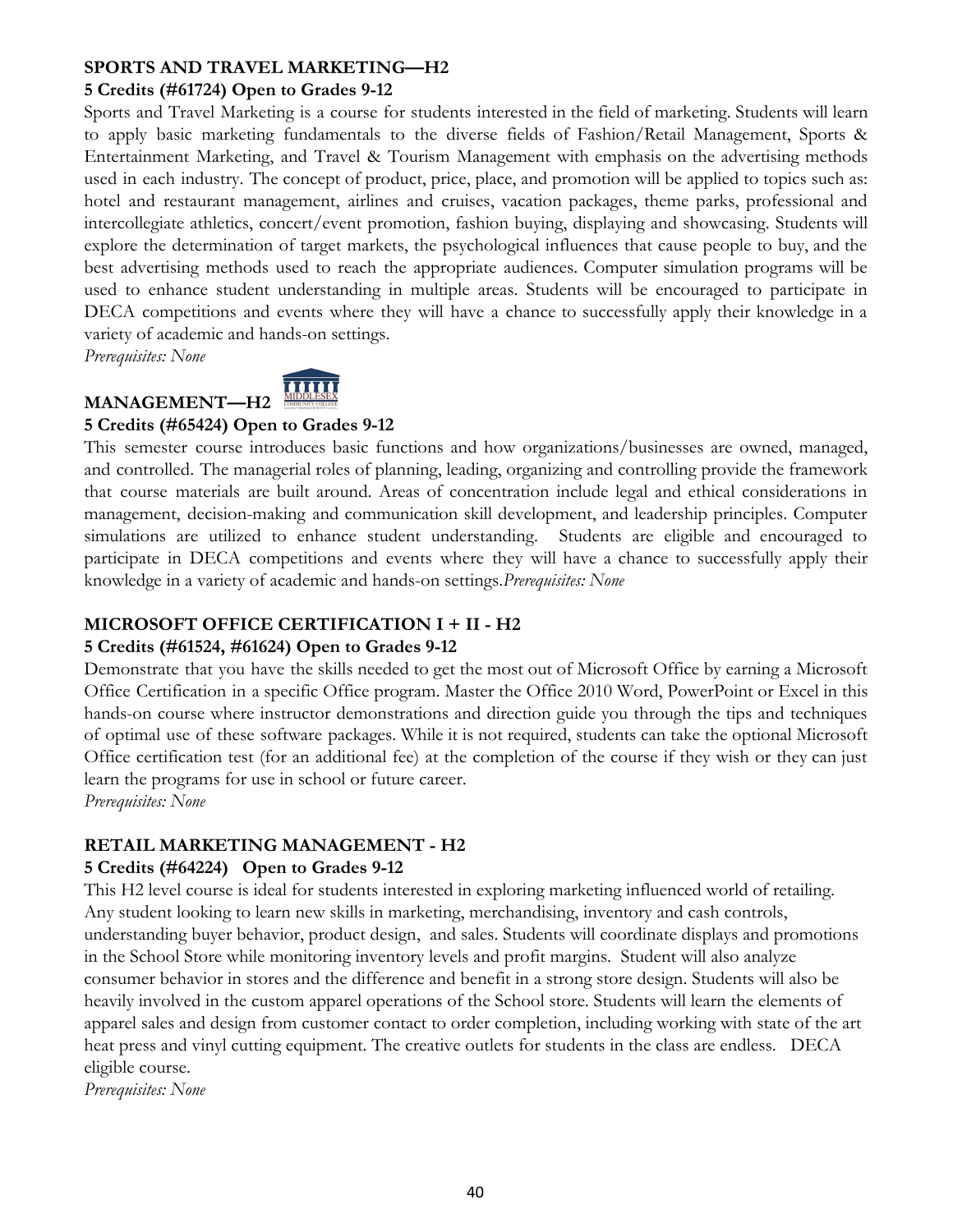#### **RETAIL INTERNSHIP - H2**

#### **5 Credits (#64324) Open to Grades 9-12**

Students will work in the CHS DECA School Store under the supervision of CHS business department faculty. Students learn the fundamentals of inventory management, customer relations, retail merchandising, and basic bookkeeping. Students will also be involved in the production of custom apparel products using state of the art heat press and vinyl cutting equipment.

*Prerequisites: Successful completion of 1 Business Education Dept. Class and Instructor Approval*

#### **MEDIA**

#### **The following courses can be applied to either Fine Arts or Practical Arts graduation requirements.**

#### **COMMUNICATION/MEDIA 1**

#### **5 Credits (#81002) Open to Grades 9-12**

Communication/Media 1 is project based and includes direct instruction as well as experience in producing and TV broadcasting. The topics include:

- Overview of Mass Media (Radio, TV, Internet)
- News Media
- Broadcasting of Other Events (Elections, Olympics, etc.)
- Pod Casting
- Impact and Effect of Advertising on Media
- The roles of PBS vs. Commercial TV
- Ownerships of Various Media
- Public Service Announcements
- Introduction to Multi-camera Production
- Visual Effects from the Fine Arts Angle
- Subject Lighting
- Conducting and Taping Interviews
- **Journalism**

*Prerequisites: None*

#### **TV & BROADCASTING**

#### **5 Credits (#81201) Open to Grades 9-12**

This course provides to students the knowledge and skills to produce television broadcast programs. Typically, students prepare and produce short programs, learning the technical aspects of the operation and how to evaluate programming and assess audience reaction and impact *Prerequisites: None*

#### **TECHNOLOGY TROUBLESHOOT AND REPAIR - H2 Fall**

#### **5 Credits (#68021) Open to grades 10-12**

Learn technology troubleshooting and technology repair skills while mastering quick tips and techniques to assist users with technology issues. Find out how CHS technologies are deployed and maintained. This course will prepare you to work on the Student Help Desk or become part of the Summer Tech Crew as well as provide valuable IT skills for use in other settings. Computer technicians need a deep understanding of hardware as well as strong communication skills to effectively communicate solutions to technical and non-technical individuals and you will learn to interface with both equipment and the individual users. This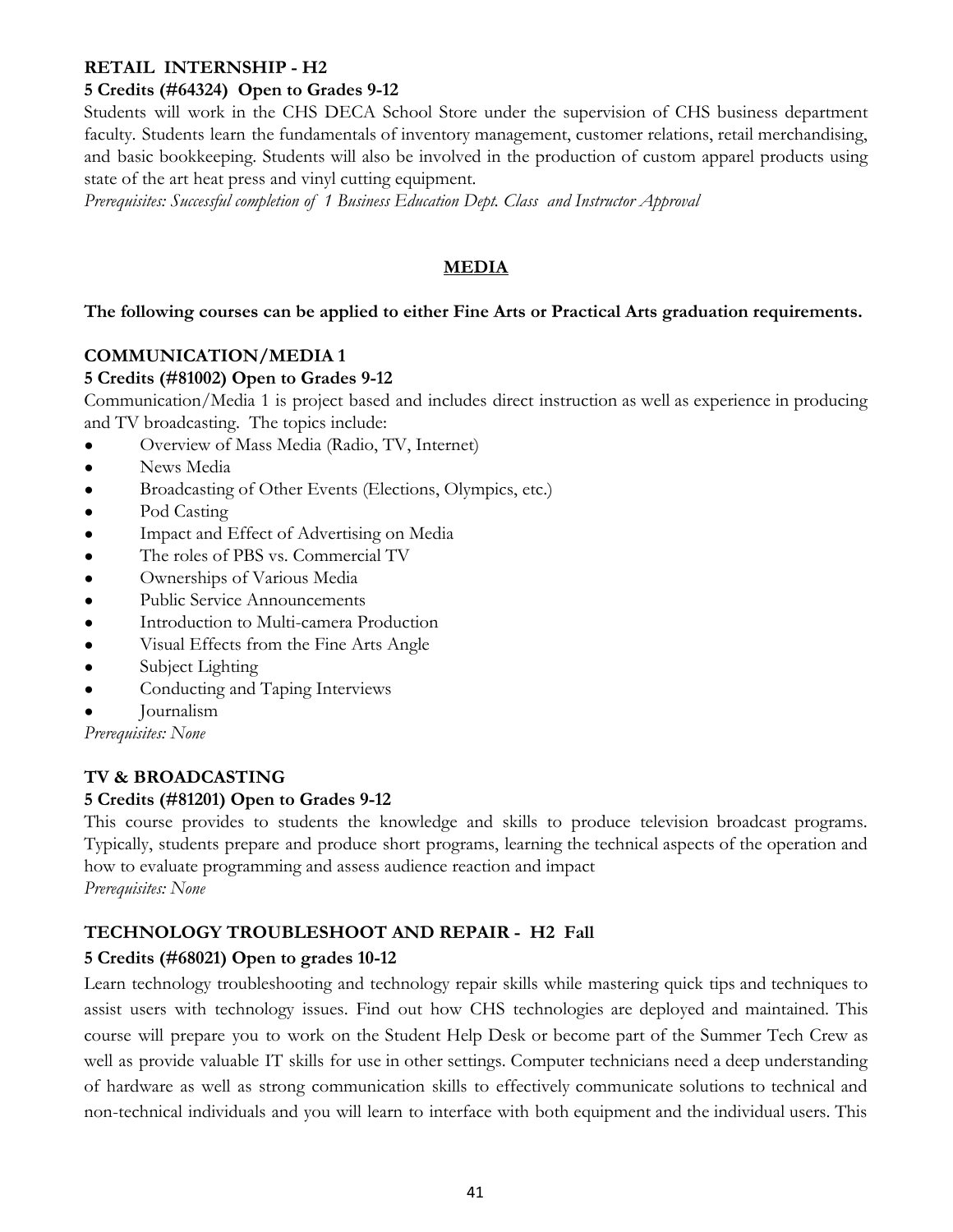course is ideal for methodical problem-solvers with an aptitude for learning and quickly adapting new skills. Patience, resourcefulness and a desire to help other are desirable in technical support and help desk roles. *Prerequisites: Enrollment is limited. Teacher approval.. Summer Tech Crew is desirable but not required .*

#### **STUDENT HELP DESK INTERNSHIP - H2 5 Credits (#68024) Open to grades 10-12**

Do you want to be part of an exciting technology opportunity where you will work with computer technicians and other students to be the first point of contact for students, staff and faculty seeking assistance for technology issues at CHS? Apply skills learned in the Technology Troubleshoot and Repair class(#68021) to technology issues in Chelmsford Public Schools equipment. Diagnose, repair and replace equipment as assigned while working in conjunction with CPS technicians. Learn more while working in a guided learning situati*on. Prerequisites: Enrollment is limited. Teacher approval. Not required but recommended either Summer Tech Crew or Technology Troubleshoot and Repair Course.*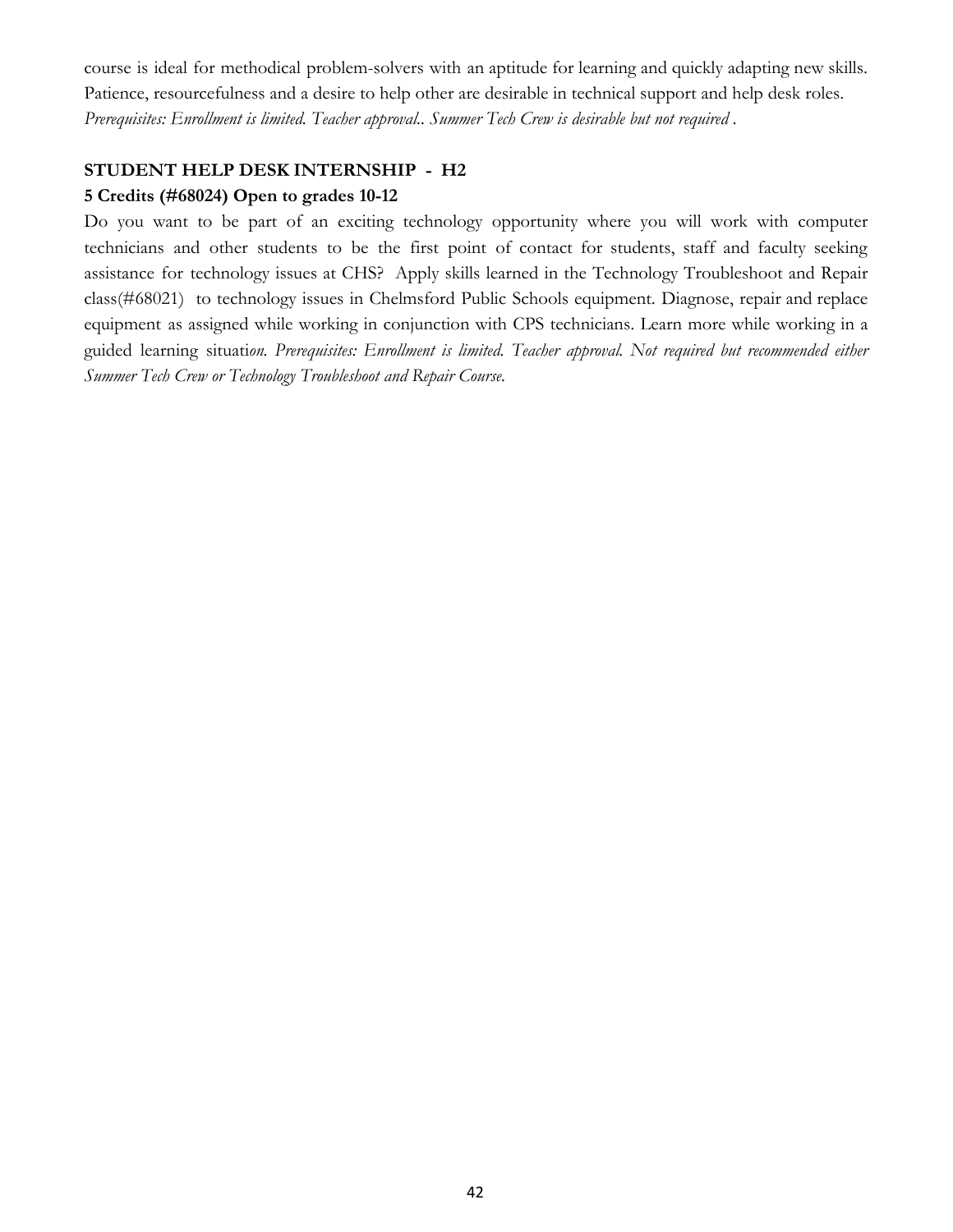## **SCIENCE**

The Science Department offers coursework at three academic levels. Specific placement information is listed for each course below. All AP courses are designed, audited and aligned with [College](https://apstudent.collegeboard.org/home) Board and may require summer work. Level 1 Honors courses are by teacher recommendation only. The recommendation is based upon performance across Science and Mathematics as the courses are designed to fit the rigor of enrolling in a subsequent AP or college level science course. Level 2 Honors science students should be enrolled in, at least, a level 2 math course, and level 3 courses are college preparatory classes aligned with level 3 mathematics curriculum. Students must complete 30 credits of lab-based science courses in order to graduate, and all courses meeting the Lab-based criteria are listed with the course description.

## **PHYSICAL SCIENCE—H2**

#### **10 Credits (#21023), Grade 9, Lab-based**

This activity-based course provides a foundation for future study of biology, chemistry, and physics. Students are expected to master basic laboratory skills as they study topics in physics and chemistry. The course begins with an introduction to scientific methods and metric units of measurement. Physics topics taught during the first two terms include the study of motion; distance/time graphing; the relationship between forces and motion; momentum; and energy. Students also explore everyday applications of Newton's Laws of Motion. During the chemistry term, students participate in laboratory activities as they study the properties of matter, phases and phase changes, the structure of the atom, differences between elements, compounds and mixtures, and interactions between particles in forming chemical bonds and participating in chemical reactions. Individual and group projects are assigned throughout the course. Students are assessed independently and as active contributors to laboratory team activities and group presentations to the class. On an average night, students in this course should expect to spend 10-20 minutes on homework.

*Prerequisite: Recommendation from Grade 8 Science Teacher, placement in H2 level Math*



#### **10 Credits (#22013), Grades 10, 11, 12, Lab-based**

This second year Biology course will consist initially of a review and enrichment of the major concepts from first year Biology. This will be followed by a fast-paced, intensive study of selected topics in Biology as set forth by the College Board. Included among these are, but not limited to: plant and animal growth and development; embryology; cellular physiology; genetics; animal structure; biological systems and relationships. The course emphasizes the unifying themes in biology, showing the connections between the different areas of study. AP Biology is designed for highly motivated science students who intend to pursue a science related major in college. Students in this course should be prepared for some independent learning due to the volume of material covered. In addition to in-class discussions, laboratory experimentation, and independent learning, students will have an opportunity for peer share learning. The course will also emphasize techniques in preparation for the AP Biology exam in May.

Students will be required to complete summer homework prior to the beginning of the academic year. Homework Requirements: Students are expected to read chapter material prior to in-class discussions. Nightly homework will average 1 to 2 hours.

*Prerequisite: Success in Honors Biology, and concurrent enrollment or credit in an Honors Chemistry Course*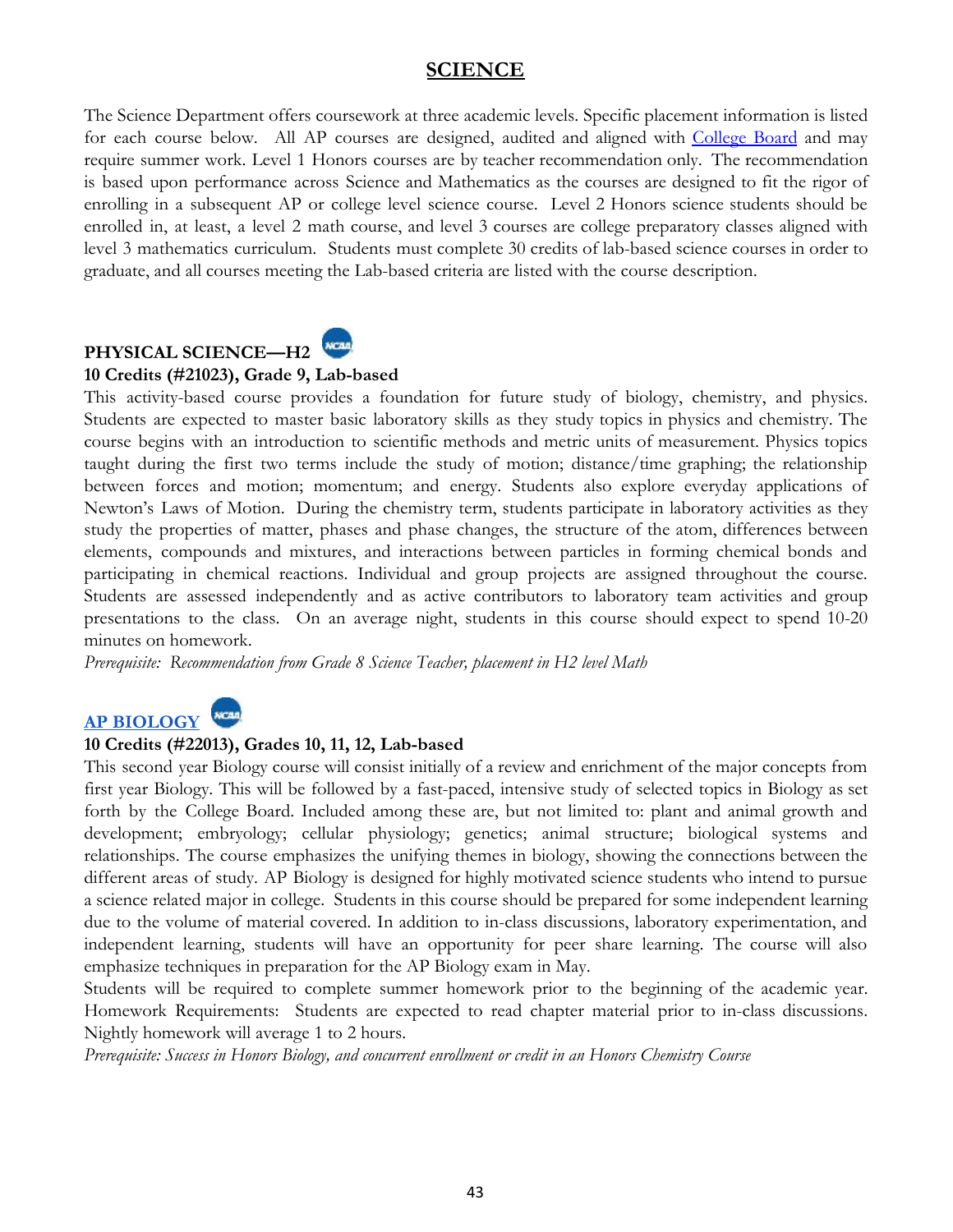## **BIOLOGY—H, H2**

#### **10 Credits (#22413, #22423), Grade 10, Lab-based**

This first year Honors Biology course is designed to prepare students for the next generation of science standards and practices. The high school biology content standards build from middle school and allow grade 9 or 10 students to explain additional and more complex phenomena related to genetics, evolution, the functioning of organisms, and interrelationships between organisms, populations, and the environment. There is significantly higher academic expectations of students in honors level courses. Students are required to complete daily homework assignments and are expected to be more independent and highly motivated. Frequent laboratory exercises, designed to correlate with text materials, provide students with opportunities to learn and use techniques and equipment associated with biological research. Independent reading, research and writing assignments extend learning beyond the classroom.

Prerequisite for Honors: Recommendation of Physical Science teacher; incoming freshmen must have teacher recommendation of 95 or higher in 8th grade science and one of the following: placement into Honors Math or received a score of 515 or higher on *the grade 7 ELA MCAS Exam.*



#### **10 Credits (#22433), Grade 9, Lab-based**

This freshman level course is the first in a two year Biology program designed to give students a basic understanding of the scientific processes of biology. Emphasis is geared toward the successful completion of the MCAS test in biology. Laboratory investigations enrich the concepts for each unit. All units are based upon the required MCAS standards for science competency. Students should expect 20-30 minutes of homework for practice and reinforcement most nights. Students enrolled in this class will be enrolled in Biology II in the following academic year.

*Prerequisite: Recommendation of 8th grade Science Teacher.*



#### **10 Credits (#22633), Grade 10, Lab-based**

This sophomore level course is designed to continue to give students a basic understanding of the scientific processes of biology or give transferring students who have not taken an MCAS Science Exam the content and skills necessary for the state assessment. Emphasis is geared to the successful completion of the MCAS test in biology. Laboratory investigations enrich the concepts for each unit. All units are based upon the required MCAS standards for science competency. Students should expect 20-30 minutes of homework for practice and reinforcement most nights. Students enrolled in this course, who have not passed a science MCAS test, will take the Biology MCAS test in June.

*Prerequisite: Completion of Biology I.*

## **ANATOMY AND PHYSIOLOGY—H**

#### **10 Credits (#23013), Grade 11 + 12, Lab-based**

This biology elective is an academically rigorous course that is designed to provide a background for those students anticipating study in medical or health fields in the future, or for students with an interest in how the human body functions. Topics include: anatomical terminology, histology, and an examination of the structure, function and disease of body systems. The text is written at a college reading level and many college level lab activities are conducted. The lab activities require motivated and independent students. All students are required to be active participants in a cat dissection for this course. Students will learn how to use a stethoscope, blood pressure cuff, spirometer, and other equipment in the lab. Homework will average around one hour per night.

*Prerequisite: Successful completion of Honors Biology, advanced performance in H2 Biology recommended*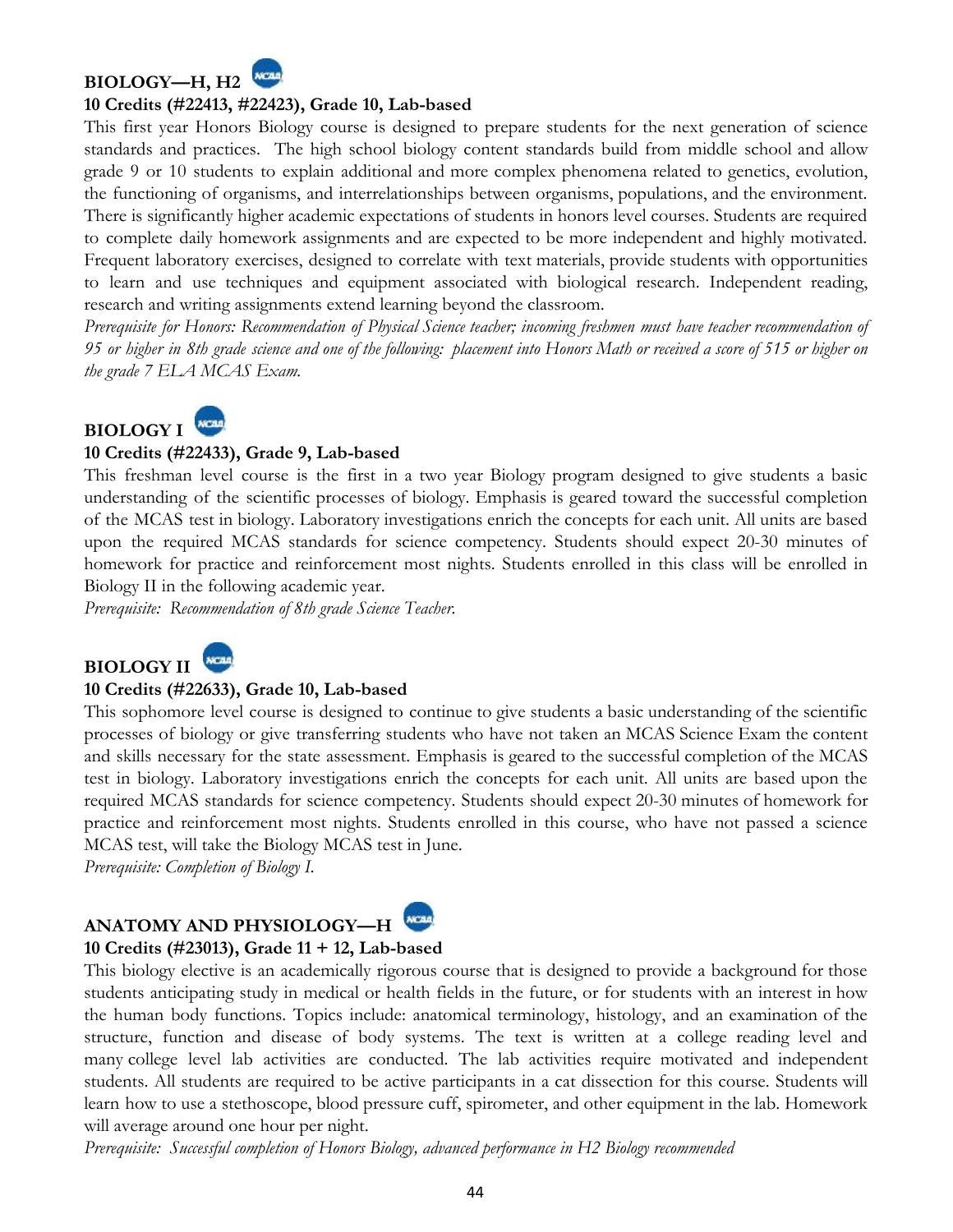



#### **10 Credits (#24013), Grades 11 + 12, Lab-based**

After a review and enrichment of major concepts from first year chemistry, this second year Chemistry course provides an intensive study of selected topics in chemistry. Included among these are: nuclear chemistry and organic chemistry; reaction kinetics, acid/base equilibrium; thermodynamics; and electrochemistry. The student must be self-motivated and industrious. There are extensive homework assignments and frequent laboratory reports to write that will require 1-2 hours of work each day. Much of class time will be spent in the lab with time allotted for answering questions. This is a full year course. Students will be required to complete chemistry work over the summer prior to the beginning of the school year.

*Prerequisite: Successful performance in Honors Chemistry*



## **10 Credits (#24213, #24223, #24233), Grades 10 + 11, Lab-based**

The major focus of chemistry is on matter and its interactions. Standards for motion and stability, including forces and interactions help students explain structure property relationships in terms of forces and interactions, and to consider the energetic stabilities of structures as a driving force in predicting a variety of observable response properties. Standards about energy help students demonstrate understanding of energy transfer and dissipation of energy in chemical systems. Honors Chemistry is a full year course created for students who have demonstrated a sincere interest in the sciences with students independently using algebra skills in the context of the chemistry curriculum.

Prerequisite for Honors: Successful performance in Honors Biology, successful performance in an Honors level Algebra-based *Mathematics course, teacher recommendation.*

## **[AP PHYSICS 1](https://apstudent.collegeboard.org/apcourse/ap-physics-1)**

#### **10 Credits (#25213), Grade 11 + 12, Lab-based**

This is an in-depth, mathematically rigorous, course in physics that is equivalent to the depth, time, and rigor to a first semester college course in algebra-based Physics. The course is designed to prepare students for future study in the core science areas (biology, chemistry or physics), mathematics or other professional fields such as pre-med, pre-dental, veterinary study or engineering. It is also designed for all science majors and other students wishing to demonstrate their ability to meet the challenge of an advanced placement course. The course covers Newtonian mechanics (including rotational dynamics and angular momentum); work, energy, and power; and mechanical waves and sound. It will also introduce electric circuits. Projects, technical writing and lab work play an important role in this course. Homework will be approximately one hour per night and will average 4 days per week.

*Prerequisite: Successful completion of Honors Physics or current Science teacher recommendation, advanced performance in Algebra II H. Summer work will be required and assessed for all students. Separate additional summer work will be required and assessed for any student who has not completed a high school Physics course.*

#### **AP PHYSICS C (pending NCAA Approval)**

#### **10 credits (#25013), Grade 12, Lab Based, Dual Enrollment**

This course is for students strongly considering a degree in engineering, physics, or chemistry at the post-secondary level. Students must have completed or are enrolled in AP or Honors Calculus concurrently in order to take this course. Students must also have completed a physics course prior to enrollment. This course offers a conceptual and rigorous mathematical approach to physics, and an advanced understanding of high school math is assumed. Differential and integral calculus are applied to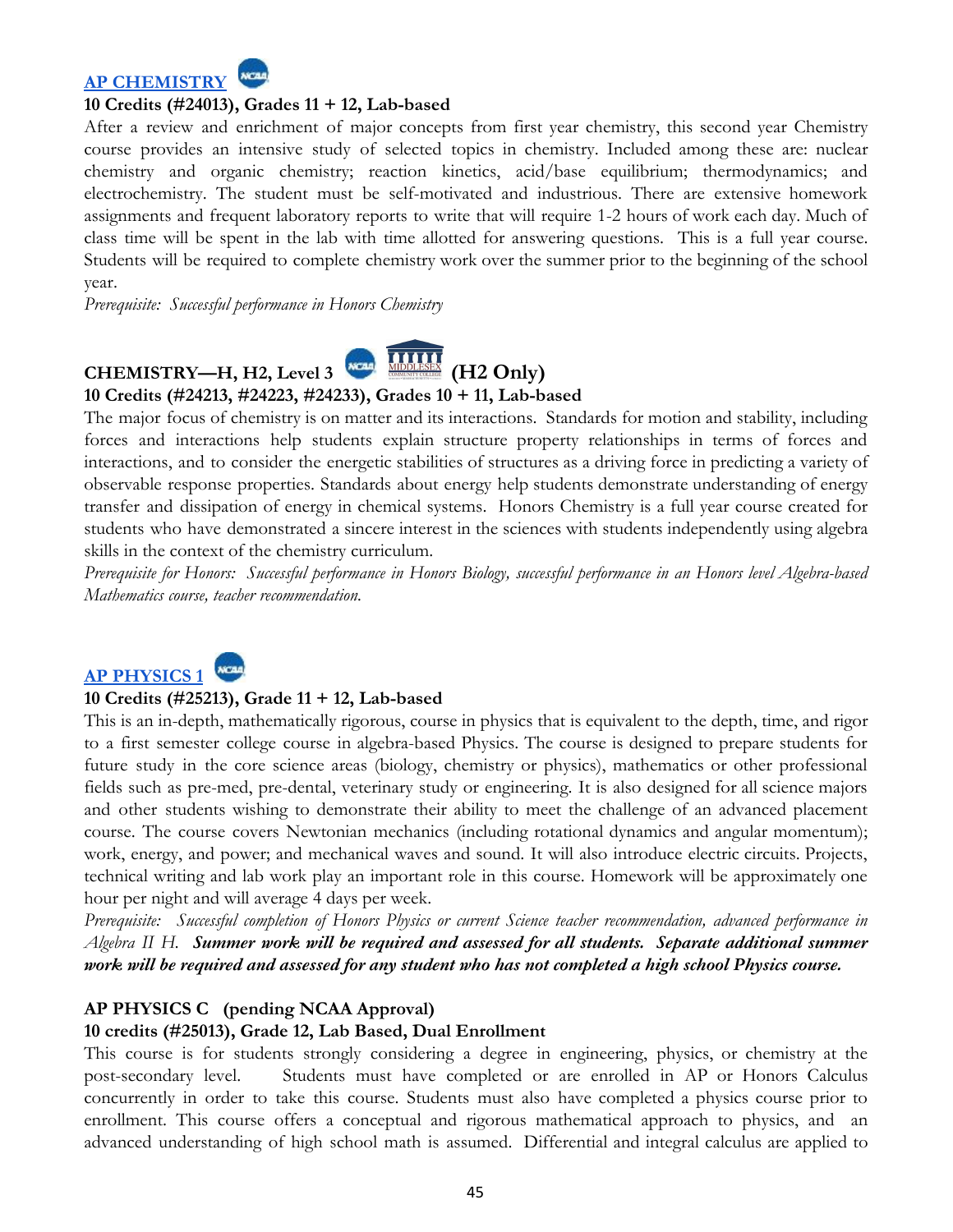topics outlined by College Board for the AP Physics C: Mechanics exam. Topics included are 1- and 2-dimensional motion, forces, work, energy, power, momentum, circular motion, gravitation, rotational motion, and simple harmonic motion. Students performance will be based upon several performance tasks such as investigation reports, homework assignments, tests, quizzes, mid-year and final examinations. Participating colleges may grant credit and / or appropriate placement to those students who qualify based on the AP Exam.

*Prerequisite: Successful completion of Honors Physics or AP Physics 1, placement into AP Calculus AB or BC*



#### **10 Credits (#25113, #25223, #25233), Grade 11 + 12, Lab-based**

High School Physics standards expect students to apply a variety of science and engineering practices to three core ideas of physics:

- 1. Motion and Stability: helps students answer the question, "How can one explain and predict interactions between objects and within systems of objects?" Students are able to demonstrate their understanding by applying scientific and engineering ideas related to Newton's second law, total momentum, conservation, system analysis, and gravitational and electrostatic forces.
- 2. Energy: develops students' understanding of energy at both the macroscopic and atomic scales, and helps students answer the question, "How is energy transferred and conserved?"
- 3. Waves and their Applications: technologies for information transfer support students' understanding of the physical principles used in a wide variety of existing and emerging technologies, which helps students answer the question, "How are waves used to transfer energy and send and store information?"

Lab investigations, demonstrations, and collaborative activities are designed and structured for each level offered within the curriculum.

Prerequisite for Honors: Successful performance in-previous Honors level Science course, or advanced performance in previous *H2 level science course, and successful performance in Algebra II H.*

## **ENVIRONMENTAL SCIENCE**

#### **10 Credits (#22533), Grade 11 + 12, Lab-based**

This is a full year lab based elective course designed for students who intend to go to college as non-science majors. The course is divided into two general topic areas: abiotic (non-living) and biotic (living) environmental factors. Within these topic areas, the course focuses on ecosystems, material cycling, human and environmental influences, succession, and environmental problems. Students will demonstrate mastery of the concepts by addressing authentic issues that affect the world today through completion of a variety of group and individual projects, presentations, and other collaborative exercises.

*Prerequisite: Successful completion of Biology or Chemistry*

#### **[AP ENVIRONMENTAL SCIENCE](https://apstudent.collegeboard.org/apcourse/ap-environmental-science)**

**10 Credits (#26013), Grade 12, Lab-based** The goal of the AP Environmental Science course is to provide students with the scientific principles, concepts, and methodologies required to understand the interrelationships of the natural world, to identify and analyze environmental problems both natural and human-made, to evaluate the relative risks associated with these problems, and to examine alternative solutions for resolving or preventing them. Coursework is designed to prepare students for the AP Environmental Science Exam in May. Students in this course

should be prepared for some independent learning due to the volume of material covered. **Homework Requirements**: Students are expected to read chapter material prior to in-class discussions, complete study guides, practice exams, and complete lab reports. Nightly homework can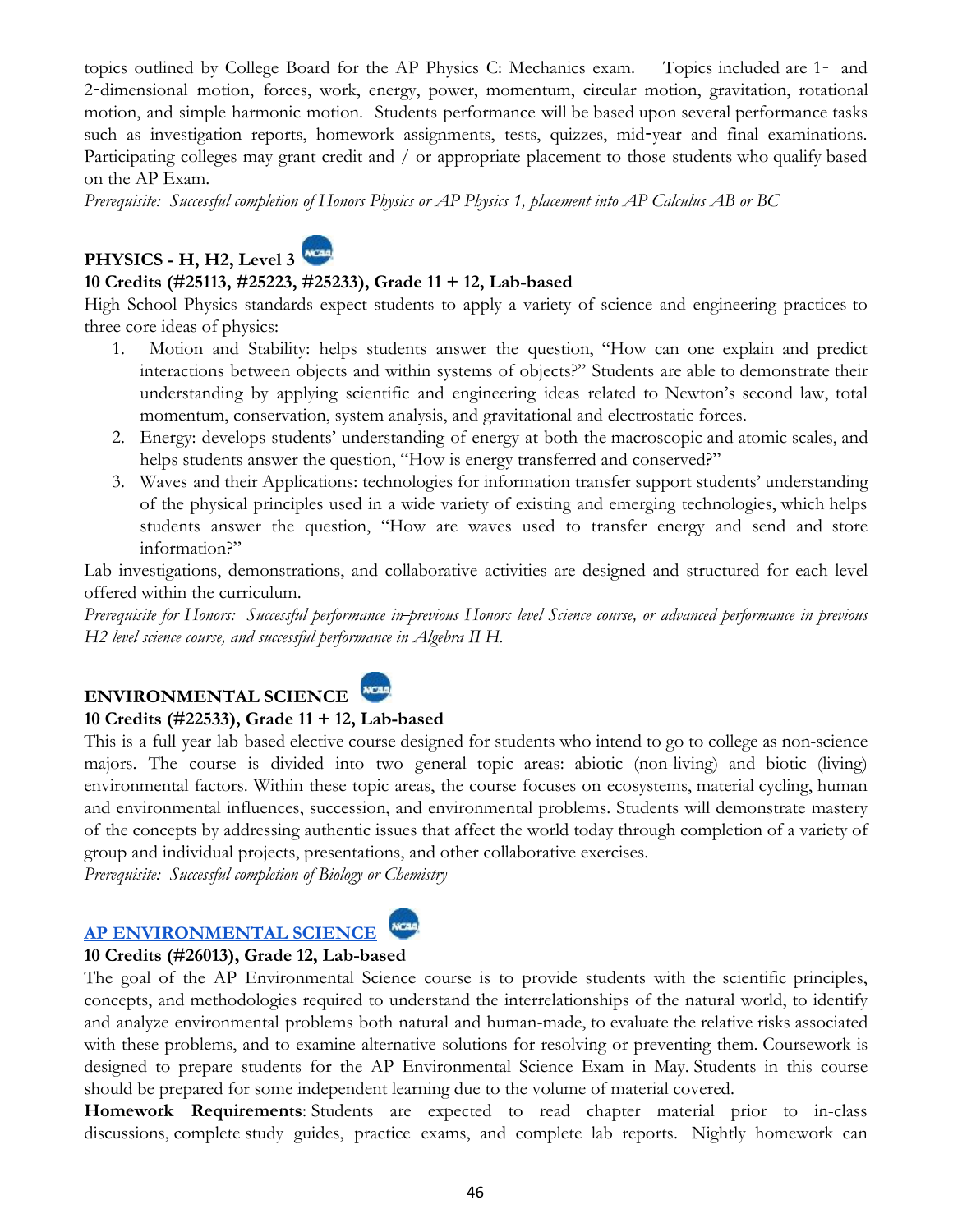average 1 to 2 hours. **Summer homework will be required;** see the instructor for resources before the end of the school year.

Prerequisite: Advanced performance in H2 or H Biology  $\mathcal O^*$  H2 or H Chemistry; Algebra proficiency, including scientific *notation and dimensional analysis without the use of a calculator*



#### **5 Credits (#22124), Grade 10, 11, 12**

This second year Biology elective provides students with basic biotechnology laboratory skills in order to introduce them to biotechnology concepts, in addition to the business aspect of the industry. "hands-on" laboratory course, it focuses on widely used biotechnological techniques and theoretical application in biotech industry standards including biological molecule manipulation, transformation and identification. Students will learn techniques that apply to biological drug applications, bioinformatics, and Good Lab Practices (GLP), such as sterile technique and maintaining a lab notebook.

*Prerequisite: Successful completion of a Biology course.*

#### **BIOTECHNOLOGY II - H (pending NCAA Approval)**

#### **5 Credits (#22114), Grade 11 + 12**

**Biotech II Description:** Intensive course focusing on topics necessary for the understanding of the biotechnology industry and multidisciplinary skills required for careers in research. Topics will include plasmid design, protein expression, purification, storage conditions, and validation. Focus will be on knowledge of protein peptide formulation, lyophilization process, and storage stability. Validation issues will deal with practical application of validation principles for the biotechnology industry, drug approval process, validation monitoring and regulations. In protein purification, the students will utilize in techniques used in purification; different procedures in chromatography; affinity ion exchange, absorption, and reduced vs. non-reduced SDSPAGE. Students will also gain theoretical knowledge of HPLC, fluorescence, and Mass Spectrometry. Course material will be taken directly from the current, primary literature with emphasis on conduction laboratory research, student presentations, and discussion.

Prerequisites: Successful completion of biology course, successful completion of or concurrent enrollment and good standing in *chemistry, and biotech I*

#### **TECHNOLOGY/ENGINEERING & COMPUTER SCIENCE**

The technology courses explore and investigate the nature of technology systems and their practical applications in engineering industries. Students are introduced to science, math and engineering concepts as they relate to design applications in technology. Students learn problem-solving techniques through the engineering design process, with a developing focus on interdisciplinary community improvement projects. They also will learn new skills in drawing and modeling in the project work. Grades are based on student performance in related theory, lab work, homework, presentations and general conduct and effort. Certain projects may require lab fees depending on student needs and availability of materials. Each of these courses is considered a practical art under our graduation requirements.

#### **INTRODUCTION TO FURNITURE AND CONSTRUCTION MANAGEMENT - H2 10 Credits (#69223), Grade 9 - 12**

This course is designed to give students hands-on learning opportunities to gain basic skills operating tools and machines to implement and construct furniture and or modular projects in the Technology shop. 21st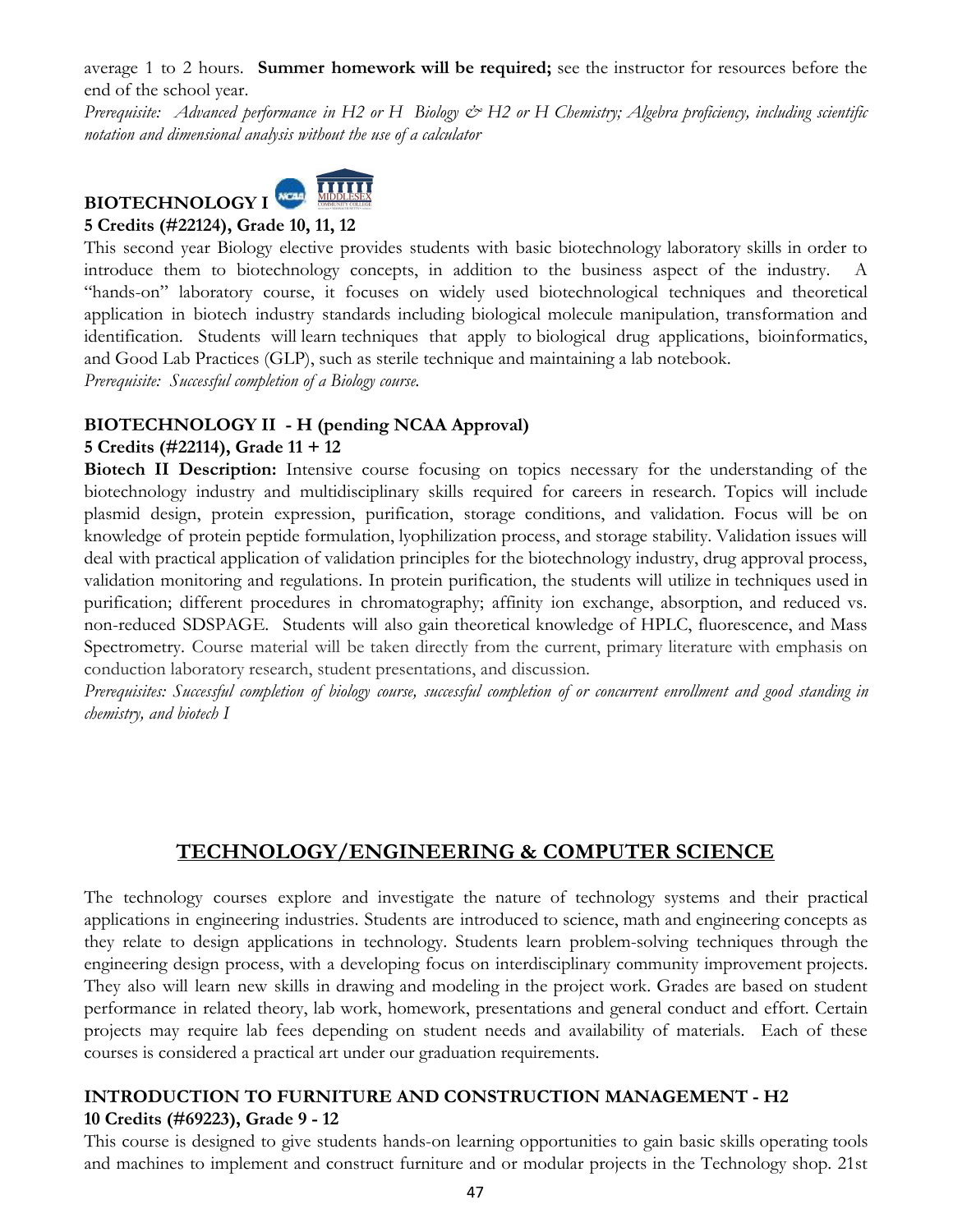Century manufacturing technology, material processing and measurement system theory concepts will be integrated. Students will evaluate furniture design criteria of the past, present and future. They will learn technical drawing techniques; solve geometric layouts, scale, proportion and perspective drawing. There will be opportunities for students to work and contribute in collaborative groups as well as individual project work. Understanding and adhering to Industrial Safety Standards is a primary requirement for each student. Both the student and parents must sign a safety contract for participation in this course to help ensure a personal commitment to safety procedures. Grades will be based on the safety contract and student conduct as well as class participation, project work, technical drawings and design. Written tests will include vocabulary, machine safety, measurement and industrial concepts in current manufacturing practice.

#### **INTERMEDIATE FURNITURE AND CONSTRUCTION MANAGEMENT - H2 10 Credits (#69123), Grade 10 - 12**

This course is a continuation of Introduction for Furniture and Construction Systems H2 and in teams or individually, is intended to cover a variety of concepts and systems within the construction industry. Project work will be done in the technology shop and the CADD lab. The related theory covers design process, technical drawing techniques, automation, material properties and machine technology. Competency Based Skills will be continually assessed on the proper and safe use of tools and machines. A progression into the utilization of CAD/CAM software (Carbide Create, Autodesk, VectorWorks) with CNC wood machining equipment enables students to develop custom projects in conjunction with the Business and Marketing courses for sales and distribution. Students can also expect other assessments including; chapter work, safety quizzes, presentations, CAD and technical drawings; plus hands-on projects and models. *Prerequisite: Successful completion of Furniture Construction I*

#### **ADVANCED FURNITURE AND CONSTRUCTION MANAGEMENT - H2 10 Credits (#69723), Grade 11 - 12**

This course is a continuation Furniture and Construction II. Students are expected to explore more advanced methods of design and residential construction, with an emphasis on methods, practices and management. Construction or manufacturing engineering research projects outside of class with a presentation of proficiency are required. Design drawings and project work will continue to progress from the introductory level. Design Challenges with a variety of materials and ideas requiring more complex designs and drawings will be the ultimate goal.

*Prerequisite: Successful completion of Intermediate Furniture Construction (#69123) or competency determination*

#### **INTRODUCTION TO ARCHITECTURE AND CIVIL ENGINEERING - H2 10 Credits (#69523), Grade 9 - 12**

Architecture and Civil Engineering is the study of the design and construction of residential and commercial building projects. The course includes an introduction to many of the varied factors involved in building design and construction including building components and systems, structural design, stormwater management, site design, utilities and services, cost estimation, energy efficiency, and careers in the design and construction industry. (*See Articulation Agreement between area colleges and Chelmsford High School) Prerequisite: None*

#### **INTERMEDIATE ARCHITECTURE AND CIVIL ENGINEERING - H2 10 Credits (#69623), Grade 10 - 12**

This course is designed as an advanced continuation of **Introduction to Architecture and Civil Engineering H2.** A combination of architectural models, engineering drawings and design concepts will be explored in greater depth. Students will analyze, design and build electronic and physical models of residential and commercial facilities. While implementing these designs students will continually hone their interpersonal skills, creative abilities and understanding of the design process. A specific focus on new trends in green construction, alternative energy, and new materials will take place. Students can expect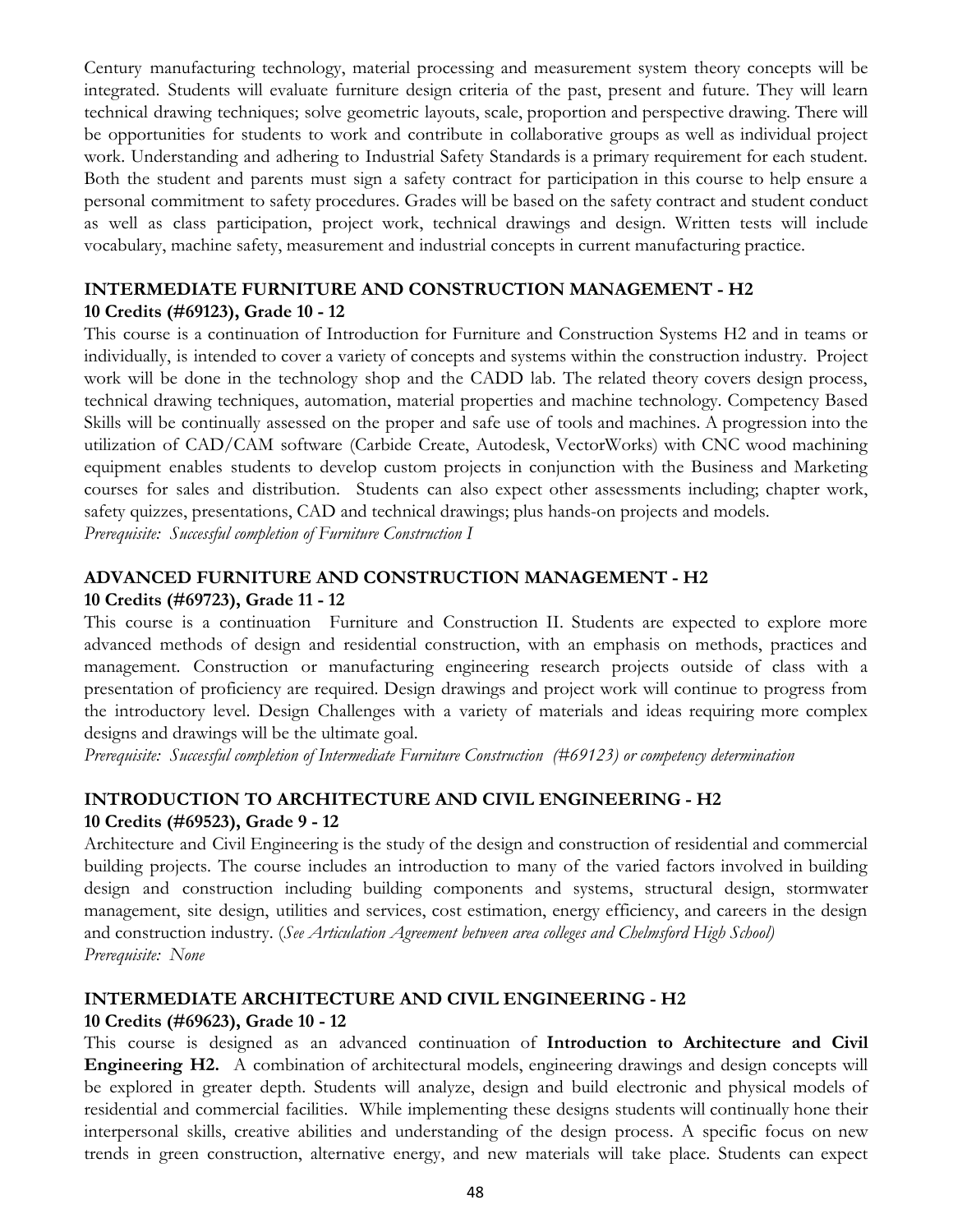assessments including chapter work, tests, quizzes, research papers, CADD drawings and 1-2 hours of homework a week.

*Prerequisite: Successful completion of Introduction to Architectural and Civil Engineering (#69523) or competency determination*

## **ADVANCED ARCHITECTURE AND CIVIL ENGINEERING - H2**

#### **10 Credits (#69923), Grade 11 + 12**

This course is designed as an advanced continuation of Intermediate Architectural and Civil Engineering. The aim of this course is to complete a Capstone Project; an architectural project that is a demonstration of the student's readiness and capacity to engage in the possibility a obtaining a degree of higher learning in architecture or civil engineering. As third-year students in Architecture and Civil Engineering, students are expected to execute work relative to a precise theoretical and practical hypothesis or proposition, communicate intentions and results clearly, proceed according to a pertinent program, employ appropriate research methods, adhere to a coherent schedule, and formulate criteria for determining the success of the project.

*Prerequisite: Successful completion of* **Intermediate Architecture and Civil Engineering** *(#69623) or competency determination*

## **ROBOTICS – H2**

#### **5 Credits (#69724), Grade 9 - 12**

Robotics is a one semester course that focuses on creative problem solving and machine behaviors. The robots are built with VEX Clawbots and are programmed in ROBOTC.. Each class will be presented with the similar components and programming exercises, but the challenges that students will solve will vary from term to term. This Robotics course ties in with the after school Robotics Club and all course students can participate in the competitions if they wish. The general types of exercises will include: following a wall or a line, knocking things over, picking up and moving objects. The challenges will be inspired by real world problems that robots face—search and rescue, moving of hazardous waste, warehouse management, etc. This course may be used for Practical Arts credit.

*Prerequisite: None*

#### **PROJECT LEAD THE WAY**

Our pathways in computer science and engineering, engage students in hands-on activities, projects, and problems; empower them to solve real-world challenges; and inspire them to reimagine how they see themselves. Global and local challenges surround us. To address these challenges and move forward, we need people who know problem-solving strategies, think critically and creatively, communicate and collaborate with others, and persevere when something does not work the first time. Project Lead The Way empowers students with these skills – relevant to any career or role they take on. These courses prepare students for higher education opportunities in STEM fields.

#### **PLTW: INTRODUCTION TO ENGINEERING DESIGN - H2**

#### **10 Credits (#25323) Open to Grades 9-12**

This full year Science course is ideal for students who want to dig deeper into the engineering design process, applying math, science, and engineering standards to hands-on projects. Students work both individually and in teams to design solutions to a variety of problems using 3-D modeling software, and use an engineering notebook to document their work. The Project Lead the Way (PLTW) courses engage students in hands-on activities, projects and problems, empower them to develop in-demand knowledge and skills, and inspire them to reimagine and see themselves as successful in STEM fields. *Prerequisites: None*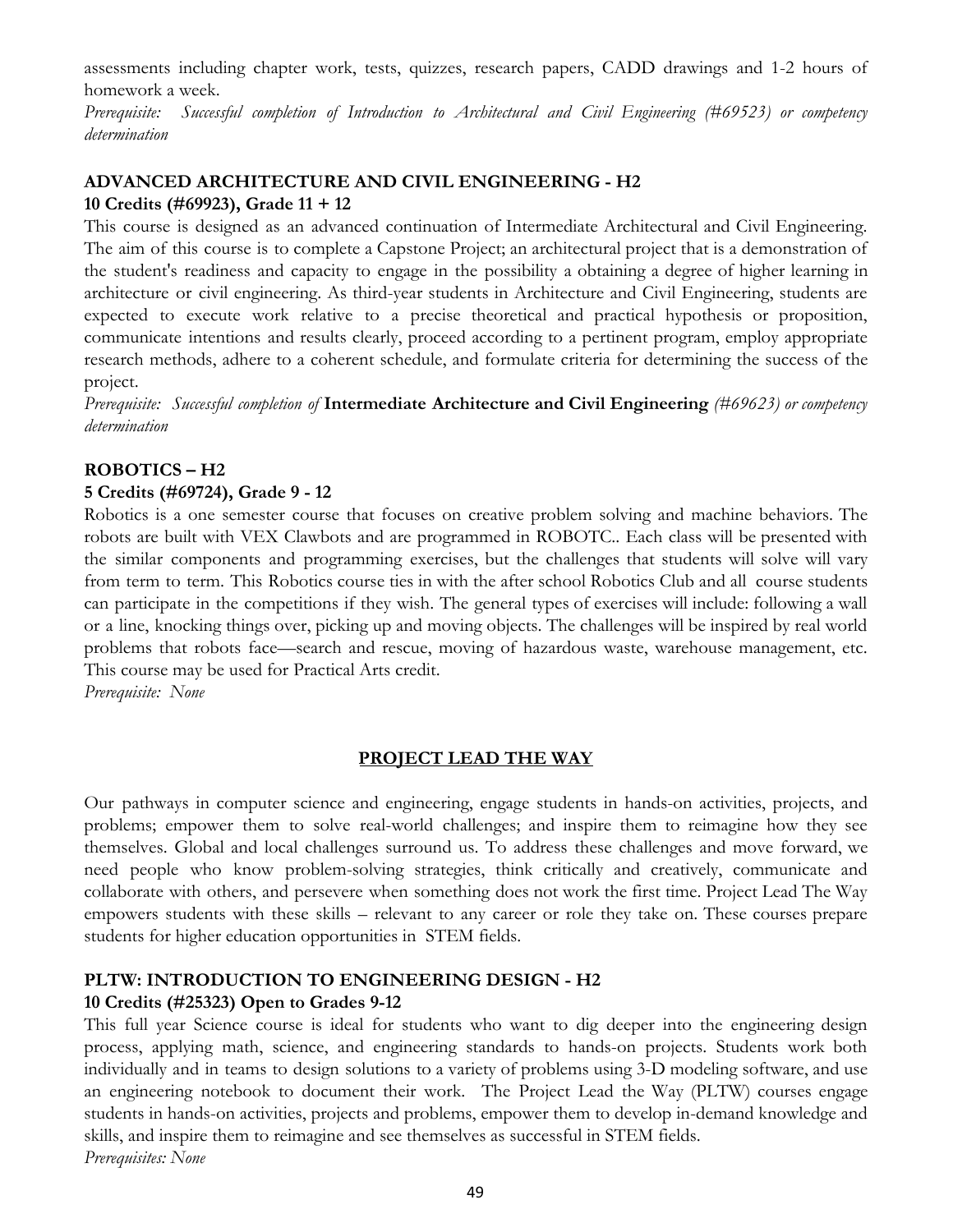## **PLTW: PRINCIPLES OF ENGINEERING — H2**

#### **10 Credits (#25423) Open to Grades 9-12**

In this full year Science course students are engaged in challenging problems, exploring a broad range of engineering topics including mechanisms and automation, then apply what they know to take on challenges like designing a self-powered car. Students develop skills in problems solving, research, and design skills while learning strategies for design process documentation, collaboration, and presentation. The Project Lead the Way (PLTW) courses engage students in hands-on activities, projects and problems, empower them to develop in-demand knowledge and skills, and inspire them to reimagine and see themselves as successful in STEM fields.

*Prerequisites: None*

#### **PLTW: EDUCATIONAL DESIGN AND DEVELOPMENT — H2 10 Credits (#68133) Open to Grades 9-12**

Capstone class to 3 course pathway

The knowledge and skills students acquire throughout PLTW Engineering come together in Engineering Design and Development as they identify an issue and then research, design and test a solution, ultimately presenting their solution to a panel of engineers. Students apply the professional skills they have developed to document a design process to standards, completing Engineering Design and Development ready to take on any post-secondary program or career.

*Prerequisites: PLTW: POE(#25423) OR PLTW: IED(#25324)*

#### **PLTW: EDUCATIONAL DESIGN AND DEVELOPMENT — H2**

#### **10 Credits (#68123) Open to Grades 10-12**

#### **Capstone class to 3 course pathway**

The knowledge and skills students acquire throughout PLTW Engineering come together in Engineering Design and Development as they identify an issue and then research, design and test a solution, ultimately presenting their solution to a panel of engineers. Students apply the professional skills they have developed to document a design process to standards, completing Engineering Design and Development ready to take on any post-secondary program or career.

*Prerequisites: PLTW: POE(#25423) OR PLTW: IED(#25323)*

## **PLTW AP COMPUTER SCIENCE PRINCIPLES - AP**

#### **10 Credits (#17613) Open to Grades 10, 11, + 12**

The AP Computer Science Principles course is designed to be equivalent to a first-semester introductory college computing course. In this course, students will develop computational thinking skills vital for success across all disciplines, such as using computational tools to analyze and study data as well as working with large data sets to analyze, visualize, and draw conclusions from trends. The course engages students in the creative aspects of the field by allowing them to develop computer apps based on their interests. Students will also develop effective communication and collaboration skills by working individually and collaboratively to solve problems as well as discuss and write about the impacts these solutions could have on their community, society, and the world.

#### *Prerequisites: None*

Note: Visit College Board Advanced Placement online to see a complete list of topic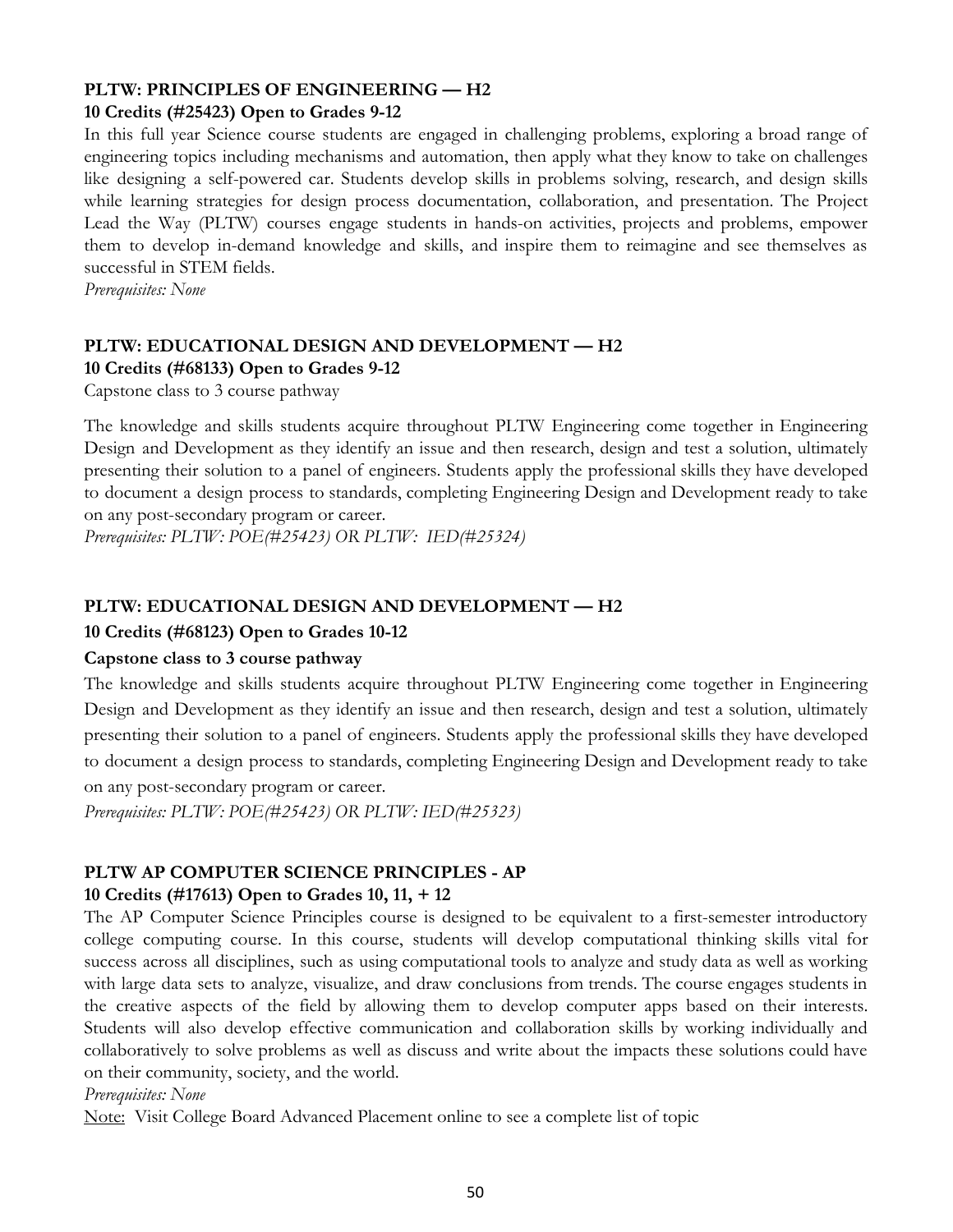#### **COMPUTER SCIENCE COURSES**



#### **10 Credits (#17723), Grades 10, 11, + 12**

Programming 1 is a Dual Enrollment 4 credit lab course with Middlesex Community College. This course is a project based course designed to provide students with an introduction to the processing of information by the computer, computer logic, memory, input/output processing, and programming in the C/C++ language. This course emphasizes the programming problem-solving process, problem organization, algorithms, coding, debugging and the elements of good programming style. Programming problems will include a wide variety of numeric and non-numeric applications. No prior programming experience necessary. This course is considered a practical art.

*Prerequisite: None*

#### **AP COMPUTER SCIENCE A - AP**

#### **10 Credits (#17513), Grade 11 + 12**

This course prepares students for the AP Computer Science A exam by emphasizing object-oriented programming methodology through problem solving and algorithm development and is meant to be the equivalent of a first-semester course in computer science. It also includes the study of data structures and abstraction. The course will cover Object-Oriented Program Design, Program Implementation, Program Analysis, Standard Data Structures, Standard Algorithms, and Computing in Context. This course is considered a practical art.

*Prerequisite: Completion of Programming 1, teacher recommendation and summer work*

Note: Visit College Board Advanced Placement online to see a complete list of topic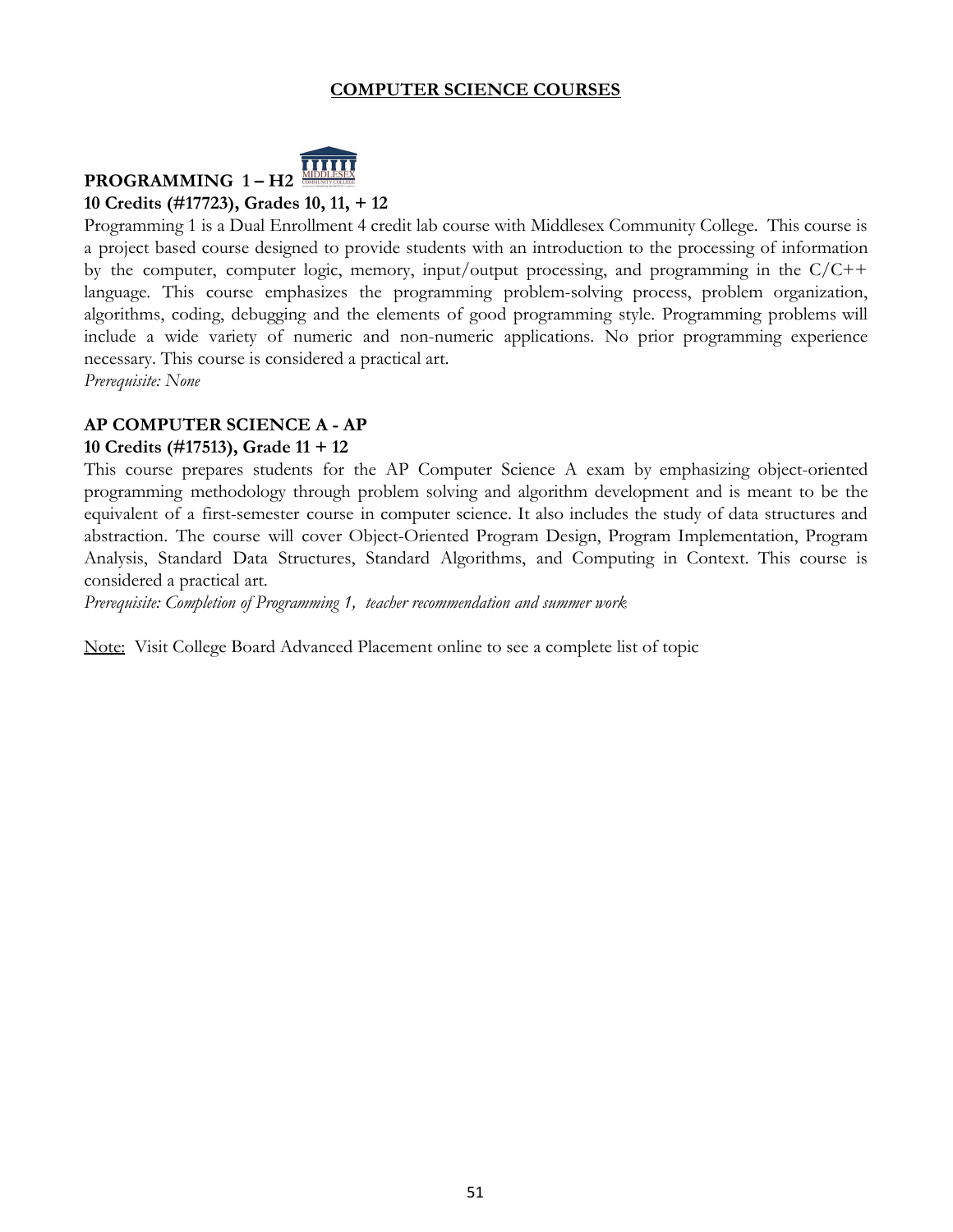#### <span id="page-52-0"></span>**SOCIAL STUDIES**

The Social Studies program at Chelmsford High School is designed to assist students in becoming informed citizens, fully aware of the need for ensuring the dignity and worth of the individual, personally involved in improving the society they have inherited, and capable of recognizing the interdependence of all peoples. The goals of the program are developed through a variety of semester-length and full-year courses. The content of these courses draws upon the various social science disciplines. These courses develop skills necessary in gathering, analyzing and evaluating information. A student should attempt to construct a balanced program from the Social Studies offerings over the four years at Chelmsford High School. In addition to satisfying graduation requirements, a student will want to select courses from History, Social Sciences, and interdisciplinary electives. Thirty credits of Social Studies are required for graduation from Chelmsford High School. *Students must pass World History II, United States History I and United States History II to meet the requirements for graduation from Chelmsford High School.*

#### **NCAA WORLD HISTORY II—H, H2, LEVEL 3 10 Credits (#32413, #32423, #32433), Grade 9**

This course surveys world geography, history, and related studies from the French Revolution to the present. Students will focus on a thorough review of the social, economic, religious, scientific and technological factors that have shaped world history since the 1790s. Instruction includes the use of text, secondary and primary source materials designed to develop inquiry, interpretation, and critical thinking as well as a variety of print and electronic instructional materials. This course requires analytical reading and writing. Additional writing and a summer reading assignment are required in the Honors level course.

#### **UNITED STATES HISTORY I H, H2, LEVEL 3 10 Credits (#32513, #32523, #32533), Grade 10**

In United States History 1, students briefly review European exploration and colonization of the New World as well as the colonial period. Students examine the historical and intellectual origins of the United States during the Revolutionary and Constitutional eras. Students study the basic framework of American democracy and the basic concepts of America government in order to develop a deeper understanding and appreciation of civics. Additionally, students will study America's westward expansion, the establishment of political parties, economic and social change, sectional conflict, the Civil war, and Reconstruction. This course requires analytical writing and is designed to instill in the student an understanding and appreciation of his or her heritage. A variety of resources including videos, records, primary sources and simulations are used in this course.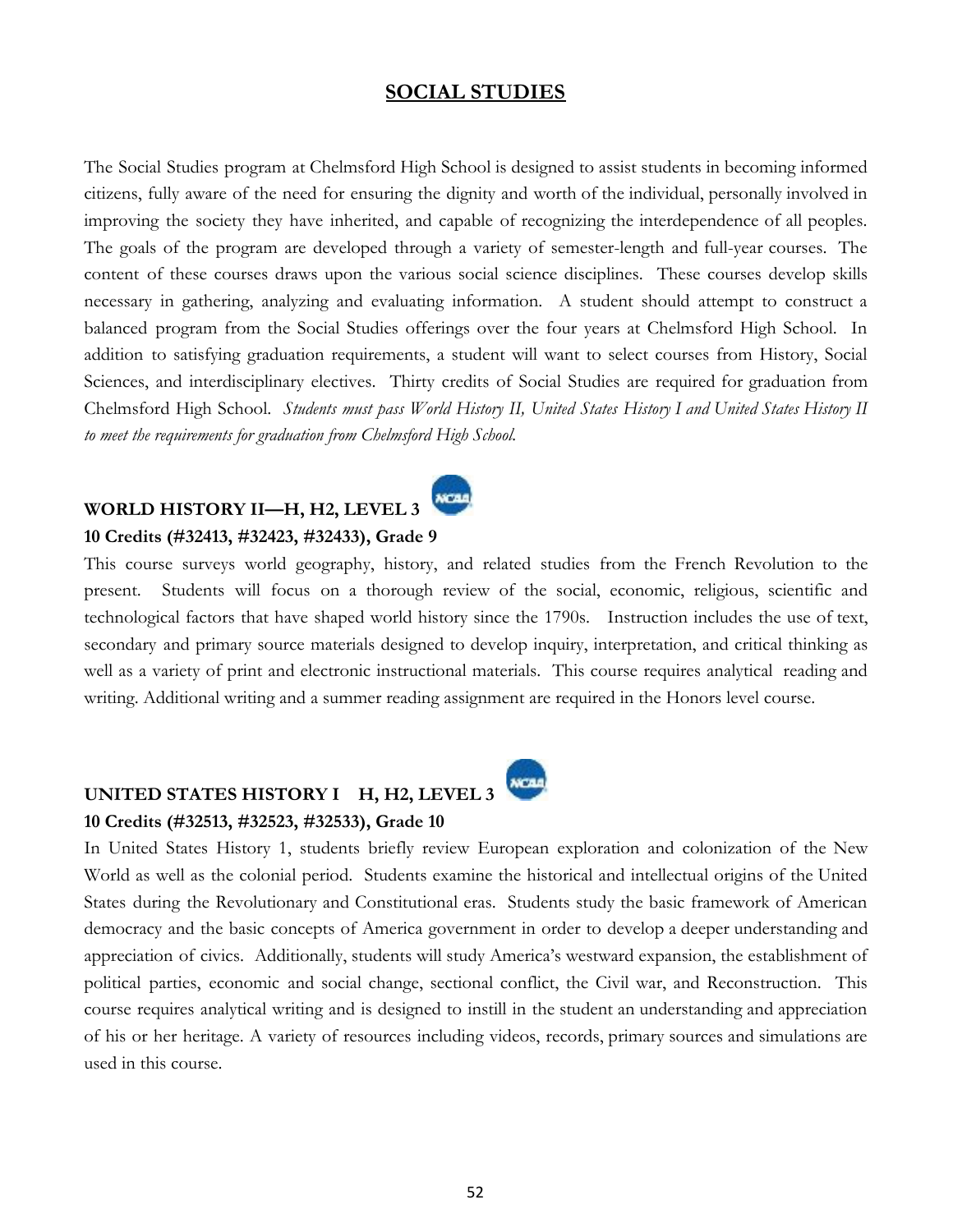#### **AP UNITED STATES HISTORY**

#### **10 Credits (#33013), Grade 11**

The Advanced Placement course in American history is a course that will provide students in their junior year with the analytic skills and facts necessary to deal critically with problems and materials in American history. Students will be prepared for intermediate and advanced college courses by the demands of the advanced placement course, which are equivalent to those of full-year introductory college courses. Students will learn to assess historical materials--their relevance to a given interpretive problem, their reliability and their importance--and to weigh the evidence and interpretations presented in historical scholarship. A major research paper is required.



#### **10 Credits (#33523, #33533), Grade 11**

In United States History II, students analyze the causes and consequences of the Industrial Revolution and America's growing role in international relations. Students study the goals and accomplishments of the Progressive movement and the New Deal. Students also learn about the various factors that led to America's entry into World War I and World War II as well as the consequences of World War II for American life. Finally, students study the causes and course of the Cold War, important economic, social and political changes during and after the Cold War, such as the Civil Rights movement, and recent events and trends that have shaped modern-day America. This course requires analytical writing. *Students must have successfully completed US History I.*

#### **SOCIAL STUDIES ELECTIVES**

**NCAL** 

## **AP AMERICAN GOVERNMENT AND POLITICS 10 Credits (#38113), Grade 11 + 12**

This Advanced Placement course in American Government and Politics is designed to give students a critical perspective on government and politics in the United States of America. It involves the study of general concepts used to interpret American politics and the analysis of specific case studies. It requires familiarity with various institutions, groups, beliefs and ideas that make up the American political reality. Students will be prepared for intermediate and advanced college courses by making demands upon them equivalent to those of full year introductory college courses. Students will be prepared to take the Advanced Placement Exam in American Government and Politics.

#### **AMERICAN HISTORY THROUGH FILM– H2 5 Credits (#39124), Grade 12**

This H2 course is for seniors interested in the portrayal of events of American History on the big screen. This course will examine Hollywood feature films and historical dramas as historical evidence. During the course, students will view movies on a span of events from the inception of the United States to present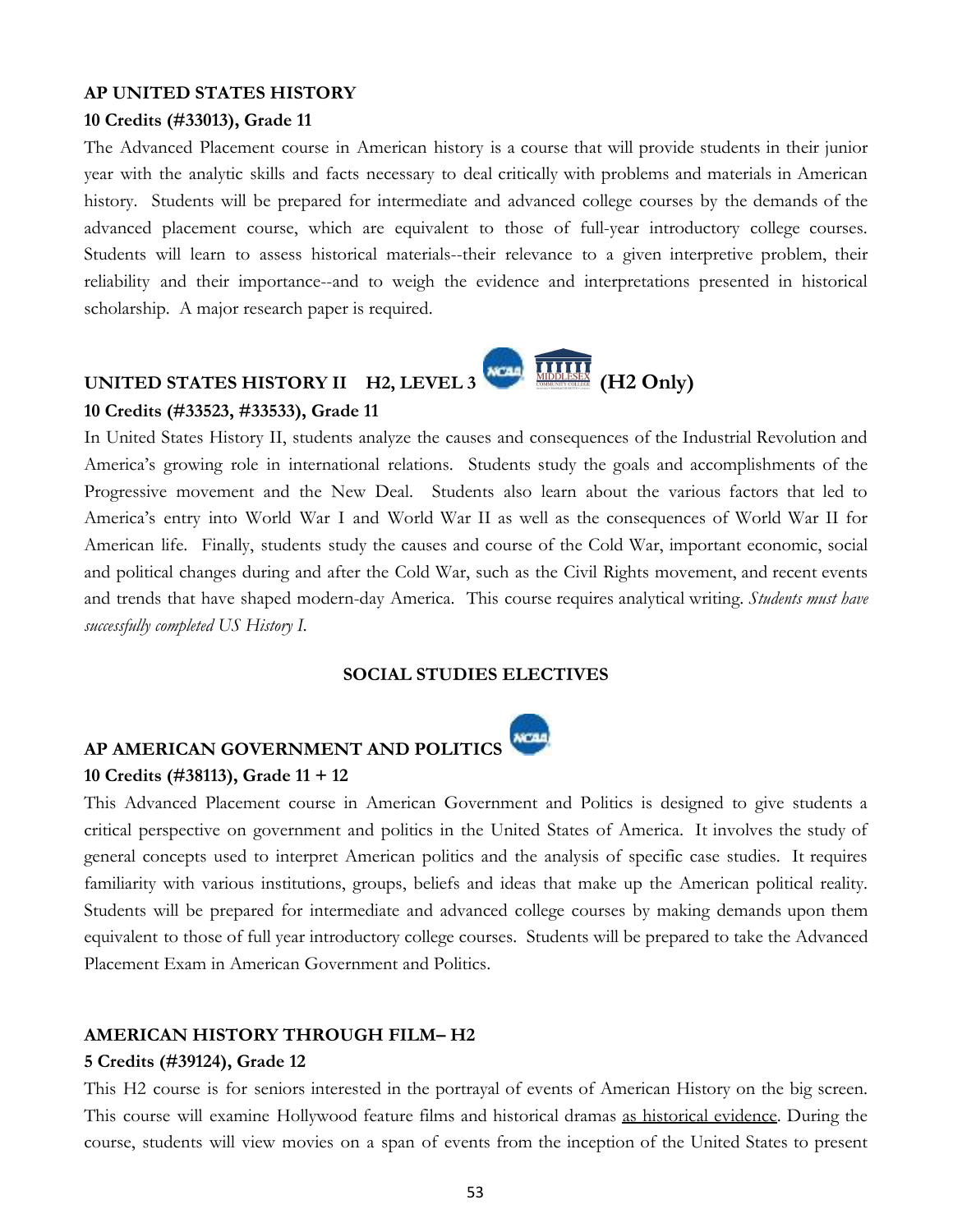day. The Standards from the Massachusetts State Curriculum Frameworks and the Common Core Standards are an integral component of this course. Students are expected to utilize research, comparative analysis, and critical thinking skills as they determine the value of each film to the American understanding of past events. The continued development of discussion, debate and writing skills will be a central part of the course. Students will research historical events in the United States using primary and secondary sources to have a better understanding of the events they see portrayed in the films. Students will utilize and write film reviews and critical commentaries related to the films. Students will be expected to produce comparative essays in which they identify the specific events and consequences of those events with the stories and myths presented in the films.

#### **CIVICS-H2** *(Practical Art)*

#### **5 Credits (#38724), Grade 11 + 12**

An educated citizenry is essential. This course is designed to help students enhance their civic knowledge and skills.. The course takes students beyond the foundational study of government structures and history and focuses on the roles and responsibilities of citizenship at the local community, state, and national levels. Students will learn how each level works in order to "promote the general welfare" and what that means with regards to legal, social and economic policy. The Town of Chelmsford and its governance will be a significant focus of our studies. Students will explore the various, often competing perspectives regarding major policy issues facing our citizens today, and how to analyze, deliberate, and discuss the issues and the arguments from those different viewpoints. We will consider the role that a "free press", media and social media play in our political past, present and future. Emphasis will be placed on a classroom community in which dialogue and respectful debate occur in order to enhance a student's capacity to communicate, as both an active speaker and listener. Students will participate in a dynamic classroom environment that encourages civil discourse, collaboration, inquiry, experiential learning (visits to the Town Hall and State House) and connects them with elected officials and community representatives.

#### **COMMON LAW AND TRIAL PROCEDURES I—H**

#### **10 Credits (#39313), Grade 11 + 12**

Common Law and Trial Procedures will provide students the opportunity to learn about the fundamentals of the American judicial system and how it can impact their lives in ways they might not otherwise imagine. The course will further students' understanding of the law, court procedures, civil liberties and the American legal system. It will also increase proficiency in basic life skills, such as listening, public speaking, rote memorization, reading, and analytical reasoning. Students are required to think independently and develop their advocacy skills regardless of which side of an issue is being presented. Most importantly, the course will promote better communication and cooperation between the student, Chelmsford High School, and the legal profession. Students who take Common Law & Trial Procedures will be required to participate in the Massachusetts Bar Association's Mock Trial program. This unique experience will heighten the student's consciousness of law-related professions and the academic studies which lead to those professions. Many schools in the state participate in this competition-based program, including well-known educational facilities from the private sector.

\*There is an application process to be considered for enrollment in this course. Please see the Social Studies Department *Coordinator or Mr. Cole for the application and information, including deadlines.*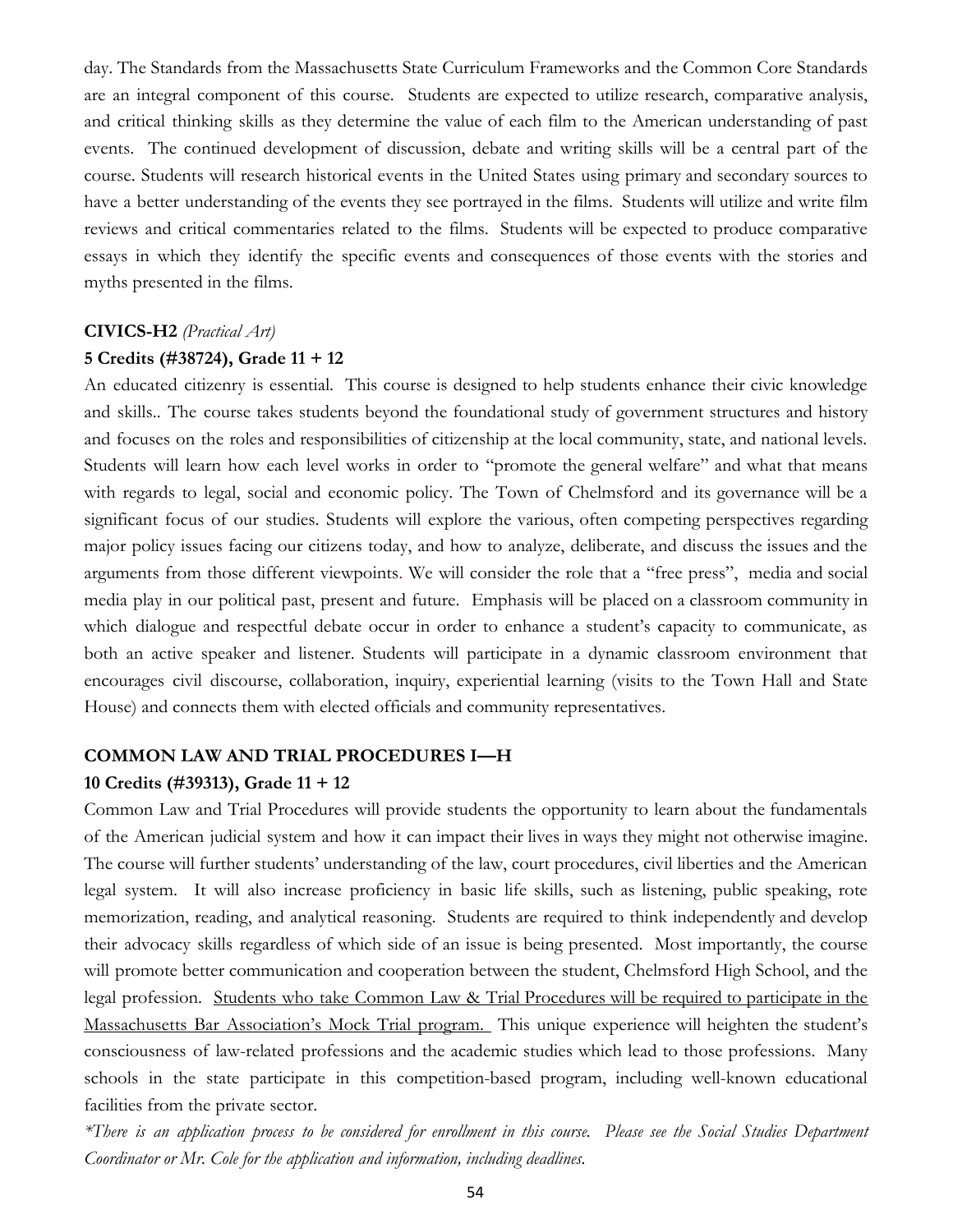#### **COMMON LAW AND TRIAL PROCEDURES II - H 10 Credits (#39413), Grade 12**

The course will provide students the opportunity to expand their knowledge about the fundamentals of the American judicial system and how it can impact their lives in ways they might not otherwise imagine. The course will further students' understanding of the law, court procedures, civil liberties and the American legal system. It will also increase proficiency in basic life skills, such as listening, public speaking, rote memorization, reading, and analytical reasoning. Summer reading is required in this course. Students are required to think independently and develop their advocacy skills regardless of which side of an issue is being presented. Most importantly, the course will promote better communication and cooperation between the student, Chelmsford High School, and the legal profession. Students who take Common Law and Trial Procedures II will be required to participate in the Massachusetts Bar Association's Mock Trial program. This unique experience will heighten the student's consciousness of law-related professions and the academic studies, which lead to those professions. Many schools in the state participate in this competition-based program, including well-known educational facilities from the private sector. *Common* Law and Trial Procedures II is available to seniors who have taken CLTP I during their junior year. There is an application process to be considered for enrollment in this course. Please see the Social Studies Department Coordinator or Mr. Cole for the *application and information, including deadlines.*

## **THE HOLOCAUST AND GENOCIDE STUDIES: A STUDY IN HUMAN BEHAVIOR-H2 NCAA**

#### **5 Credits (#38424), Grade 11 + 12**

This course, open to Juniors and Seniors, will provide students with an opportunity to more deeply investigate events in Germany before, during, and after World War II related to the attempted extermination of the Jewish peoples and other ethnic and political minority groups in Europe. Appropriate print materials, films, and guest speakers will be used to help the students understand the cause, nature, and enduring consequences of the Holocaust. A sociological approach will allow students to see how individuals and small groups are influenced by man's inhumanity to man. Through a case study exploration of historical and modern genocides, students will learn to recognize the actions (subtle and overt) of individuals and institutions that seek to perpetuate racism and hate. Students will utilize dialogue and critical analysis to develop potential strategies for minimizing factors that contribute to the persistence of racism and genocide.

## **INTERNATIONAL RELATIONS—H**

#### **10 Credits (#38813), Grade 12**

This Honors level course is for seniors interested in the United States and its role in international affairs. Students will attain a global perspective and understanding of international issues including the rise of nations, colonialism, and government practices. Students will examine world events such as environmental concerns, coups, treaties, peace accords, genocides, natural disasters, failed states, terrorism, zones of chaos, and resource wars. Through lively dialogue and debate, students will analyze and attempt to resolve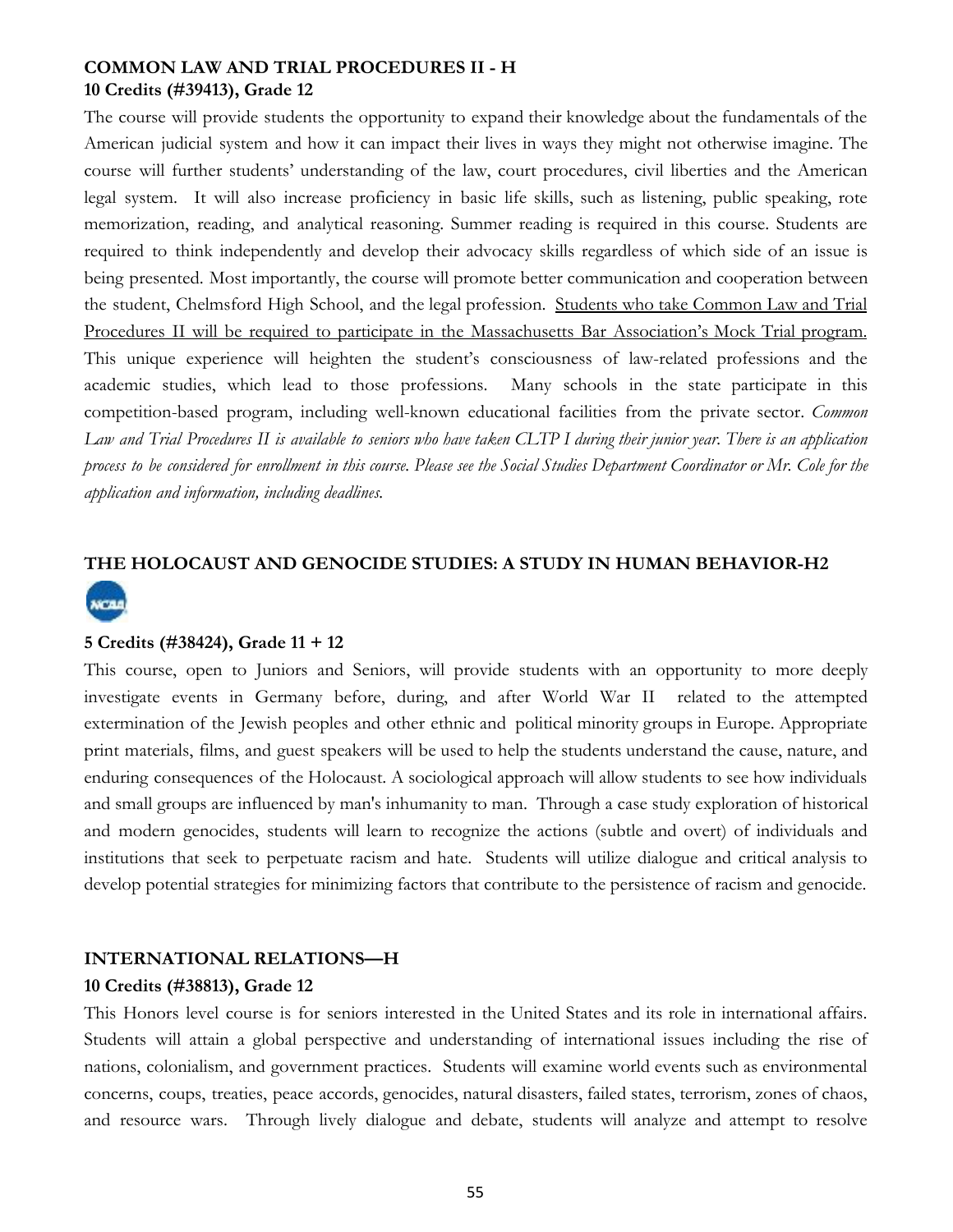conflicts and determine the role of the United States in global affairs. Students appropriate for this course should enjoy group discussions, independent research, and the complexity of international issues.

#### **LEGAL RIGHTS AND RESPONSIBILITIES - LEVEL 3**

#### **5 Credits (#36034), Grade 10, 11, 12**

This is a practical law course which deals with the most basic principles of individual rights and the judicial process as it affects the daily life of a student. It is designed to acquaint students with various aspects of law such as criminal law, juvenile law, drug laws and the court system and how it works. Attention will also be given to correctional institutions and their effectiveness. The major part of this one-semester course will focus on a student's individual rights and responsibilities as they affect him/her today. It will also include relevant films, guest speakers and field trips to local courts or correctional institutions.

## **ADVANCED PLACEMENT PSYCHOLOGY**



#### **10 Credits (#37013), Grade 12**

This college level course is designed to introduce students to the biological and theoretical foundations of Psychology. The course will cover material ranging from the historical roots of this social science to the anatomical structure and function of the brain and sense organs. Emphasis will be placed on investigative research, analysis, interpretation, and writing skills. Students will explore the concepts that today's psychologists are continuing to research. Students will be expected to take on the demands of a college level course, including additional reading assignments during the summer and throughout the school year. Students are required to purchase a copy of Lauren Slater's "Opening Skinner's Box" and read the book prior to the first class meeting of the school year. Test taking and writing skills will be addressed throughout the course to prepare students for the Advanced Placement Psychology Exam in May.



## **PSYCHOLOGY I-H2**

**5 Credits (#36824), Grade 11 + 12**

This course for juniors and seniors is designed to introduce students to the biological and theoretical foundations of psychology. The course will encourage students to develop analytical skills, conduct research, investigate the mind-body connection, analyze the concepts of consciousness, evaluate the theories of personality, develop an understanding of psychological disorders, evaluate the role and effectiveness of treatments, and analyze the theories of intelligence. Students will be expected to demonstrate their understanding of psychology through various projects, discussions, and assignments.



## **PSYCHOLOGY II-H2**

#### **5 Credits (#36922), Grade 11 + 12**

This semester 2 course allows students who have successfully completed Psychology I to expand their knowledge in this discipline. Students will more deeply investigate such topics as, sensation and perception, motivation and emotion, learning, human development, and personality. This course provides an in depth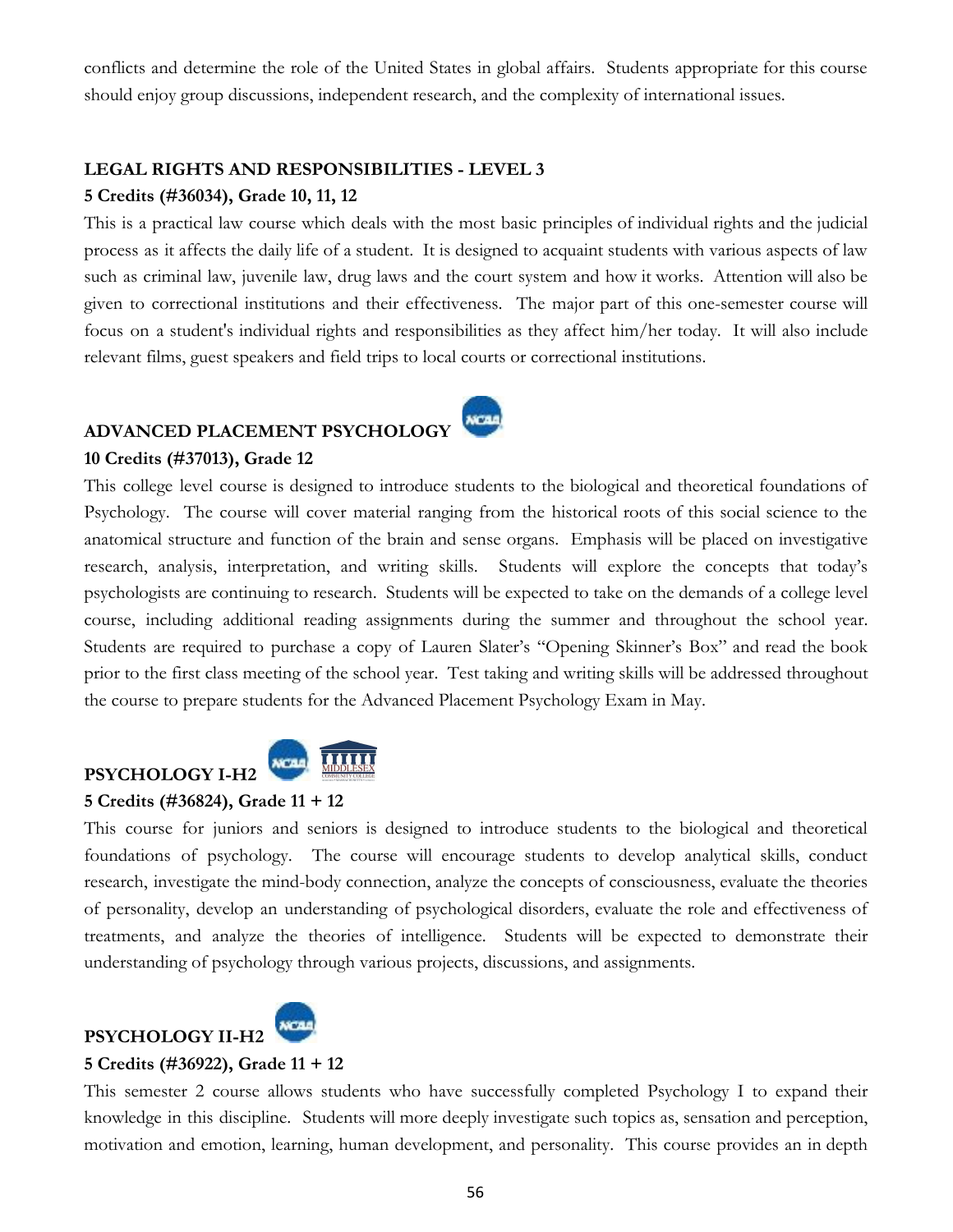study of current psychological issues. Emphasis is placed on research, analysis, interpretation, and writing skills. Students planning to major in the social sciences in college should consider taking this course. *This course is open to students who have completed Psychology I.*

## **SOCIOLOGY-H2**



#### **5 Credits (#36424), Grade 11 + 12**

Sociology is strongly recommended for college-bound juniors and seniors. It is designed to aid students in understanding today's dynamic and rapidly changing world. This course has been developed to show the complexity of social life with its interconnections between social events and conditions. It includes a study of major social institutions, socialization, social stratification and the relationship of the personality problems of youth to these social forces. Through a series of experiments and research projects, students explore some examples of the sorts of problems sociologists study utilizing the methods of sociologists.

## **SPEECH AND DEBATE – H and H2***(Practical Art)*



*Semester I.* This course is open to freshman through seniors and is designed to introduce students to Speech and Debate. The course is ideal for those students who want to learn how to speak effectively and develop strong analytical skills. Skills developed in these events transfer into business, theater, law and government, and teaching. The class begins with an exploration of the common elements of both Speech and Debate. Every student starts in Debate, but after the first tournament students can opt to remain focused on Debate or choose from a variety of Speech events. Students select their events and prepare for their events with the guidance of the teacher. Students will engage in research, writing, preparing, editing and revising debate cases or their speech piece. Time will be given to students to practice for their presentations, where they will receive feedback and direction to improve upon the debate case or speech piece prior to tournaments. There are no textbooks, no tests, no quizzes. Students are required to compete in at least two Saturday Massachusetts Speech and Debate League tournaments (Think dressed up field trip!). Course grades are based on student preparation, effort, completion and participation. If a student wants Honors credit, they must compete in a third tournament within the semester, in any event of their choosing.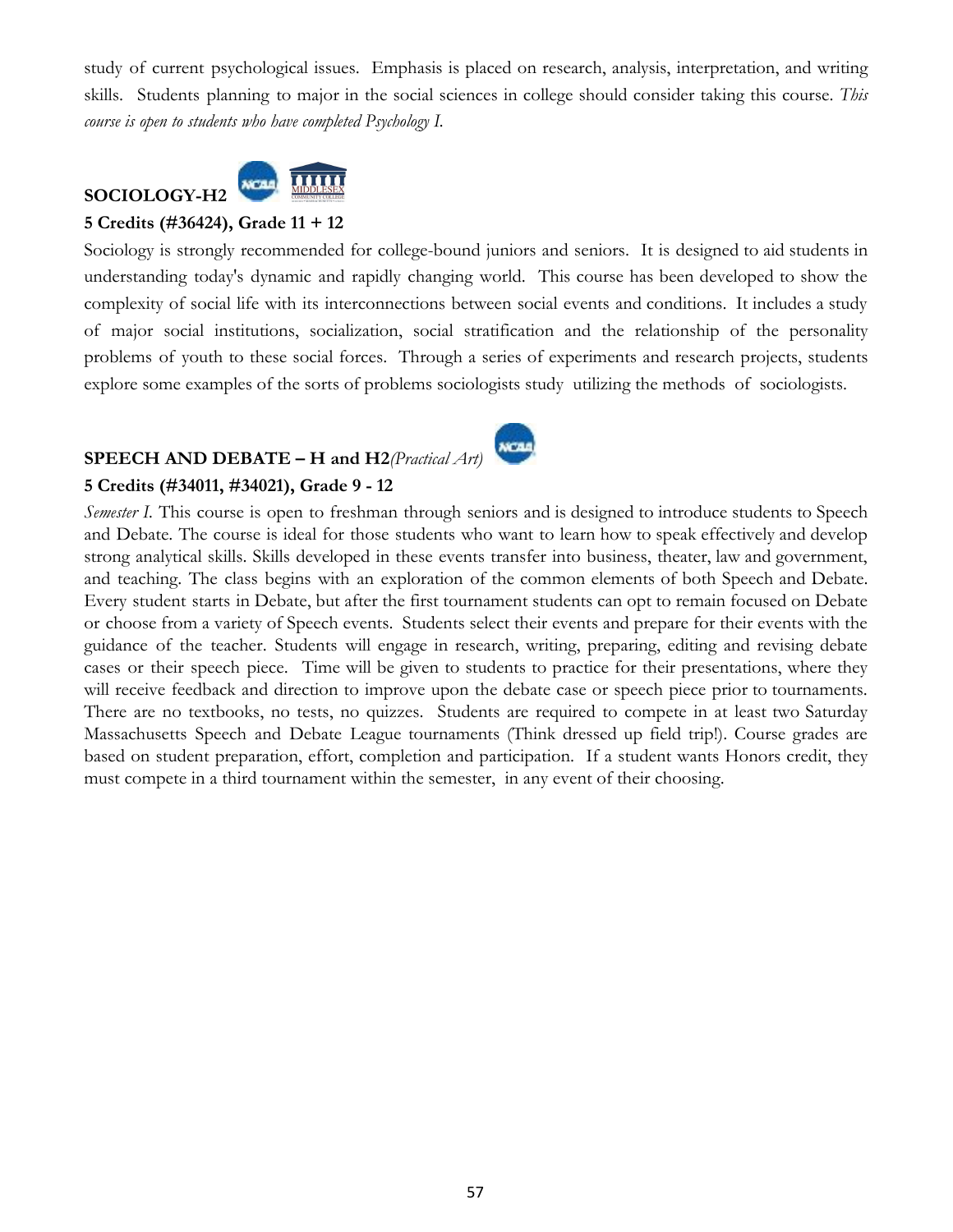## <span id="page-58-0"></span>**WORLD LANGUAGES**

To address the challenges of living in a global society, the World Language Department offers classes that develop and refine communication skills, promote intellectual curiosity, and broaden cultural awareness. During each course within a target language sequence, students are expected to master specific linguistic and cultural proficiencies which embody the three modes of communication: interpersonal, interpretive, and presentational. A variety of instructional strategies, visual and print media sources, and technology tools are used to recreate an authentic learning environment. As students advance through a language sequence, they are introduced to some of the history and literature associated with their selected language and they begin to use critical thinking skills to make connections between different countries and cultures. Active participation in class discussion and completion of assignments beyond classroom instruction are essential aspects to being successful and achieving proficiency in another language. To prepare our graduates to become citizens of the world, students at Chelmsford High School are required to study two sequential years of language, are strongly recommended to study a third and fourth year, and are encouraged to study an additional language.

## **FRENCH 1—H2**

#### **10 Credits (#41023), Grades 9-12**

This introductory course is designed to expose students to the language and cultures of the French-speaking world. Students will develop basic proficiency in the three modes of communication: interpersonal, interpretive, and presentational. In highly structured and contextualized situations, students will learn to ask and answer simple questions as they communicate about themselves, their families, and their friends. They will hold basic conversations about school, food preferences, fashion trends, and vacation plans, and they will respond to written prompts about their daily lives and responsibilities. There is a strong emphasis on vocabulary acquisition and verb conjugation at this level. French will be used as much as possible during classroom instruction.

It is recommended that students who choose French 1-H2 on the course selection sheet also make an alternative language selection. For incoming Grade 9 students who studied French in middle school, participation in this course is by teacher *recommendation.*

## **FRENCH 2**

#### **10 Credits (2H - #41313; 2H2 - #41323), Grades 9-12**

This level is designed for students who have successfully completed Grade 8 French at the middle school level or introductory French at Chelmsford High School. Students will continue to develop proficiency in the three modes of communication: interpersonal, interpretive, and presentational. In structured and culturally contextualized situations, students will use the language practically and creatively to describe, gather and clarify information, and express opinions. Students will converse and write about topics relating to holiday gatherings, food preparation, daily routines, and academic choices. They may discuss and analyze the fairytales of Charles Perrault. Students will continue to expand their vocabulary base and increase their knowledge of verb conjugation and time frame. Class will be conducted primarily in French. *Participation in the Honors level is by teacher recommendation.*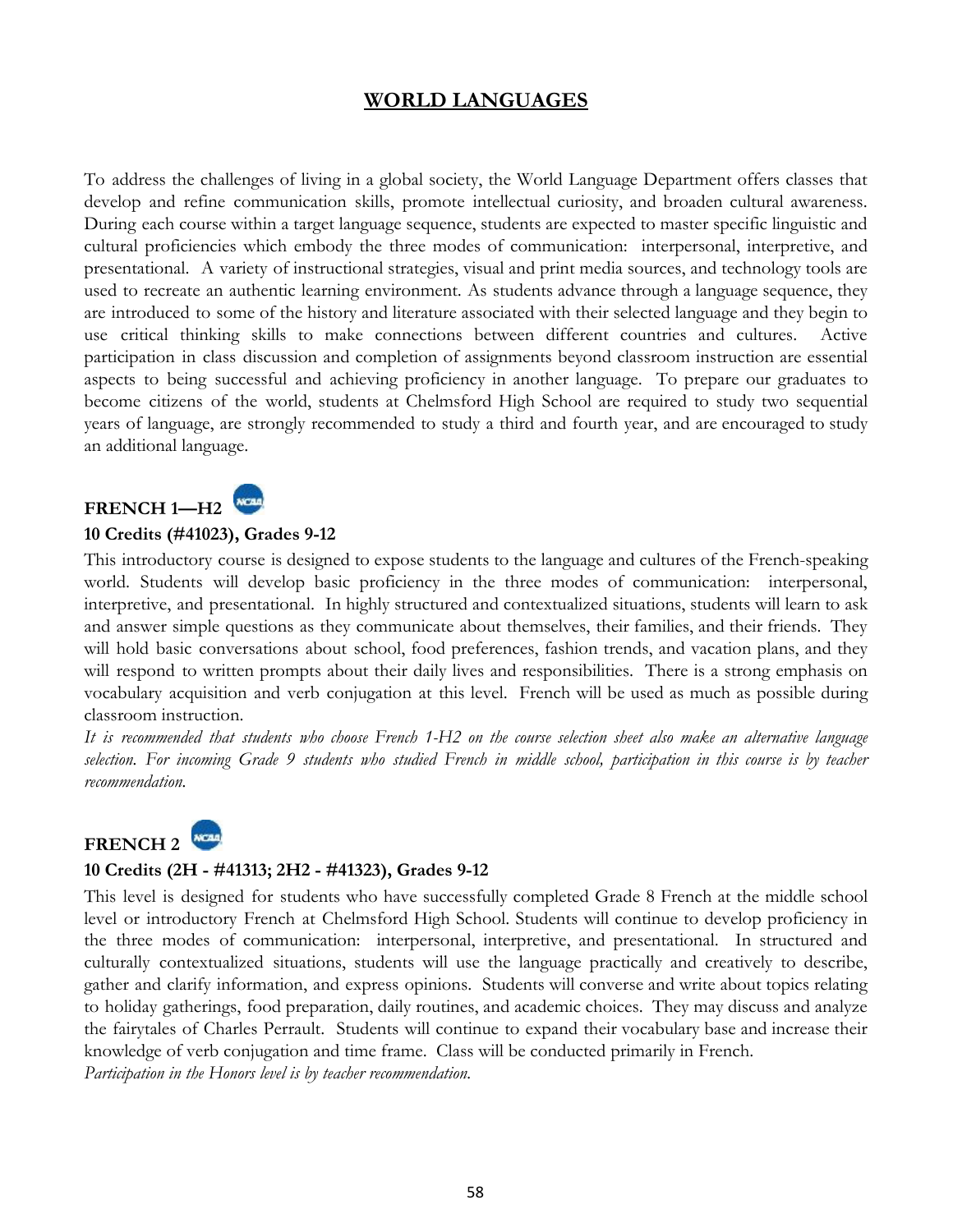

#### **10 Credits (3H - #41513; 3H2 - #41523), Grades 10-12**

This intermediate level is designed for students who have successfully completed French 2. Students will continue to develop proficiency in the three modes of communication: interpersonal, interpretive, and presentational. In more open-ended and culturally relevant situations, students will use the language practically and creatively to complete a variety of tasks relating to childhood memories, entertainment, and healthy lifestyles. To expand the number and type of situations in which students can function using the language, students will continue to broaden their vocabulary base and expand their knowledge of verb tense and conjugation to express events in the past, present, and future. Students will read and discuss typical childhood antics in the stories of *Le petit Nicolas*. They may analyze excerpts from the works of Marcel Pagnol as well as select fables by La Fontaine. Class will be conducted in French.

*Participation in the Honors level is by teacher recommendation.*

#### **ACAA FRENCH 4**

## **10 Credits (4H - #42013; 4H2 - #42023), Grades 11-12**

This intermediate level is designed for students who have successfully completed French 3. Students will continue to build proficiency in the three modes of communication: interpersonal, interpretive, and presentational. In open-ended and culturally contextualized situations, students will narrate and discuss, question and debate, and reach consensus on topics which explore the question of individual identity in relation to society. Themes to be explored include education and career choices, current events, advertising and the media, art and technology, and health. Students will watch select audio visual clips, discuss news articles, and analyze authentic literary sources spanning several centuries. Vocabulary acquisition will be guided by topics discussed in class and grammar explanations will highlight exceptions. Class will be conducted exclusively in French.

Depending on enrollment requests, French 4H may be offered concurrently with AP French Language and Culture and/or French 4H2 may be offered concurrently with French 5H2. Alternative curriculum choices and rotating course syllabi will be offered in such circumstances. French 4H prepares students to take AP French Language and Culture as a senior. *Participation in the Honors course is by teacher recommendation.*

#### **FRENCH 5— H2, Grade 12**

#### **10 Credits (#42423)**

This course is designed for students who have successfully completed French 4-H2. Students will continue to build proficiency in the three modes of communication: interpersonal, interpretive, and presentational. In open-ended and culturally-relevant situations, students will continue to improve their creative and practical use of the language. They will investigate and debate topics relating to politics, the arts, the environment, and social relationships. Students will continue to increase their vocabulary base and expand their knowledge of French grammar to allow them to function in a variety of new situations. This course will be conducted exclusively in French.

Depending on enrollment requests, this course may be offered concurrently with French 4-H2. Alternative curriculum choices *and rotating course syllabi will be offered in such circumstances.*

#### **AP FRENCH LANGUAGE AND CULTURE**

#### **10 Credits (#42913), Grade 12**

This course is designed for students who have successfully completed French 4 Honors. This course will continue to build proficiency in the three modes of communication: interpersonal, interpretive, and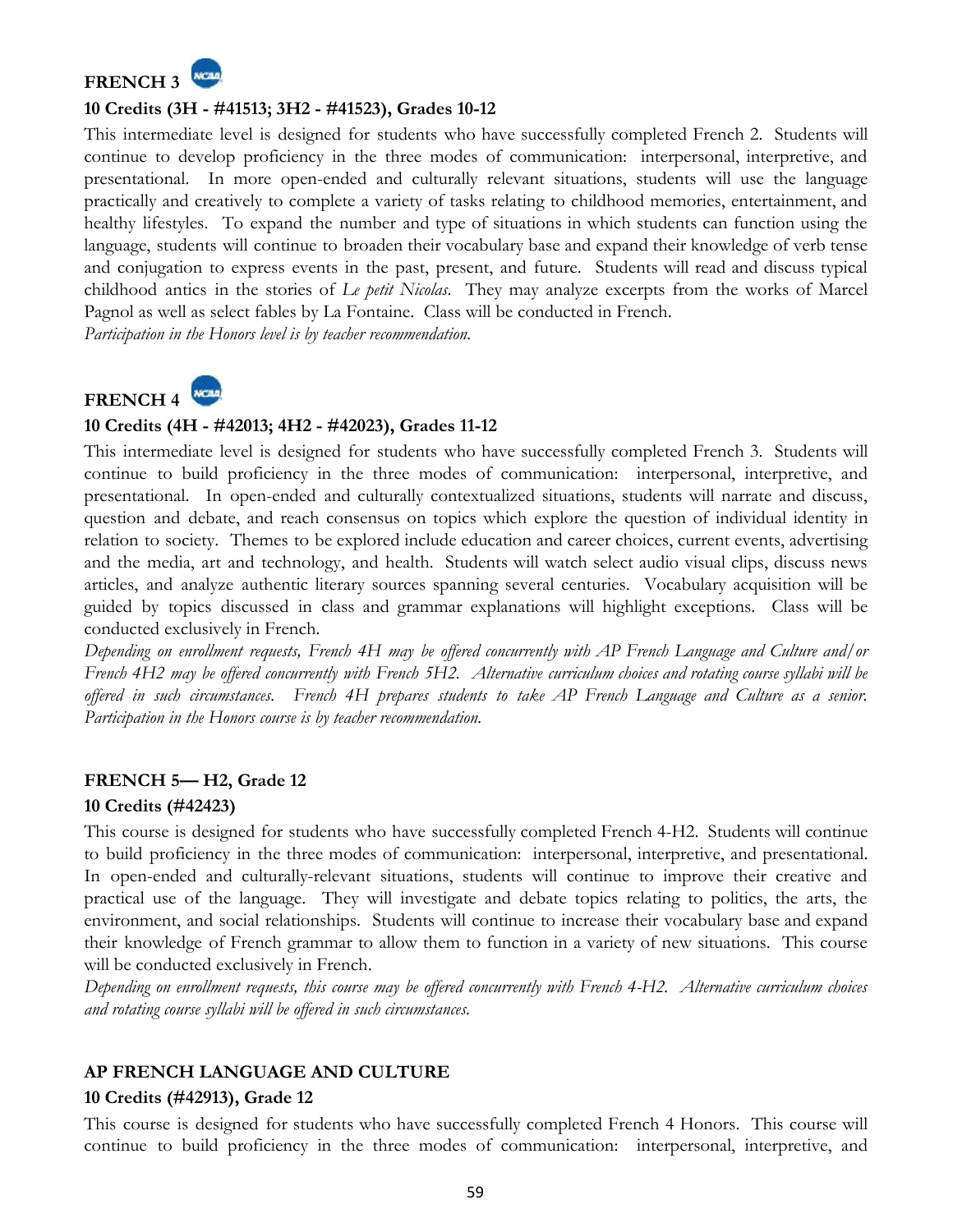presentational. Elaborating upon themes studied in previous courses, students will continue to explore the question of identity and how it is conveyed across a range of domains including politics and government, family and ancestry, literature and music, and the environment. Students will watch select film clips, analyze fiction and nonfiction texts, and interpret data. They will evaluate and synthesize information from a variety of print and media sources and will respond verbally and in writing to culturally-contextualized concepts, themes, and ideas introduced in class. AP French Language and Culture is the equivalent of a third year college conversation and composition class. This course prepares to take the AP French Language and Culture exam at the end of senior year. This course will be conducted exclusively in French.

Depending on enrollment requests, this course may be offered concurrently with French 4 Honors. Alternative curriculum choices and rotating course syllabi will be offered in such circumstances. Participation in this course is by teacher *recommendation.*

#### **NCA4 SPANISH 1—H2**

#### **10 Credits (#43023), Grades 9-12**

This introductory course is designed to expose students to the language and cultures of the Spanish-speaking world. Students will develop basic proficiency in the three modes of communication: interpersonal, interpretive, and presentational. In highly structured and contextualized situations, students will learn to ask and answer simple questions as they communicate about themselves, their families, and their friends. They will hold basic conversations about their homes, favorite restaurants, fashion preferences, and vacation destinations, and they will respond to written prompts about their daily lives and responsibilities. There is a strong emphasis on vocabulary acquisition and verb conjugation at this level. Spanish will be used as much as possible during classroom instruction.

It is recommended that students who choose Spanish 1-H2 on the course selection sheet also make an alternative language selection. For incoming Grade 9 students who studied Spanish in middle school, participation in this course is by teacher *recommendation.*

#### **SPANISH 2**

#### **10 Credits (2H - #43313; 2H2 - #43323), Grades 9-12**

This level is designed for students who have successfully completed Grade 8 Spanish at the middle school level or introductory Spanish at Chelmsford High School. Students will continue to develop proficiency in the three modes of communication: interpersonal, interpretive, and presentational. In structured and culturally contextualized situations, students will use the language practically and creatively to describe, gather and clarify information, and express opinions. Students will converse and write about topics relating to daily routines, healthy lifestyles, and residential life. They may discuss and analyze authentic legends from a variety of Spanish-speaking regions. Students will continue to expand their vocabulary base and increase their knowledge of verb conjugation and time frame. Class will be conducted primarily in Spanish. *Participation in the Honors level as well as in the level 3 course is by teacher recommendation.*



#### **10 Credits (3H - #43513; 3H2 - #43523), Grades 10-12**

This intermediate level is designed for students who have successfully completed Spanish 2. Students will continue to develop proficiency in the three modes of communication: interpersonal, interpretive, and presentational. In more open-ended and culturally relevant situations, students will use the language practically and creatively to complete a variety of tasks relating to childhood memories, shopping, and the environment. To expand the number and type of situations in which the students can function using the language, students will continue to broaden their vocabulary base and expand their knowledge of verb tense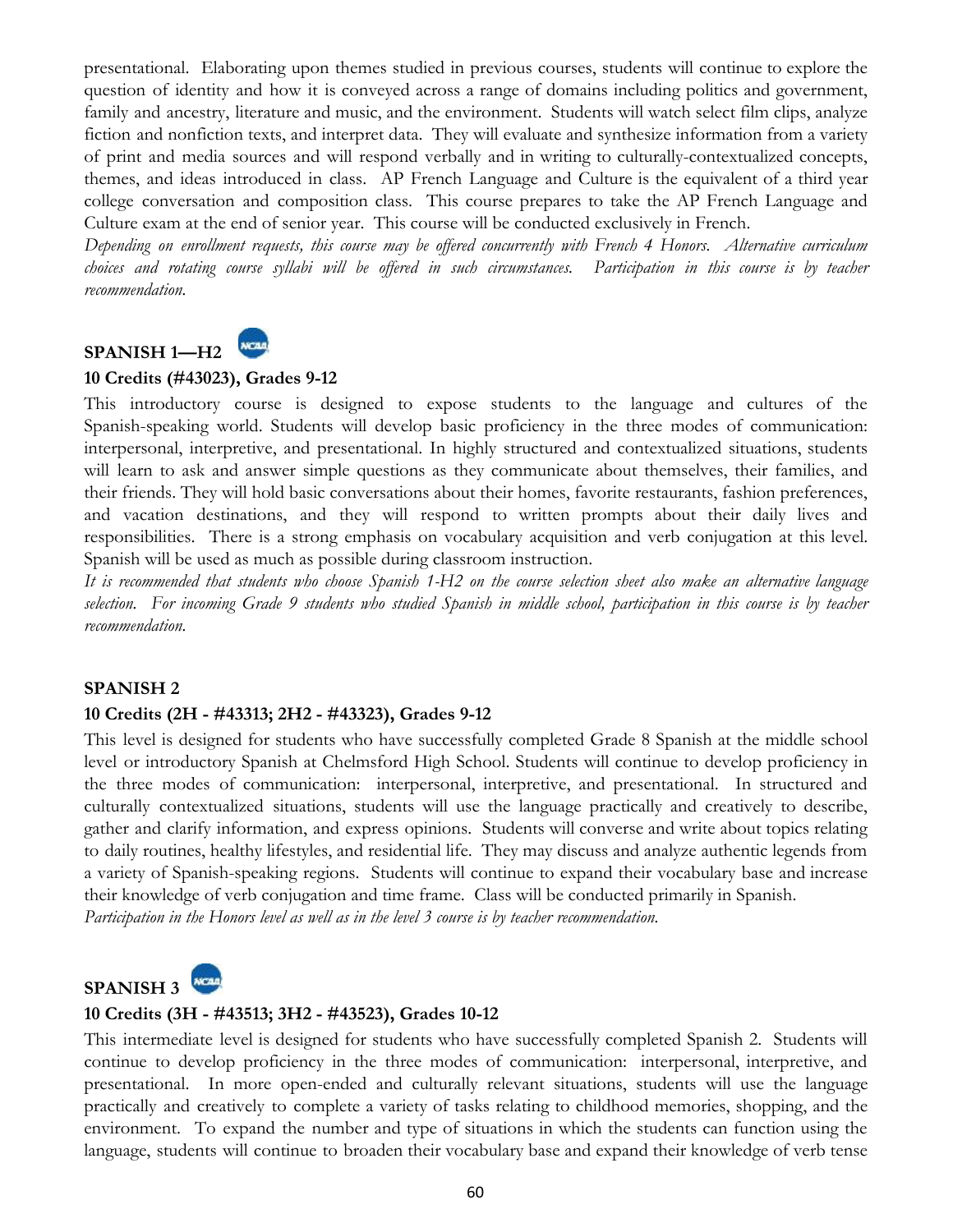and conjugation to express events in the past, present, and future. Students may read and discuss excerpts from select short stories and novels. Class will be conducted in Spanish. *Participation in the Honors level as well as in the level 3 course is by teacher recommendation.*

#### **SPANISH 4**

#### **10 Credits (4H - #44013; 4H2 - #44023), Grades 11-12**

This intermediate level is designed for students who have successfully completed Spanish 3. Students will continue to build proficiency in the three modes of communication: interpersonal, interpretive, and presentational. In open-ended and culturally contextualized situations, students will narrate and discuss, question and debate, and reach consensus on a variety of topics which relate to social relationships, education, government, and technology. Students will consider a variety of authentic text sources and watch select film and video clips. Students will continue to build their vocabulary and expand their knowledge of verb tenses and other grammatical topics relevant to the themes discussed in class. Class will be conducted exclusively in Spanish.

Depending on enrollment requests, Spanish 4H may be offered concurrently with AP Spanish Language and Culture and/or Spanish 4H2 may be offered concurrently with Spanish 5H2. Alternative curriculum choices and rotating course syllabi will be offered in such circumstances. Spanish 4H prepares students to take AP Spanish Language and Culture as a senior. *Participation in the Honors course is by teacher recommendation.*



#### **10 Credits (#44423), Grade 12**

This course is for students who have successfully completed Spanish 4-H2. Students will continue to build proficiency in the three modes of communication: interpersonal, interpretive, and presentational. In open-ended and culturally-relevant situations, students will continue to improve their creative and practical use of the language. They will investigate and debate topics relating to personal relationships, family ancestry, career formation, and the media. Students will continue to increase their vocabulary base and expand their knowledge of Spanish grammar to allow them to function in a variety of new situations. This course will be conducted exclusively in Spanish.

Depending on enrollment requests, this course may be offered concurrently with Spanish 4-H2. Alternative curriculum choices *and rotating course syllabi will be offered in such circumstances.*

#### **AP SPANISH LANGUAGE AND CULTURE**



#### **10 Credits (#44913), Grade 12**

This course is designed for students who have successfully completed Spanish 4 Honors. This course will continue to build proficiency in the three modes of communication: interpersonal, interpretive, and presentational. Students will read and analyze selected literary excerpts and be exposed to authentic resources to increase their knowledge of Spanish language, history and culture. Students will learn to evaluate and synthesize information from a variety of media sources. Students will respond verbally and in writing to culturally-contextualized concepts, themes, and ideas presented in class. AP Spanish Language and Culture is the equivalent of a third year college conversation and composition class. This course prepares students to take the AP Spanish Language and Culture exam at the end of senior year. This course will be conducted exclusively in Spanish.

Depending on enrollment requests, this course may be offered concurrently with Spanish 4 Honors. Alternative curriculum choices and rotating course syllabi will be offered in such circumstances. Participation in this course is by teacher *recommendation.*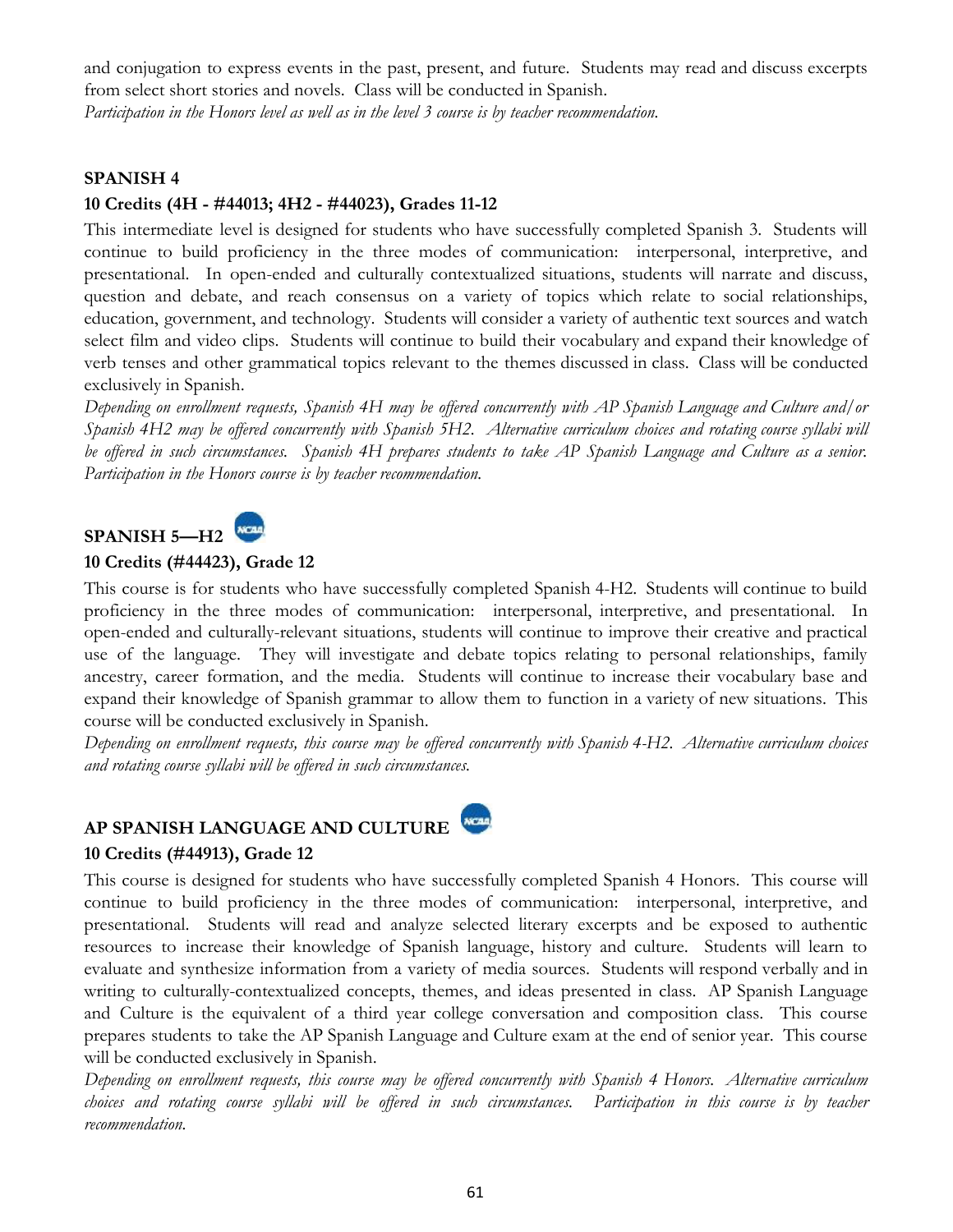#### **ONLINE, SELF-DIRECTED EDGENUITY LANGUAGE COURSES GRADES 11 & 12:**

In addition to French and Spanish offerings, junior and seniors that have met the two-year graduation requirement of a continuous language, may take one online language course using the Edgenuity program. This is a self-directed course that will take place in an asynchronous, online lab environment. Students should review the Edgenuity description and requirements below under *Additional Course Offerings.*

Language courses available through Edgenuity include:

**GERMAN 1 - H2 10 Credits (#48023), Grades 11 & 12 LATIN 1 - H2 10 Credits (#46023), Grades 11 & 12 CHINESE 1 - H2 10 Credits (#49023), Grades 11 & 12**

Students enrolled in online classes are expected to participate with the same level of dedication and intensity as in traditional face *to face classrooms. Students are required to be actively engaged in their coursework for approximately 10-12 hours per week*.

## **Additional Offerings**

## **Edgenuity**

Edgenuity provides engaging online learning courses that propel success for every student. Edgenuity delivers a range of Core Curriculum, Elective, AP, Career and Technical Education (CTE), and Credit Recovery courses aligned to the rigor and high expectations of state, Common Core and iNACOL standards and designed to inspire lifelong learning. All Edgenuity classes are self-directed. Classes take place entirely over the Internet and are accessible to students anytime and anywhere. Students have the ability to post work to their class any time, day or night. Classes follow the school schedule and assignments are due at specified weekly intervals. All courses and student work are closely monitored by the site coordinator. Please note:

- Juniors and seniors in good standing will be eligible to take Edgenuity courses.
- Students must be in good standing in regards to attendance, grades, and behavior.
- This is a supplemental program to CPS course offerings.
- Students successfully completing full-year Edgenuity courses will earn 5 credits for a semester course and 10 credits for a year-long course.

#### **EDGENUITY - H2**

#### **5 or 10 Credits, Grades 11 & 12**

Students enrolled in online classes are expected to participate with the same level of dedication and intensity as in traditional face to face classrooms. Students are required to be actively engaged in their coursework for approximately 10-12 hours per week.

Audio Engineering\* Game Design\* Nursing Assistant\*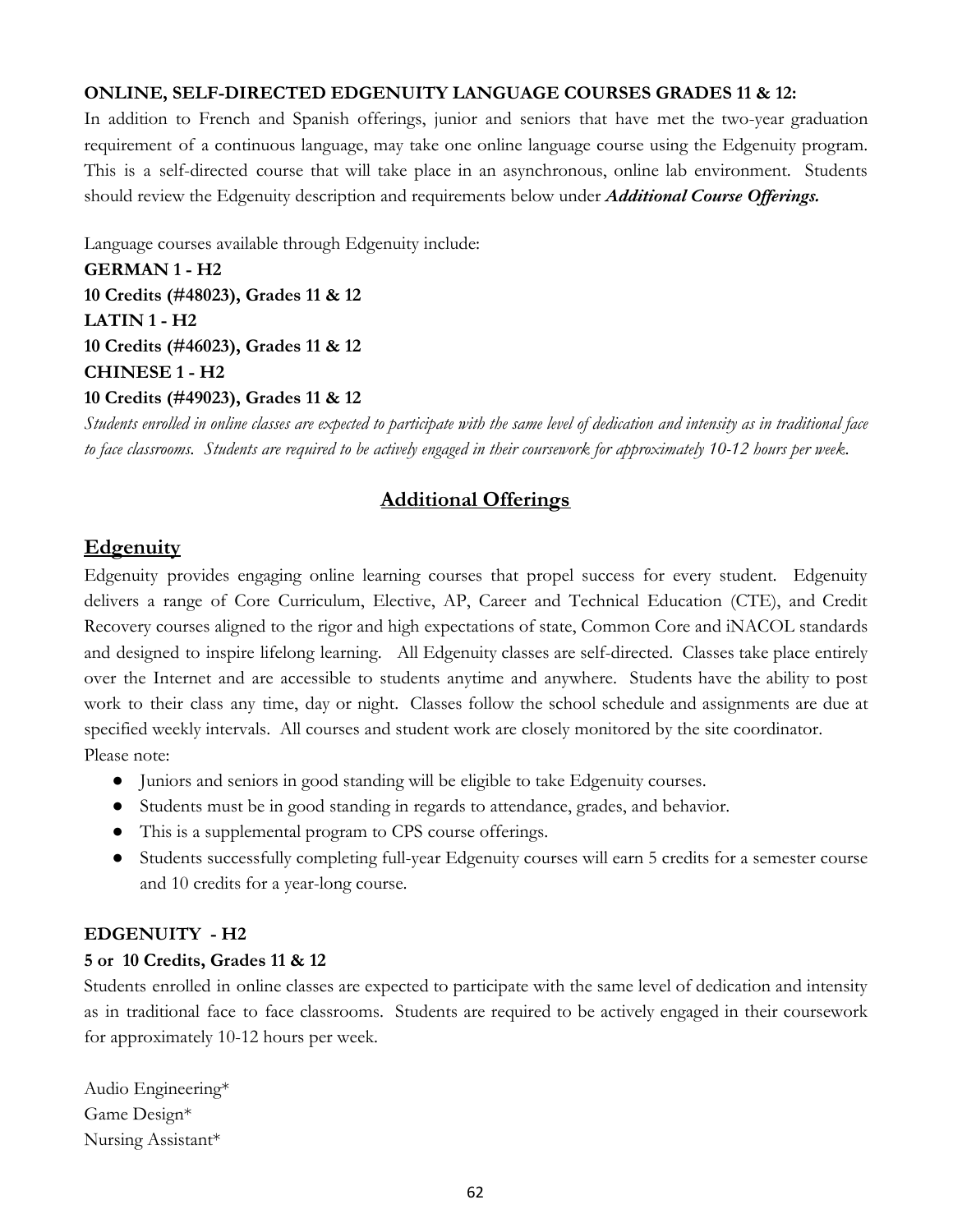Medical Terminology\* Pharmacy Technician\*

*\*For more information on course descriptions, please see your guidance counselor.*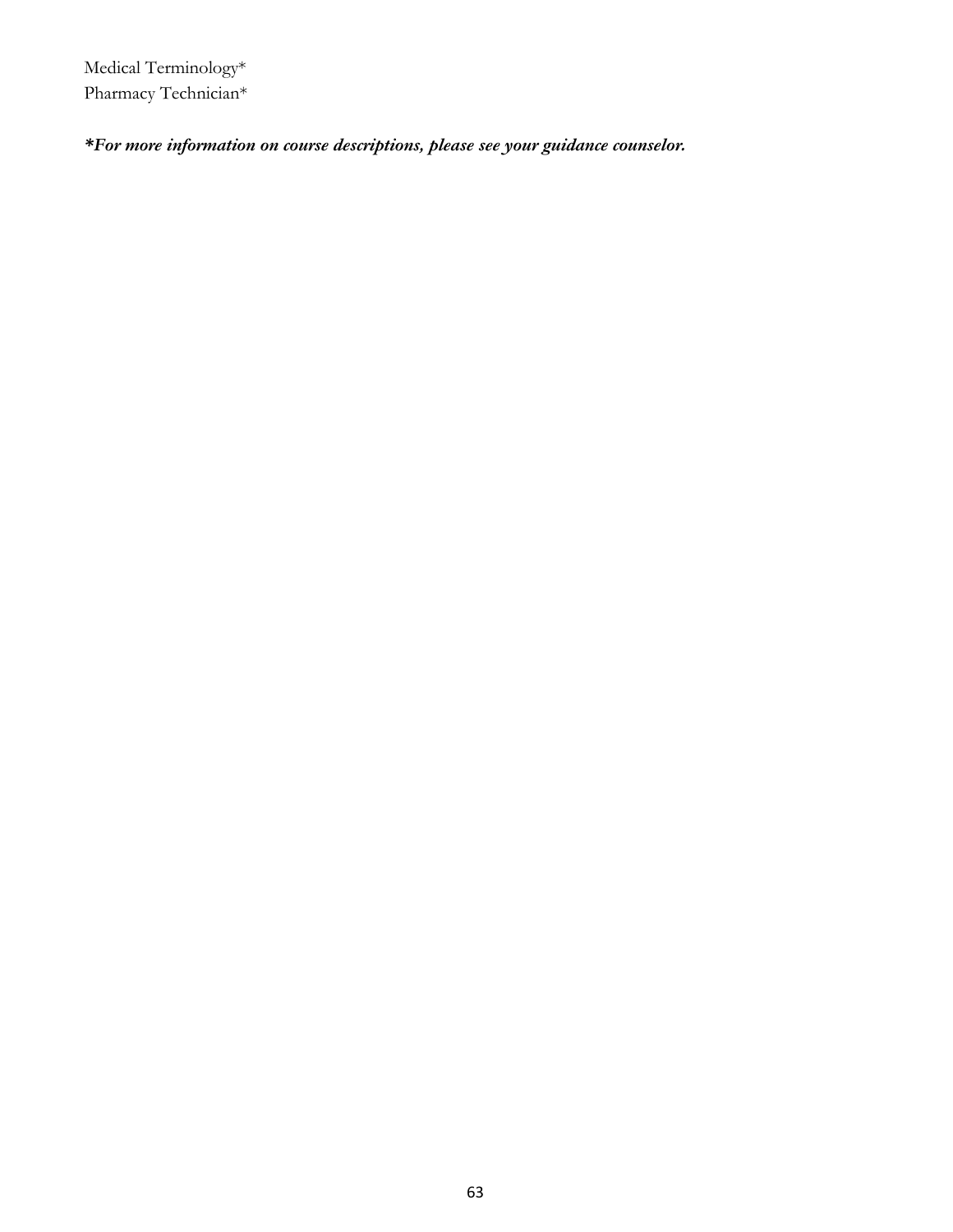## <span id="page-64-0"></span>**GUIDANCE**

Questions about course selections and/or levels for students in the *Class of 2023* should be directed to the counselors at the student's middle school.

| McCarthy Middle School | Ms. Moya Charig       | 978-251-5122   charigm@chelmsford.k12.ma.us       |
|------------------------|-----------------------|---------------------------------------------------|
| Parker Middle School   | Ms. Mellissa MacIsaac | 978-251-5133   macisaacm $@$ chelmsford.k12.ma.us |

Questions about course selections and/or levels for students in the *Classes of 2020, 2021, and 2022* should be directed to the student's counselor at the high school. Counselor assignments are according to the student's last name and house assignment at Chelmsford High School (978) 251-5111:

| <b>Emerson House</b> | A through K     | Ms. Mariclare O'Neal | Ext. 5522 |
|----------------------|-----------------|----------------------|-----------|
| <b>Emerson House</b> | $L$ through $Z$ | Ms. Kara Kelley      | Ext. 5519 |
| Hawthorne House      | A through K     | Ms. Tammy Leary      | Ext. 5585 |
| Hawthorne House      | $L$ through $Z$ | Ms. Christine Lima   | Ext. 5603 |
| Whittier House       | A through K     | Ms. Jennifer Orsini  | Ext. 5547 |
| Whittier House       | $L$ through $Z$ | Ms. Jamie Hill       | Ext. 5560 |

## <span id="page-64-1"></span>**DEPARTMENT COORDINATORS**

Curriculum-related questions should be directed to the corresponding Department Coordinator (978) 251-5111 at the following extensions:

| English                | <b>Abbey Dick</b>    | Ext. 5667 | dicka@chelmsford.k12.ma.us        |
|------------------------|----------------------|-----------|-----------------------------------|
| Fine & Performing Arts | Christina Whittlesey | Ext. 5602 | whittleseyc@chelmsford.k12.ma.us  |
| Guidance               | Larainne Wilson      | Ext. 5601 | wilsonl@chelmsford.k12.ma.us      |
| Mathematics            | Matthew Beyranevand  | Ext. 5552 | beyranevandm@chelmsford.k12.ma.us |
| Physical Education,    | Kathryn Simes        | Ext. 5553 | simesk@chelmsford.k12.ma.us       |
| Family and Consumer    |                      |           |                                   |
| Science, Health        |                      |           |                                   |
| Practical Arts:        | Marilyn Sweeney      | Ext. 5639 | sweeneym@chelmsford.k12.ma.us     |
| Technology             |                      |           |                                   |
| Business & Media       |                      |           |                                   |
| Reading and ESL        | Kelly Rogers         | Ext. 5546 | rogersk@chelmsford.k12.ma.us      |
| Science and            | Jonathan Morris      | Ext. 5659 | morrisj@chelmsford.k12.ma.us      |
| Technology/Engineering |                      |           |                                   |
| Social Studies         | Stephanie Quinn      | Ext. 5521 | quinns@chelmsford.k12.ma.us       |
| Special Education      | Renee Morgan         | Ext. 5584 | morganr@chelmsford.k12.ma.us      |
| World Language         | Stephen Murray       | Ext. 5529 | murraysd@chelmsford.k12.ma.us     |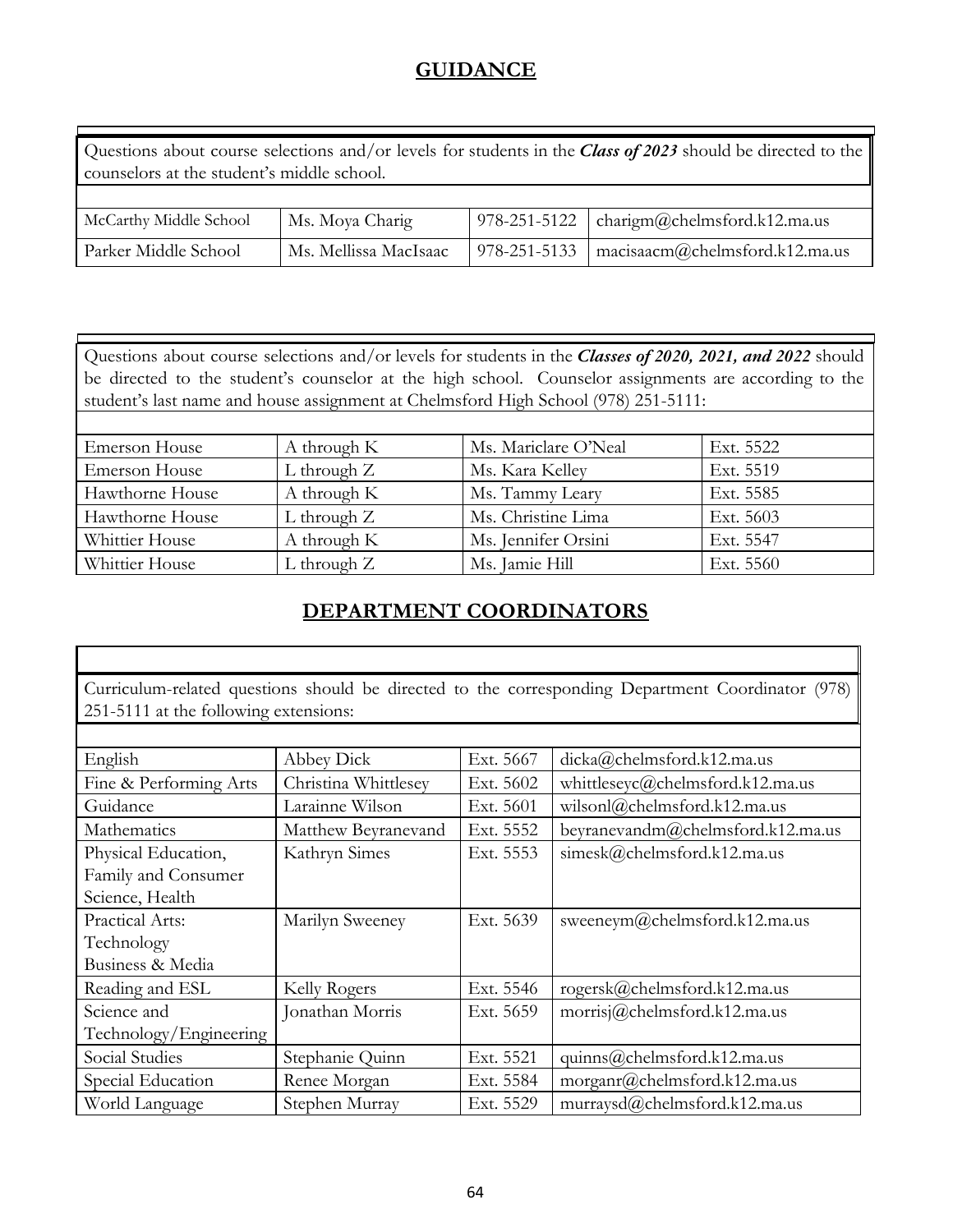## <span id="page-65-0"></span>**PROGRAM OF STUDIES ~ 2019 – 2020 Practical Arts Courses**



#### **COMPUTER PROGRAMMING COURSES**

| Programming 1– H2     | 10 Credits | #17723 | Grades $10, 11, +12$ | Prerequisite: None                                                                  |
|-----------------------|------------|--------|----------------------|-------------------------------------------------------------------------------------|
| PLTW AP Computer      | 10 Credits | #17524 | Grades 10, 11, 12    | Prerequisite: None                                                                  |
| Science Principles    |            |        |                      |                                                                                     |
| AP Computer Science A | 10 Credits | #17513 | Grade $11 + 12$      | Prerequisite: Completion of<br>Computer Programming 1 and<br>Teacher Recommendation |

#### **FAMILY AND CONSUMER SCIENCES**

| Exploring Early Childhood             | 5 Credits  | #67024 | Grades 10, 11, 12 | Prerequisites: None                                      |
|---------------------------------------|------------|--------|-------------------|----------------------------------------------------------|
| $1 - H2$                              |            |        |                   |                                                          |
| Exploring Early Childhood<br>$2 - H2$ | 5 Credits  | #67424 | Grades 10, 11, 12 | Prerequisite: Exploring Early                            |
|                                       |            |        |                   | Childhood 1. Successful<br>completion of this course and |
|                                       |            |        |                   | portfolio preparation will allow                         |
|                                       |            |        |                   | students to apply for college                            |
|                                       |            |        |                   | credit at Middlesex Community                            |
|                                       |            |        |                   | College.                                                 |
| Exploring Early Childhood             | 10 Credits | #67623 | Grade $11 + 12$   | Prerequisite: Exploring Early                            |
| $3/Directed$ Study — H2               |            |        |                   | Childhood 2 and Teacher                                  |
|                                       |            |        |                   | Recommendation.                                          |

#### **BUSINESS EDUCATION**

| Introduction to Business    | 5 Credits | #61224  | Grades 10-12 | Prerequisites: None |
|-----------------------------|-----------|---------|--------------|---------------------|
| $Law-H2$                    |           |         |              |                     |
| Media Literacy For The 21st | 5 Credits | #62124  | Grades 9-12  | Prerequisites: None |
| Century—H2                  |           |         |              |                     |
| Accounting 1—H <sub>2</sub> | 5 Credits | #62424  | Grades 9-12  | Prerequisites: None |
| Personal Financial          | 5 Credits | #61424  | Grades 9-12  | Prerequisites: None |
| Literacy-H2                 |           |         |              |                     |
| Marketing — H2              | 5 Credits | #65024  | Grades 9-12  | Prerequisites: None |
| Sports And Travel           | 5 Credits | #61724  | Grades 9-12  | Prerequisites: None |
| Marketing-H2                |           |         |              |                     |
| Management-H2               | 5 Credits | #65424  | Grades 9-12  | Prerequisites: None |
| <b>Career and Business</b>  | 5 Credits | #62024  | Grades 9-12  | Prerequisites: None |
| Pathways -H2                |           |         |              |                     |
| Retail Marketing and        | 5 Credits | #64224  | Grades 9-12  | Prerequisites: None |
| Management - H2             |           |         |              |                     |
| Microsoft Office            | 5 Credits | #61524, | Grades 9-12  | Prerequisites: None |
| Certification $I + 2 - H2$  |           | #61624  |              |                     |
| Retail Internship           | 5 Credits | #64324  | Grades 9-12  | Prerequisites: None |